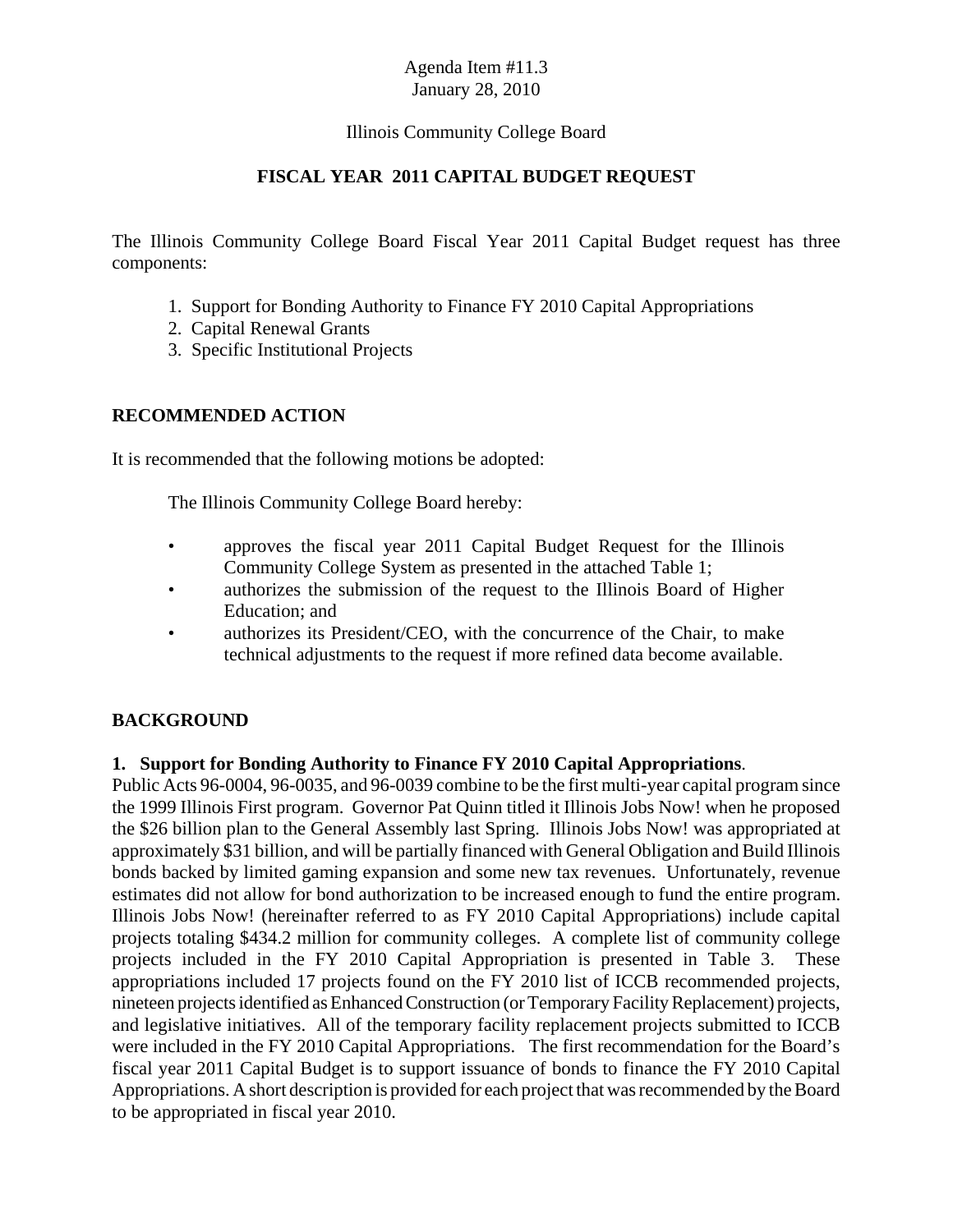To date, the Governor's Office of Management and Budget (GOMB) has released funds for projects at Rock Valley College and Lewis & Clark Community College.

# **SPECIFIC INSTITUTIONAL PROJECTS INCLUDED IN ILLINOIS JOBS NOW! AND WAITING FOR BOND AUTHORIZATION AND A COMMITMENT OF FUNDS FROM THE STATE TO BEGIN CONSTRUCTION:**

## 1. Lake Land College - Student Services Building Addition (Student Center).

The Student Services Building addition is the only community college project financed with a grant-specific appropriation in recent years. This project received an appropriation in fiscal year 2003 and is intended to construct an approximate 70,500 gross square foot addition on the main campus. However, due to the state's recent fiscal condition and inability to provide funds for the appropriation, the project has been placed on hold and has not been allowed to proceed. This delay and the effects of inflation will cause the college to reduce the scope of work of the project unless some additional funds are now obtained to reflect current estimated costs. The following Total Revised Project Costs were provided by the college and reflect CDB inflation guidelines of 3% in 2004, 3.5% in 2005, 5% in 2006, 8% in 2007, 3.5% in 2008, 3.9% in 2009, 4% in 2010, and 4.3% in 2011. The amount requested in the current year request is the difference between the inflation adjusted cost and the actual FY 2003 appropriation. For a more complete description of the project, please contact college staff or ICCB staff. An appropriation for funding this project was included in Public Act 96-0035 at the fiscal year 2010 funding request level. Once funds are released and construction on the project begins, it will be removed from this list.

Sources of funding:

|                                                      | <b>State Funds</b>   | <b>Local Funds</b>    | <b>Total Funds</b>   |
|------------------------------------------------------|----------------------|-----------------------|----------------------|
| <b>Total Revised Project Costs</b>                   | \$9,476.1            | \$3,158.6             | \$12,634.7           |
| FY 2003 appropriation                                | \$6,721.6            | $\frac{\$}{2,240.5}$  | \$<br>8,962.1        |
| Adjustment for Inflation<br>and Current Year Request | $\frac{\$}{2.754.5}$ | $\mathbb{S}$<br>918.1 | $\frac{\$}{3,672.6}$ |

### 2. Triton - Rehabilitation of Technology Building.

Since construction of the Triton campus was first completed, serious defects have emerged. Structural deterioration has occurred in the Technology Building, as well as the Science, Liberal Arts, and Fine Arts Buildings; Learning Resources Center; College Center; and the Cernan Earth and Space Center. All of these buildings have shown evidence of floors heaving — floor surfaces have cracked and have a rippled appearance. The interior nonbearing walls have been forced upward, causing damage to utilities, door jambs, and windows. Severe cracks and crevices have developed where these interior walls join bearing and exterior surfaces. The utility tunnel, which is connected to the building, has also suffered deterioration at sections between the buildings. The deterioration of the buildings has caused significant concern for the safety of employees and students who occupy them. Consulting engineers and soil testing services have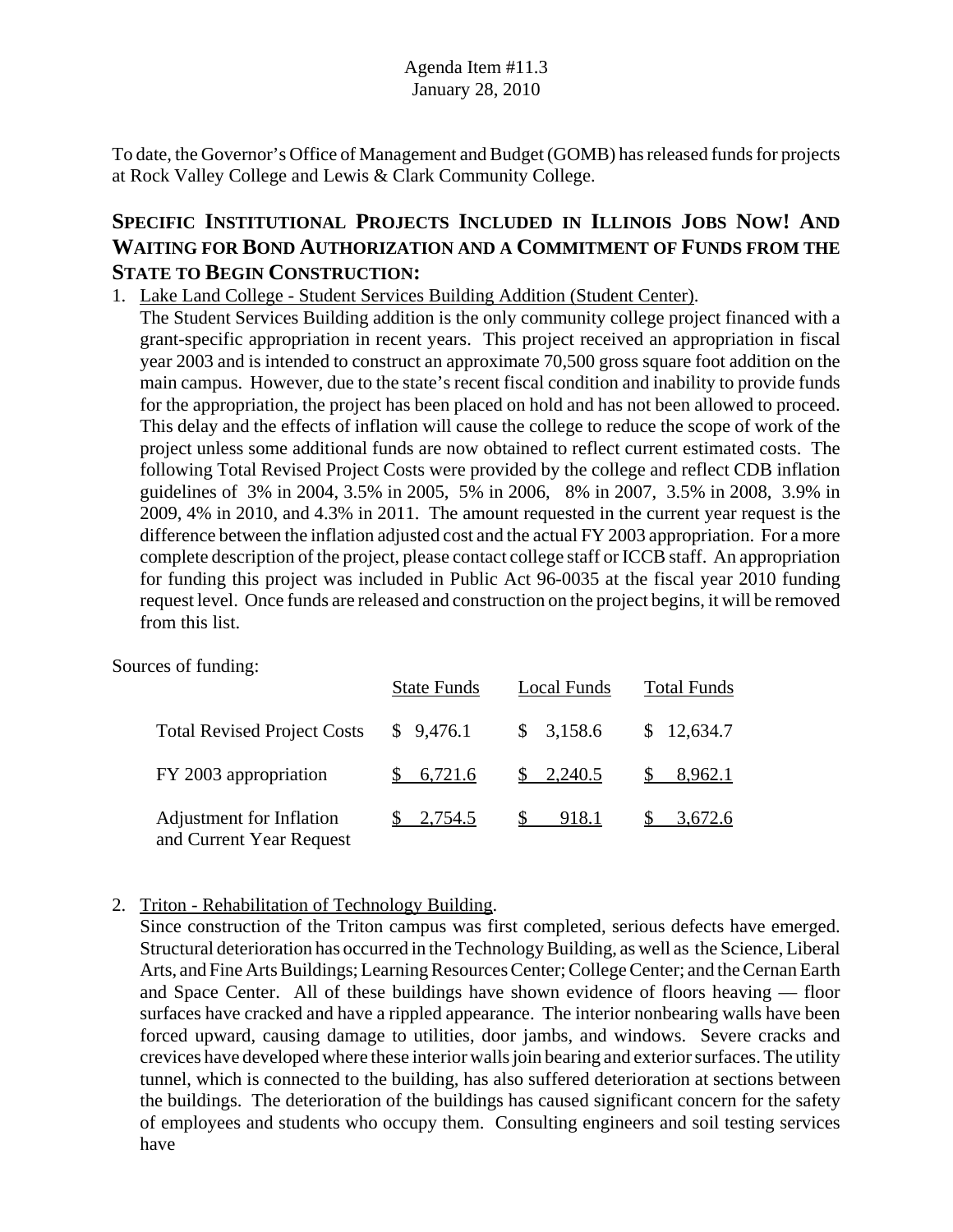analyzed the cause of the problem. Their conclusion was that the upheaval was caused by the expansive characteristics of the fill material, namely foundry sand, which was used to backfill the interior spaces. Expansion of the fill material is expected to continue. The Capital Development Board has analyzed the damage as well and has provided its determination of the severity of the problem. The Science and Fine Arts Buildings, the College Center, the Learning Resources Center, and the Liberal Arts Building have been rehabilitated. The Technology Building is the last building with this construction defect which requires corrective action.

The Technology Building contains classrooms and offices that once housed the Land Rover and Saab automotive programs. Due to a number of factors, including the poor condition of the building, these highly unique nationally recognized companies chose to move their programs off campus. Other career and technical programs unique to the west and northwest suburbs of Chicago are in need of renovation. Further, immediate steps must be taken to stop additional building deterioration before it causes irreparable structural damage and danger to employees and students. The college has been assured that the buildings are currently safe for occupancy; however, it is uncertain how long they will remain so. The necessary repairs include removal of all interior first floor walls, new below slab utilities, replacement of first floor windows, revision of fire alarm system (first floor only) , and HVAC distribution system , new ceilings and lighting. An appropriation for funding this project was included in Public Act 96-0035 at the fiscal year 2010 funding request level. Once funds are released and construction on the project begins, it will be removed from this list.

The proposed budget (in thousands) for the project is:

| <b>Budget Category</b>                                                    | Current<br>Request                  |                                 |                               |
|---------------------------------------------------------------------------|-------------------------------------|---------------------------------|-------------------------------|
| Remodeling/Rehabilitation                                                 | \$15,793.0                          |                                 |                               |
| Sources of funding:                                                       | <b>State Funds</b>                  | Local Funds                     | <b>Total Funds</b>            |
| <b>Current Request</b><br>Eligible Credits<br><b>Current Year Recomm.</b> | \$11,844.7<br>$-()$ -<br>\$11,844.7 | \$3,948.3<br>$-()$<br>\$3,948.3 | 15,793.0<br>$-()$<br>15,793.0 |

### 3. Joliet Junior College - Utilities Renovation.

The Joliet Junior College campus was constructed in the early 1970s. The college's electrical distribution system and chilled water distribution system are all in need of major improvements. The age of the electrical distribution system has resulted in a number of power outages to sections of the campus. The current technology demands have made the system undersized to the point that additional panel boards cannot be added. The college's chilled water loop system does not provide redundancy for the system and, therefore, does not provide energy efficient operation. Replacing four 25 year old chillers which use the ozone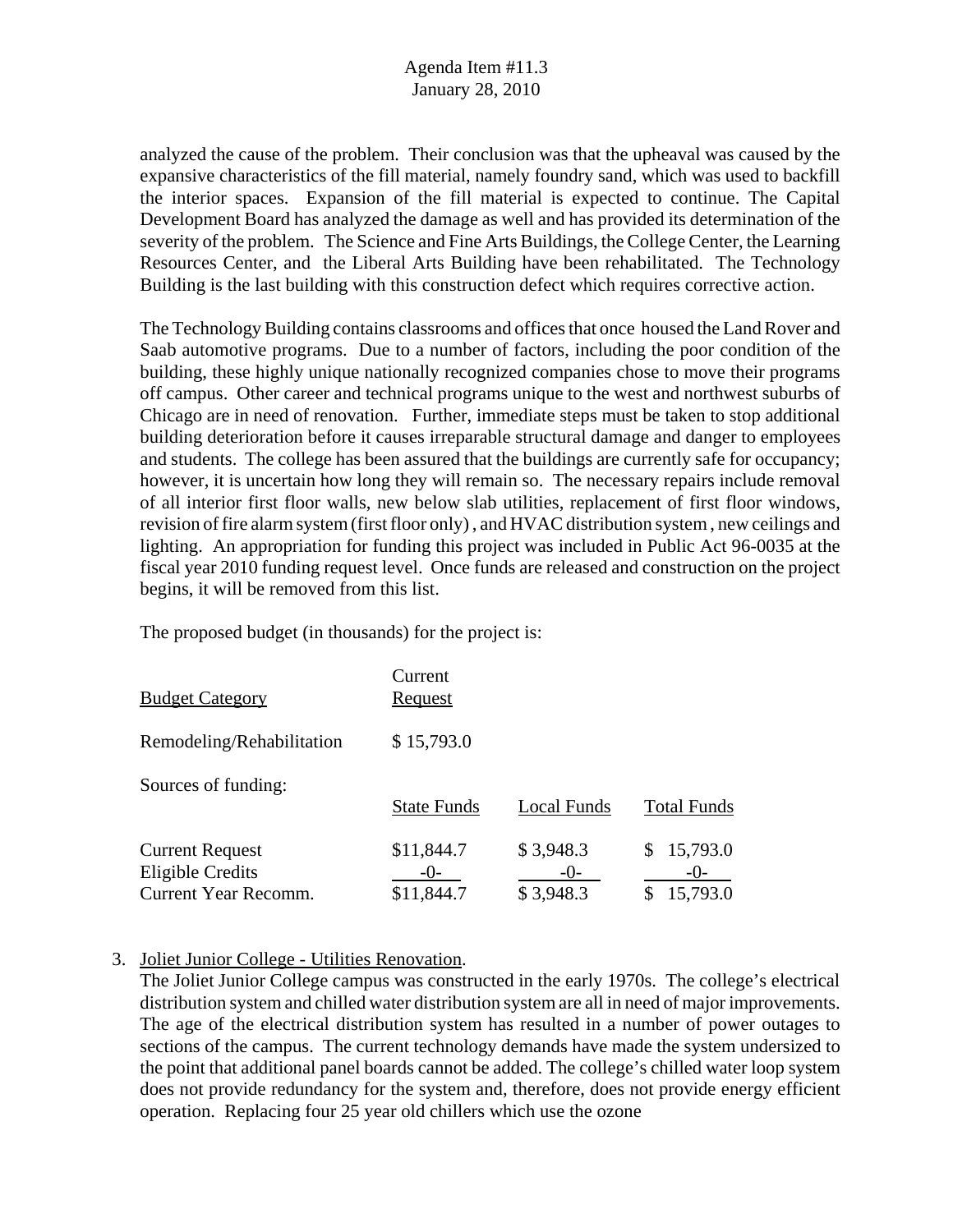depleting R-11 and R-12 refrigerants and reconfiguring the water loop distribution would make much needed improvements and provide efficiencies not now realized. The primary loop for chilled water would be installed, redesigned sizing of the chillers, and the consolidation of the three centrifugal chillers into a single interconnected system would provide redundancy for the cooling system and efficiency. An appropriation for funding this project was included in Public Act 96-0035 at the fiscal year 2010 funding request level. Once funds are released and construction on the project begins, it will be removed from this list.

The proposed budget (in thousands) for the project is:

| <b>Budget Category</b>                                                           | Current<br>Request                |                               |                                   |
|----------------------------------------------------------------------------------|-----------------------------------|-------------------------------|-----------------------------------|
| <b>Utilities</b>                                                                 | 6,704.9<br>\$                     |                               |                                   |
| Sources of funding:                                                              | <b>State Funds</b>                | Local Funds                   | <b>Total Funds</b>                |
| <b>Current Request</b><br><b>Eligible Credits</b><br><b>Current Year Recomm.</b> | 5,028.7<br>S.<br>$-0-$<br>5,028.7 | \$1,676.2<br>$-()$<br>1,676.2 | 6,704.9<br>\$<br>$-0-$<br>6,704.9 |

### 4. Rock Valley College - Arts Instructional Center (AIC).

The college does not have adequate facilities to house its instructional arts programs and is restricted in recruitment and growth due to the limited space available. The college proposes to build a 113,526 gross square foot facility for the music, visual arts, drama/theater, and liberal arts programs. Enrollments in both transfer- and community-oriented classes expected to be offered in the AIC have increased 32.8 percent (2,366 students) between fiscal years 2005 and 2009. Credit hours in the same classes and time frame have increased 36.5% (4,319 hrs.). The district population continues to increase according to state and federal sources. Music programs have been located in a variety of spaces on campus, and the college feels it is losing enrollment growth to other institutions prior to attaining their associates degrees because of the variety and frequency of course offerings. The visual arts programs lack the facilities for their special needs of space, lighting, disposal of chemicals and paints, and storage which was largely ignored in the original campus construction. New art areas for computerized art, ceramics, sculpture, and painting would be created, as well as an appropriate art exhibit space. The drama program has operated out of a 100+ year old barn with no dedicated drama classrooms, no adjoining scene shop, and no improved technical theater instruction areas for students. The liberal arts program has experienced an increase in the humanities and speech enrollments. Ten new multipurpose classrooms have been incorporated to address issues related to overcrowding in existing structures. These areas would also be a natural fit with the design for the AIC.

The proposed new four-story building would provide much needed appropriate space and accommodate high enrollment growth patterns as discussed above and in the RAMP document.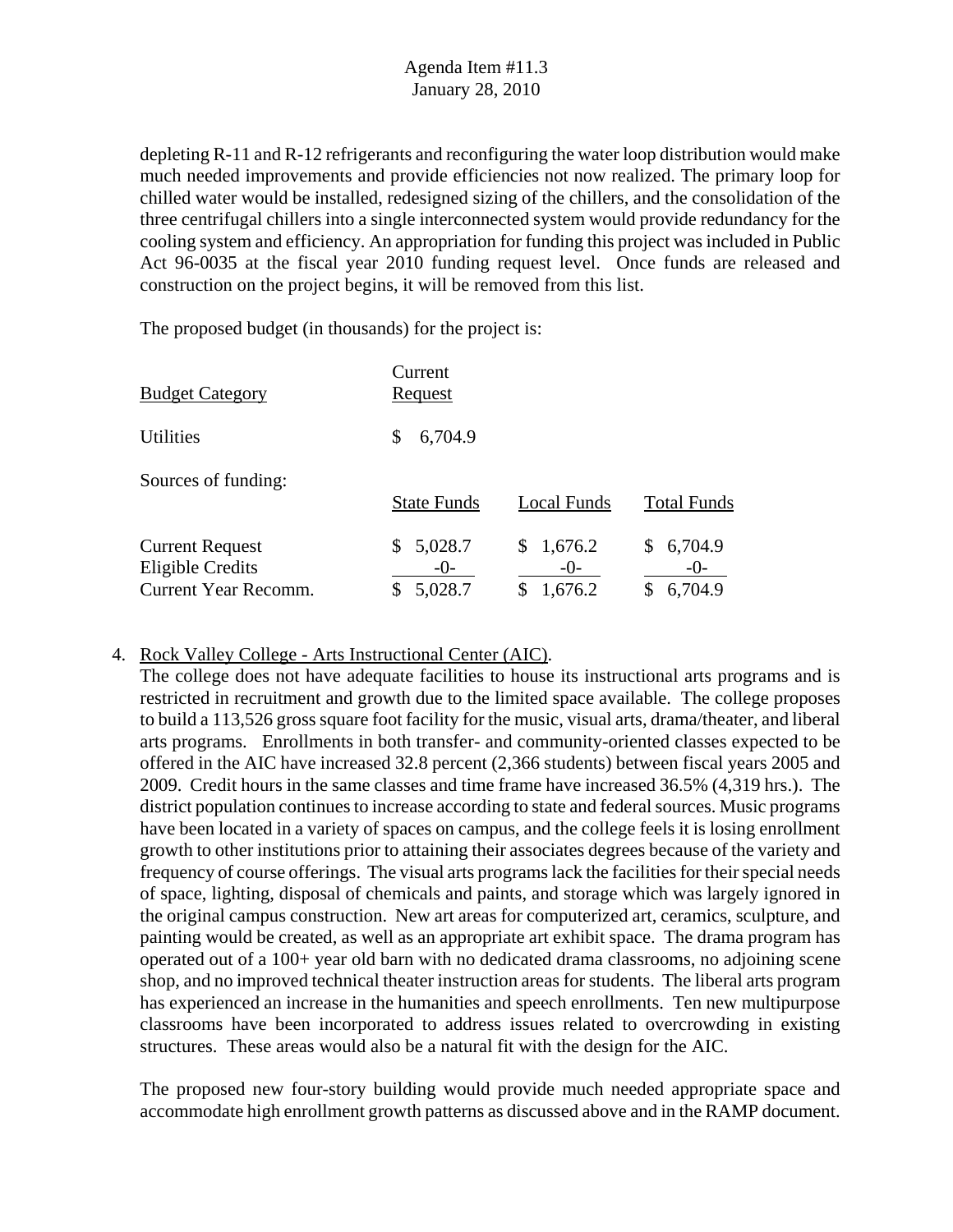Approximately 14,300 gross square feet of vacated space may require future remodeling, but is not included within the scope of this project. The college received appropriations of \$250,000 in fiscal year 1999; \$300,000 in fiscal year 2000; \$800,000 in fiscal year 2002; and \$8,777,800 with the allocation of fiscal year 2003 capital funding. In anticipation of this project, 56,019 gross square feet of space in eleven temporary buildings have been razed since the Arts Instructional Center would be situated on the land which had been occupied by those temporary facilities. A new entrance, parking lot, and handicapped dropoff parking will be constructed to provide access to the AIC. Certain utility connections will be necessary to accommodate the AIC. An appropriation for funding this project was included in Public Act 96-0035 at the fiscal year 2010 funding request level. The GOMB has issued a release of FY 2010 appropriated funds for this project. Once construction on the project begins, it will be removed from this list.

The scope of the project is:

| <b>Room Use Category</b> | <b>NASF</b> |
|--------------------------|-------------|
| Classrooms               | 3,200       |
| Laboratories             | 41,860      |
| <b>Offices</b>           | 3,680       |
| <b>Other General Use</b> | 5,400       |
| Assembly and Exhibition  | 12,400      |
| <b>Total NASF</b>        | 66,540      |
| <b>Total GSF</b>         | 113,526     |

|                                             |                    |                     | Total              |
|---------------------------------------------|--------------------|---------------------|--------------------|
|                                             | Prior              | Current             | Project            |
| <b>Budget Category</b>                      | <b>Y</b> ears      | <b>Year Request</b> | Cost               |
|                                             |                    |                     |                    |
| Buildings, Additions, Structures \$12,168.7 |                    | 23,812.3<br>S.      | 35,981.0           |
| Equipment                                   |                    | 4,910.4             | 4,910.4            |
| <b>Utilities</b>                            |                    | 973.0               | 973.0              |
| Site Improvements                           |                    | 1,889.7             | 1,889.7            |
| Planning                                    | 1,335.0            | 321.1               | 1,656.1            |
| Total                                       | \$13,503.7         | \$31,906.5          | \$45,410.2         |
|                                             |                    |                     |                    |
| Sources of funding:                         |                    |                     |                    |
|                                             | <b>State Funds</b> | Local Funds         | <b>Total Funds</b> |
| <b>Total Costs</b>                          | \$34,057.7         | \$11,352.5          | \$45,410.2         |
| <b>Eligible Credits</b>                     | $-()$              | $-0-$               | $-()$              |
| Prior Year's Appropriation                  | (10, 127.7)        | (3,376.0)           | (13,503.7)         |
| Current Year Recomm.                        | \$23,930.0         | \$7,976.5           | \$31,906.5         |
|                                             |                    |                     |                    |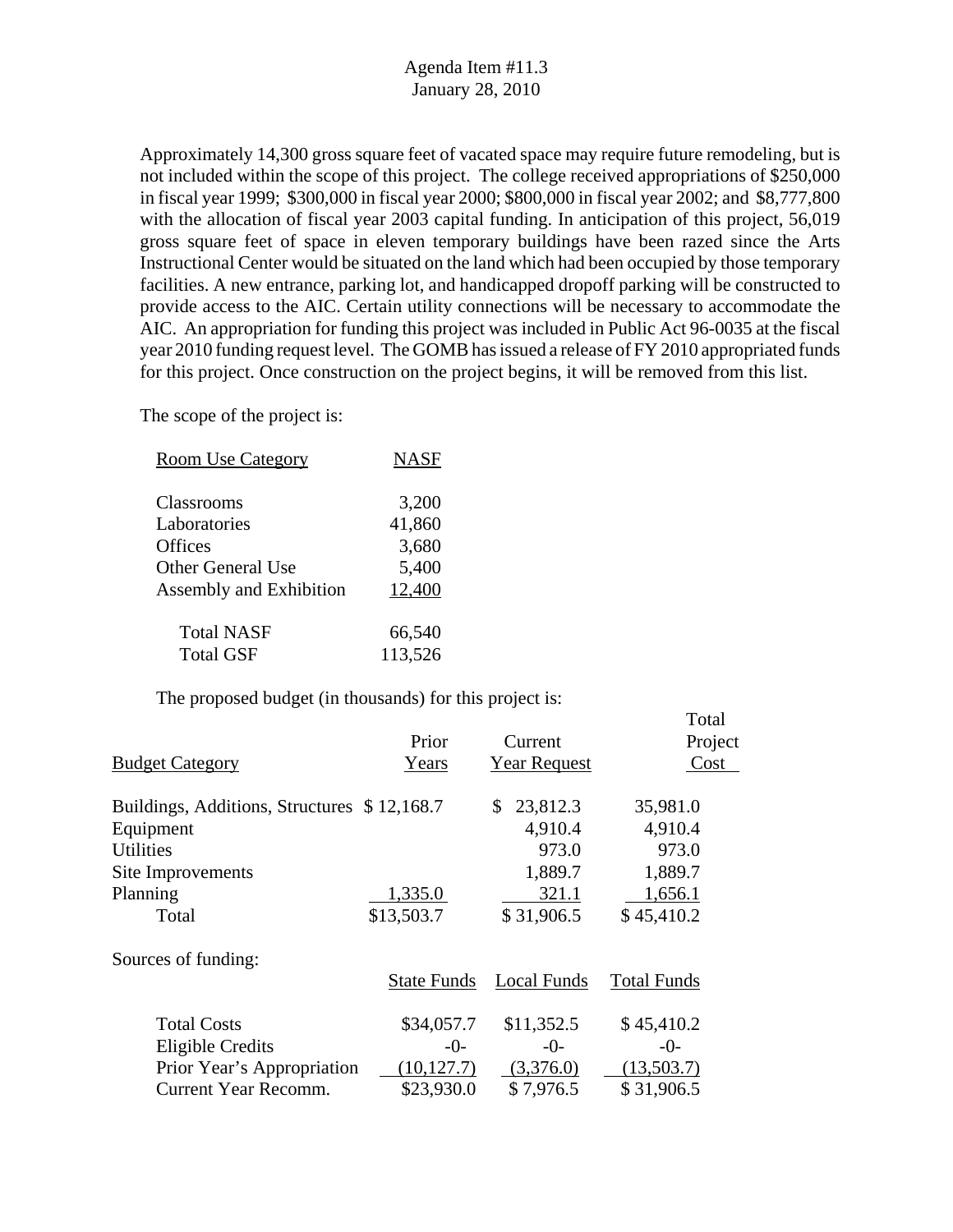5. Elgin Community College - Spartan Drive Extension.

The college has identified these roadway extensions as a high priority project to improve access to the main campus. All three current entrances are off highly traveled U.S. Highway 20 which experiences a several mile traffic jam at the college off ramp exit each morning. The proposed two additional entrances would provide an extension of  $2<sup>nd</sup>$  Street Boulevard to Spartan Drive (a main city Boulevard) and the development of Hoffer Drive (currently an undeveloped parking lot roadway through campus) to Spartan Drive. These additional entrances would provide alternate routes and help alleviate traffic delays to students and staff traveling to and from the college each day. This project was first recommended for funding by the ICCB in its FY 2000 capital list. It has evolved over the years as it originally was a project in conjunction with the City of Elgin to improve an outdated T intersection and to provide an extension of Spartan Drive to the college campus. These aspects of the access improvements have already been completed and the remaining proposed work further improves access and safety onto the main campus. The college is requesting state funds to provide  $2<sup>nd</sup>$  street and Hoffer Drive access to Spartan Drive. An appropriation for funding this project was included in Public Act 96-0035 at the fiscal year 2010 funding request level. Once funds are released and construction on the project begins, it will be removed from this list.

The proposed budget (in thousands) for the project is:

| <b>Budget Category</b>                                                           | Current<br>Request              |                               |                               |
|----------------------------------------------------------------------------------|---------------------------------|-------------------------------|-------------------------------|
| Site Improvements                                                                | 3,327.6                         |                               |                               |
| Sources of funding:                                                              | <b>State Funds</b>              | Local Funds                   | <b>Total Funds</b>            |
| <b>Current Request</b><br><b>Eligible Credits</b><br><b>Current Year Recomm.</b> | \$2,495.7<br>$-()$ -<br>2,495.7 | 831.9<br>\$<br>$-()$<br>831.9 | \$3,327.6<br>$-()$<br>3,327.6 |

### 6. Parkland College - Student Services Center.

Parkland College continues to grow and space originally allocated for student activities has been converted to instructional areas or office space and student services offices and the bookstore were distributed throughout campus wherever space permitted. Annual enrollment continues to grow with a 13.5% increase from FY 1999 to FY 2009. Parkland College contracted with the National Center for Higher Education Management Systems in 1996 to assess the space needs of the college. It was determined there is a deficiency of student lounge and service space, food service space, and administrative services space. A lack of adequate space has created problems in the areas of providing new student orientation, staff development, and student activities which is virtually nonexistent. There is an inadequate amount of space available to ensure student confidentiality when it comes to student records and counseling.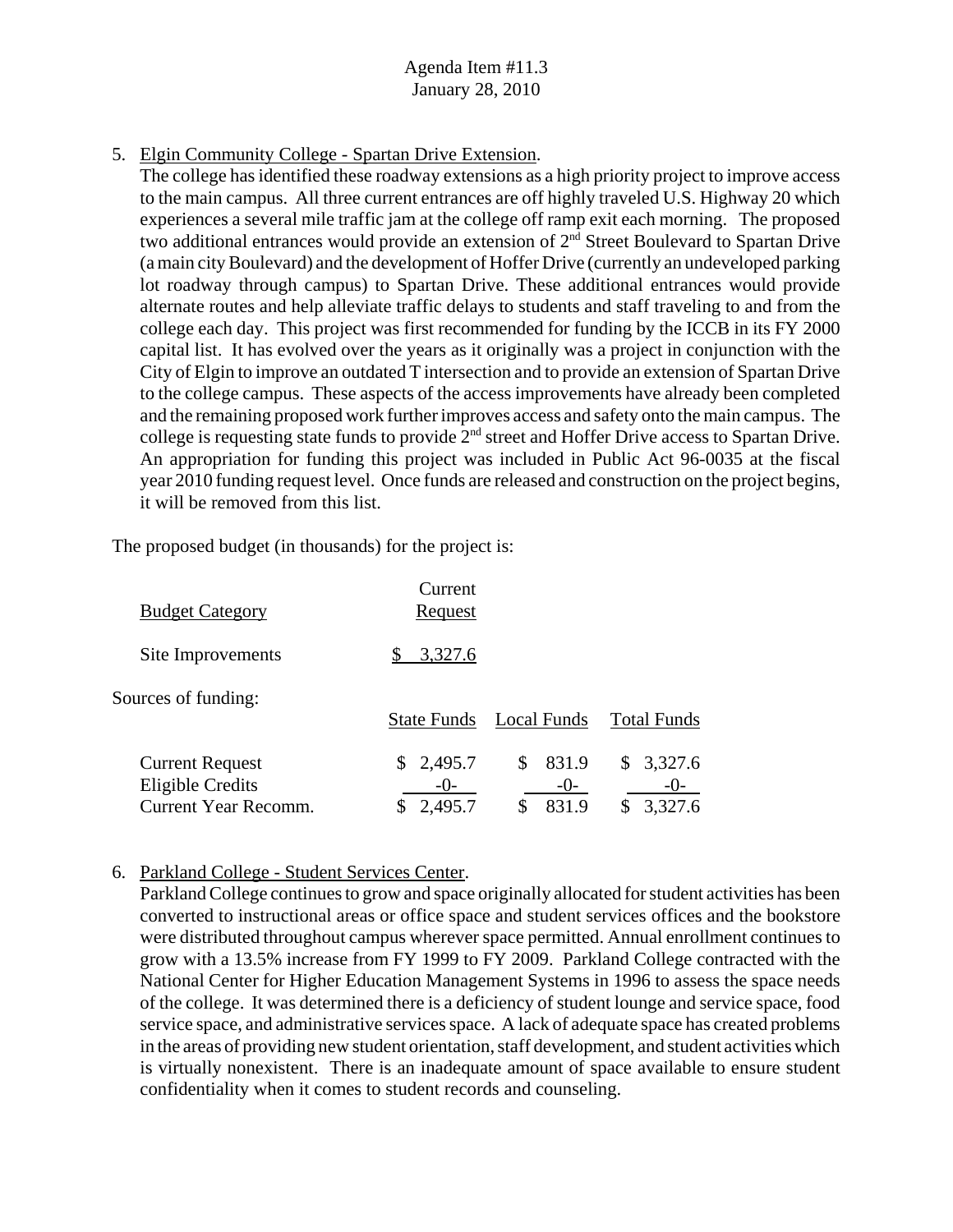A Student Services Center addition with approximately 60,406 gross square feet of new space will house instructional, student support service and office areas and provide space for a career center, student resource room, an assessment center, recruitment, admissions, records, counseling, advising, disability services, financial aid, student life, instructional kitchen for hospitality program, food service area, meeting facilities, bookstore, computer labs, and general support area. This new structure would connect the college center and the free-standing physical education building. Restroom facilities and maintenance areas will be included in the construction. The project also includes landscaping, alteration of sidewalks, drives, addition of 40 parking spaces, a food service drive, and loading dock. The new structure would use existing utilities, but the power supply will be enhanced and an additional chiller will be added to meet increased cooling demand. An appropriation for funding this project was included in Public Act 96-0035 at the fiscal year 2010 funding request level. Once funds are released and construction on the project begins, it will be removed from this list.

The scope of the project is:

| <b>Room Use Category</b> | <b>NASF</b> |
|--------------------------|-------------|
| Classrooms               | 2,175       |
| Laboratories             | 2,300       |
| Offices                  | 10,385      |
| Study/Library            | 2,275       |
| General Use              | 12,796      |
| Special Use              | 1,500       |
| Support                  | 4,600       |
| <b>Total NASF</b>        | 36,031      |
| <b>Total GSF</b>         | 60,406      |
|                          |             |

|                                  | Current    |
|----------------------------------|------------|
| <b>Budget Category</b>           | Request    |
| Buildings, Additions, Structures | \$16,611.5 |
| Equipment                        | 381.1      |
| <b>Utilities</b>                 | 475.0      |
| Site Improvements                | 235.0      |
| Planning                         | 3,770.7    |
| Total                            | 21,473.3   |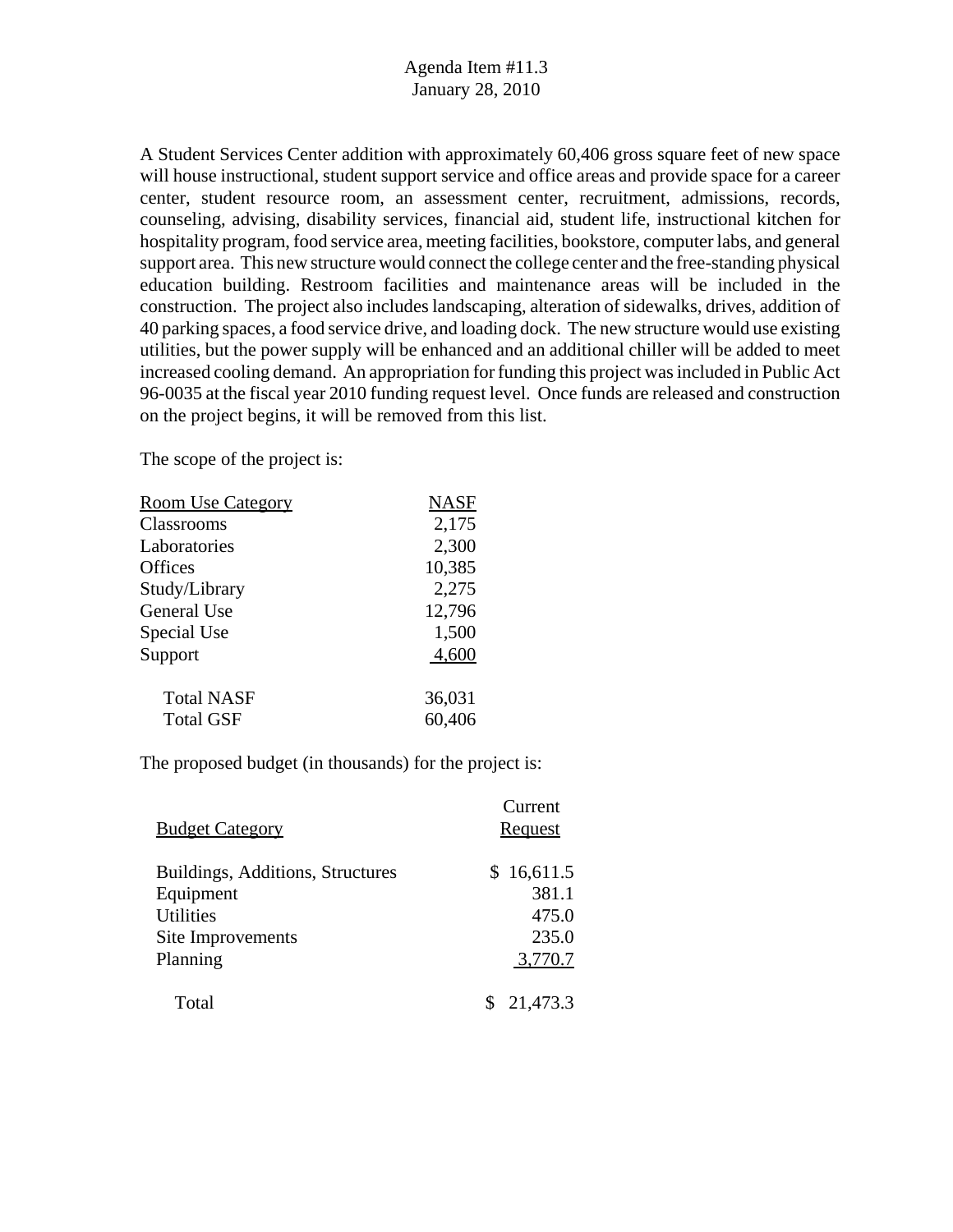| Sources of funding:    |                    |             |                    |
|------------------------|--------------------|-------------|--------------------|
|                        | <b>State Funds</b> | Local Funds | <b>Total Funds</b> |
| <b>Current Request</b> | \$16,105.0         | \$5,368.3   | \$21,473.3         |
| Eligible Credits       | $-()$              | $-()$       | $-()$              |
| Current Year Recomm.   | \$16,105.0         | \$5,368.3   | \$21,473.3         |

#### 7. William Rainey Harper College - Engineering and Technology Center Renovations.

The college's Facilities Study and Master Plan for the district gathered responses through a survey instrument from the campus community which identified a need for new space and for renovation and rehabilitation of existing space. Buildings  $G \& H$  (Engineering and Technology buildings) were constructed in 1977 and have never had major renovations completed. Advancements in technology have greatly impacted the classroom and laboratory instructional experience. Building G is one story with 18,352 square feet of space and Building H is a twostory structure with 57,775 square feet of space to renovate. This project will allow the college to renovate and create flexible and adaptable classrooms and laboratories to maximize the use of new technology and developing new teaching methods and is consistent with the college's strategic long range plan and facilities master plan. Such changes will help the college stay instructionally competitive. The remodeling will allow additional lab and instructional spaces to be developed. Increased enrollment and space demands have increased the need for electrical power, communication lines, computer network infrastructure, and heating and cooling throughout the Engineering and Technology center. Approximately 82,157 gross square feet of space will be renovated in buildings G and H to create more modern classroom and laboratory learning space for the environment. The proposed renovation would create instructional, office, and storage space to accommodate programs and general instructional space for architecture, fashion design/merchandising, fire science, interior design, maintenance technology, refrigeration and air conditioning, division offices, classrooms and labs, and faculty and staff office and storage spaces. The proposed project will also make improvements to the fire protection system, electrical system, HVAC, Plumbing and restrooms for ADA compliance, where necessary. An appropriation for funding this project was included in Public Act 96-0035 at the fiscal year 2010 funding request level. Once funds are released and construction on the project begins, it will be removed from this list.

| <b>Budget Category</b>                 | Current<br><b>Request</b> |
|----------------------------------------|---------------------------|
| Equipment<br>Remodeling/Rehabilitation | \$10,763.9<br>19,383.3    |
| Total                                  | \$30,147.2                |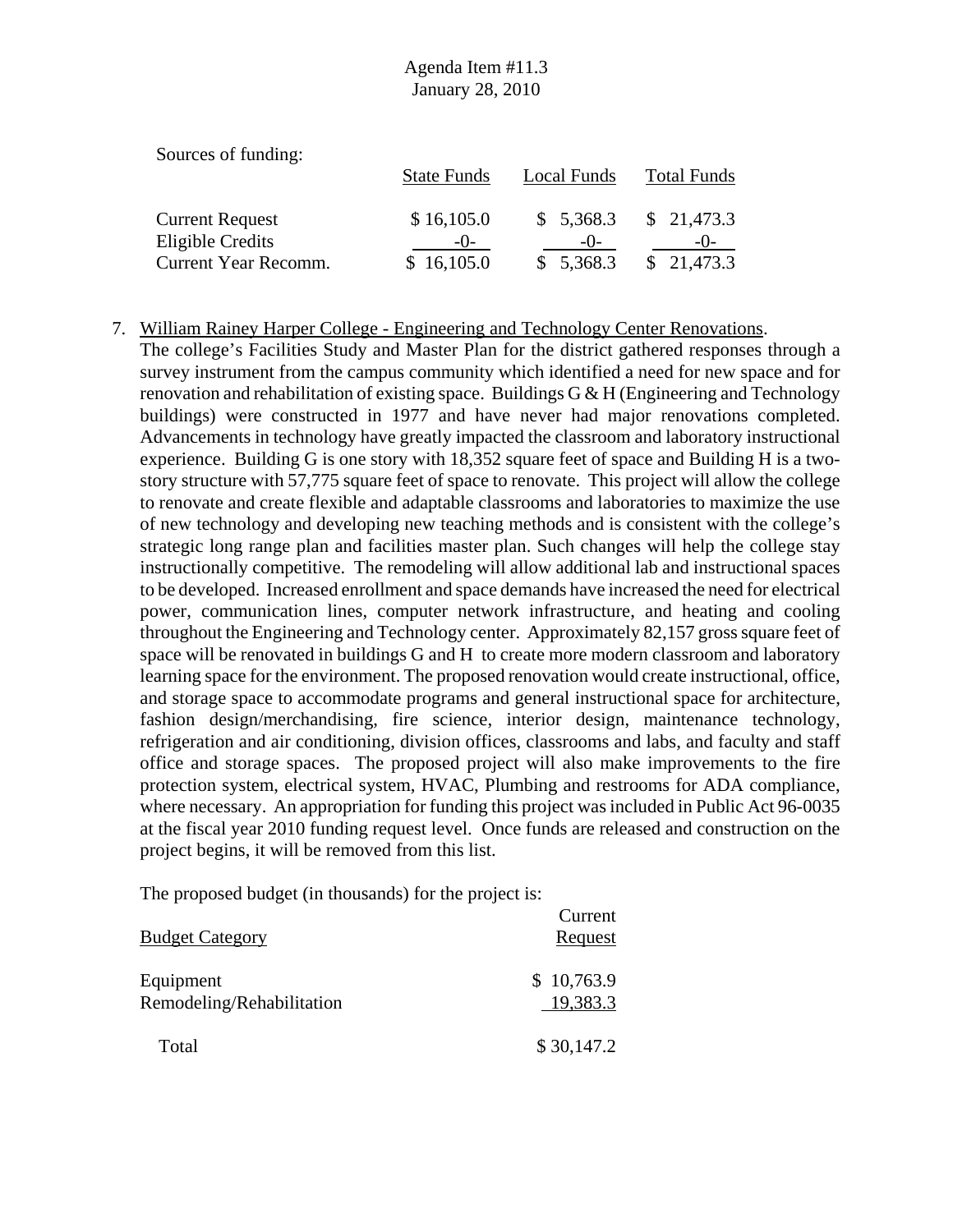| Sources of funding:    |                    |             |                    |
|------------------------|--------------------|-------------|--------------------|
|                        | <b>State Funds</b> | Local Funds | <b>Total Funds</b> |
| <b>Current Request</b> | \$22,610.4         | \$7,536.8   | \$30,147.2         |
| Eligible Credits       | $-()$              | $-()$       | $-()$              |
| Current Year Recomm.   | \$22,610.4         | \$7,536.8   | 30,147.2           |

#### 8. Rend Lake College - Art Program Addition.

The college has restricted space for the expansion of a growing art program enrollment (50 percent growth primarily in the studio art class in 1997 and 1998). The art program has expanded over the years to include jewelry, ceramics, printmaking, and sculpting. In the past, the college has temporarily solved these space problems by limiting the size, reducing enrollments or discontinuing programs, such as the music major and theater programs. However, with growing enrollments in the art programs and reinstitution of the music and theater programs, the ability to shuffle programs between areas has been diminished. Certain existing space is designed for certain programs, such as the backstage area for theater productions which is currently used for ceramics, print making, and sculpting. While inadequate space is a problem, the existing conditions are unsafe. The printmaking class is held on a loft platform that is only accessible by climbing steep steps and is not accessible to persons with disabilities. The ceramic kilns emit toxic fumes when fired and are located in poorly ventilated space. This project proposes to add 2,200 gross square feet of space to the existing structure and will allow the college to meet enrollment demands and growth in the programs, as well as using existing space for its intended purpose. This endeavor would require minimal remodeling to connect the addition onto the existing Art program area with three planned openings being made through the existing wall structure. An appropriation for funding this project was included in Public Act 96-0035 at the fiscal year 2010 funding request level. Once funds are released and construction on the project begins, it will be removed from this list.

The scope of the project is:

| <b>Room Use Category</b>              | <b>NASF</b>    |
|---------------------------------------|----------------|
| Laboratories                          | 1,808          |
| <b>Total NASF</b><br><b>Total GSF</b> | 1,808<br>2.200 |

| <b>Budget Category</b>                                    | Current<br>Request     |
|-----------------------------------------------------------|------------------------|
| Buildings, Additions, Structures<br>Equipment<br>Planning | 510.1<br>23.7<br>106.2 |
| Total                                                     | 640.0                  |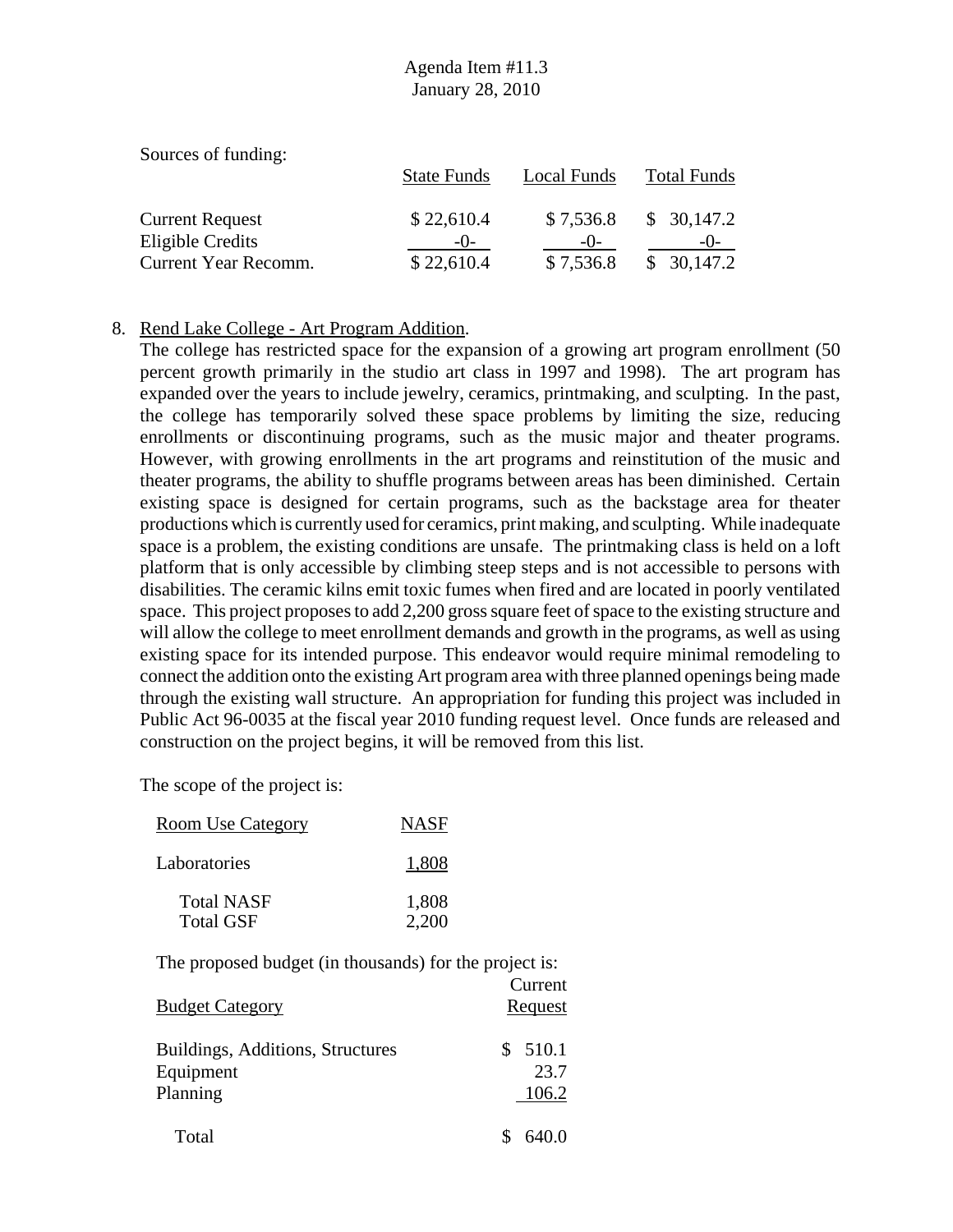| Sources of funding:    |                    |             |             |
|------------------------|--------------------|-------------|-------------|
|                        | <b>State Funds</b> | Local Funds | Total Funds |
| <b>Current Request</b> | 480.2              | 159.8       | 640.0       |
| Eligible Credits       | $-()$              | $-()$       | $-()$       |
| Current Year Recomm.   | 480.2              | 159.8       | 640.0       |

### 9. Lake Land College - Rural Development Technology Center.

Lake Land College responded to the need for a presence in the southern portion of their district by locating and building the Kluthe Center in Effingham, Illinois, in 1995. This has served the needs of the college, community, and businesses very well. Today, nearly 2,500 residents enroll in more than 160 different credit and noncredit classes at the Kluthe Center each year. The college can not enroll more students in the existing facilities due to a lack of classroom and parking space. In order to expand program offerings in the areas of Massage Therapy; Emergency Medical Services; and Heating, Ventilation, Air Conditioning and Refrigeration and to create a Hands On Training (HOT) Laboratory, general education classrooms space, and maintenance area, the college proposes to expand the Kluthe Center by building a new building on the same location in Effingham as the existing Kluthe Center structures.

A Rural Development Technology Center Building addition consisting of a multistory structure with approximately 36,070 gross square feet will provide additional permanent space to meet the demands of a growing student population and allow expansion and growth of services to the southern region of the district. The project includes additional parking lot space, sidewalks, lighting and landscaping, water connection and plumbing work, HVAC systems and electrical service and lighting to accommodate the new building. An appropriation for funding this project was included in Public Act 96-0035 at the fiscal year 2010 funding request level. Once funds are released and construction on the project begins, it will be removed from this list.

| <b>Room Use Category</b>   | <b>NASF</b>    |
|----------------------------|----------------|
| Classrooms<br>Laboratories | 7,800<br>8,000 |
| <b>Offices</b><br>Study    | 1,500<br>2,500 |
| <b>General Use</b>         | 1,000          |
| Support                    | 2,750          |
| <b>Total NASF</b>          | 23,550         |
| <b>Total GSF</b>           | 36,070         |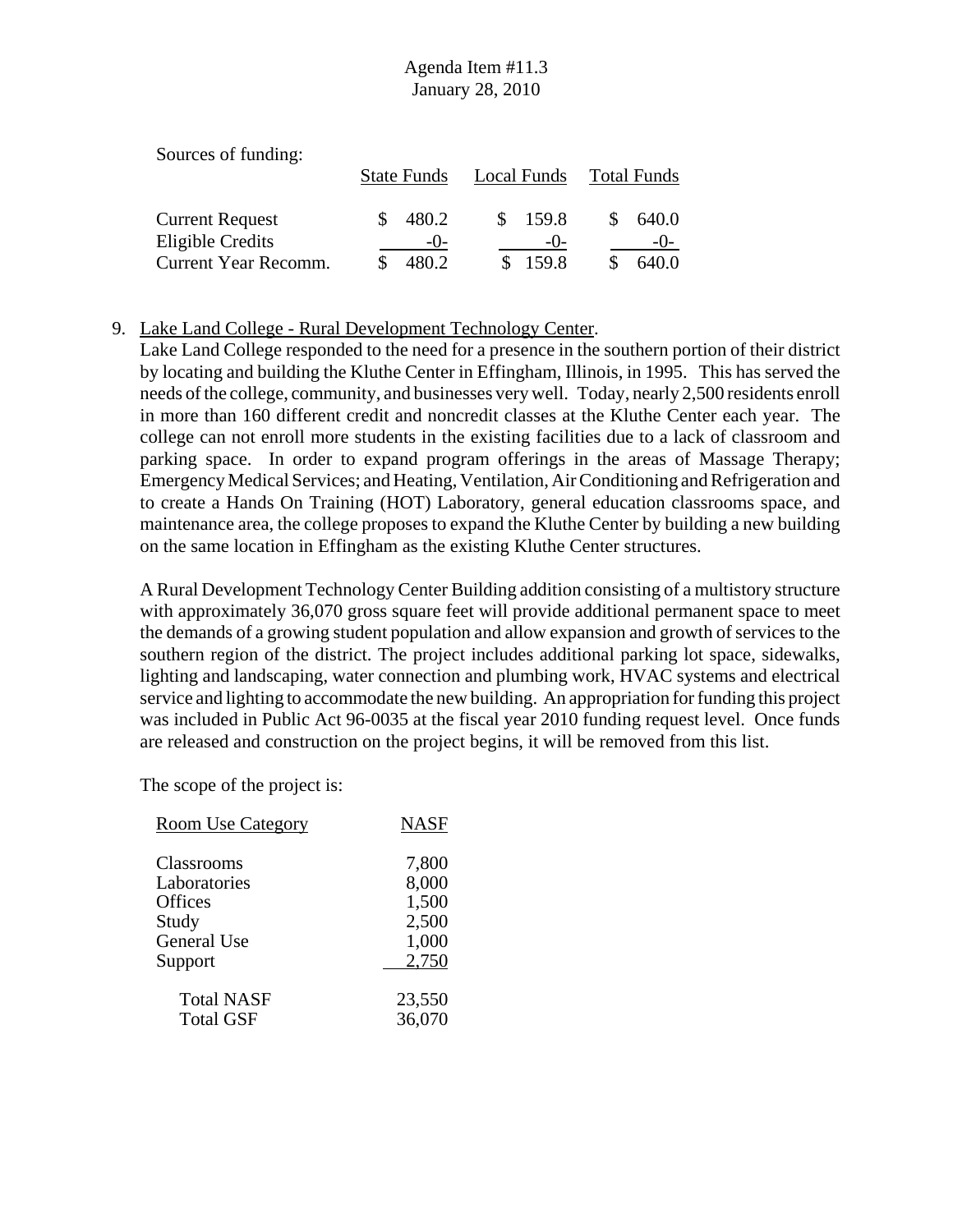| The proposed budget (in thousands) for the project is: |                    |                |                    |
|--------------------------------------------------------|--------------------|----------------|--------------------|
|                                                        |                    | Current        |                    |
| <b>Budget Category</b>                                 |                    | <u>Request</u> |                    |
|                                                        |                    |                |                    |
| Buildings, Additions, Structures                       |                    | \$<br>7,003.5  |                    |
| Land                                                   |                    | 228.0          |                    |
| Equipment                                              |                    | 948.9          |                    |
| <b>Utilities</b>                                       |                    | 65.3           |                    |
| Site Improvements                                      |                    | 1,147.9        |                    |
| Planning                                               |                    | 1,072.4        |                    |
| Total                                                  |                    | \$<br>10,466.0 |                    |
| Sources of funding:                                    |                    |                |                    |
|                                                        | <b>State Funds</b> | Local Funds    | <b>Total Funds</b> |
| <b>Current Request</b>                                 | \$<br>7,849.5      | \$2,616.5      | \$<br>10,466.0     |
|                                                        | -()-               |                |                    |
| <b>Eligible Credits</b>                                |                    | $-()$ -        | -()-               |
| Current Year Recomm.                                   | \$<br>7,849.5      | \$<br>2,616.5  | \$<br>10,466.0     |

#### 10. College of DuPage - Instructional Center Noise Abatement.

The Berg Instructional Center (BIC) was completed in 1971 and is a 475,000 gross square feet main teaching facility located on the main campus. From 1971 to 1991, headcount increased from 8,705 to the 36,322 range. Fall 2001 headcount totaled 34,000. It is estimated that over 40% of the students who attended COD were enrolled in classes that met in the Instructional Center. The college used local funds to meet the growing demand for new instructional space; consequently, needed repair and renovation projects to the original buildings (including the BIC) on campus could not be completed on a regular or timely basis. The BIC contains two 655 foot corridors and four 205 foot cross halls with nine foot ceilings. The structure is mostly brick with some wallboard ceilings, brick floors, and some glass and doorways. The structural design and materials combined with the long hallways make these spaces, classrooms, and office spaces very noisy with foot traffic, conversations, and rolling carts. The college has taken measures in an attempt to reduce noise levels, but the problem persists. The college proposes to install snap type grid system acoustical ceilings and wall-mounted acoustical panels in all public corridors and lounge areas of the BIC in order to reduce noise levels and disruptions in classrooms and offices. An appropriation for funding this project was included in Public Act 96-0035 at the fiscal year 2010 funding request level. Once funds are released and construction on the project begins, it will be removed from this list.

| <b>Budget Category</b>                | Current<br>Request |
|---------------------------------------|--------------------|
| Remodeling/Rehabilitation<br>Planning | \$1,959.7<br>162.7 |
| Total                                 | \$2,122.4          |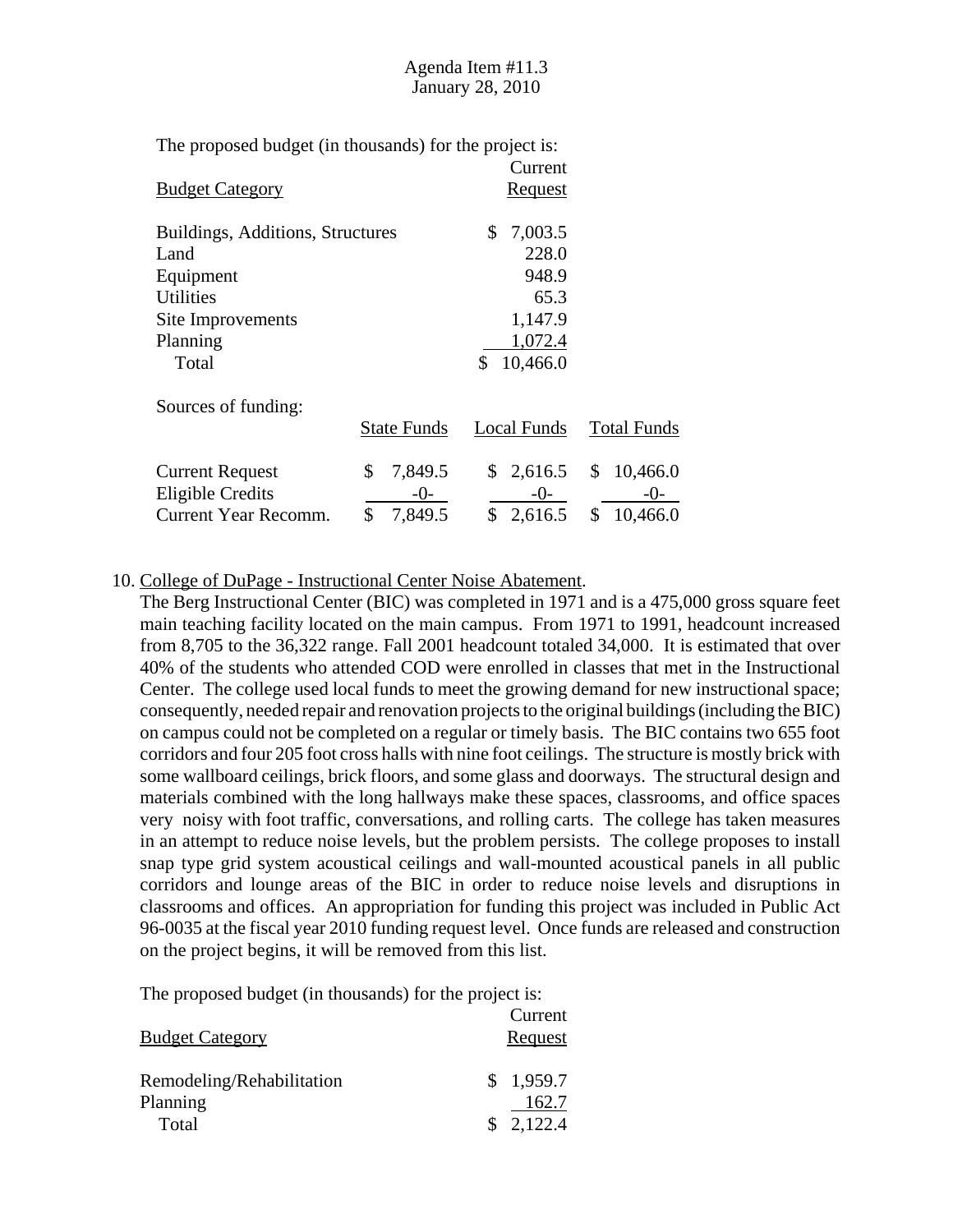| Sources of funding:    |                    |             |                         |
|------------------------|--------------------|-------------|-------------------------|
|                        | <b>State Funds</b> | Local Funds | <b>Total Funds</b>      |
|                        |                    |             |                         |
| <b>Current Request</b> | \$1,591.8          | \$530.6     | $\frac{1}{2}$ , 2,122.4 |
| Eligible Credits       | $+113.0$           | $-113.0$    | $-()$                   |
| Current Year Recomm.   | 1,704.8            | \$417.6     | $\frac{\$}{2,122.4}$    |

#### 11. William Rainey Harper College - Campus Life/One Stop Admissions Center.

Due to the original decentralized design, access to student services is difficult on the 200 acre main campus with offices distributed randomly across five of its 18 buildings. This fragmentation causes prospective students to search for needed services, such as the Admissions Office located in an inner campus building without ease of access to parking. Growth and change in student population over the years has given rise to needed services without additional space. For example, the college has experienced a large growth in ethnic minority students now representing 33 percent of the student population. Important retention services, such as multicultural affairs and financial aid, have long outgrown their original space. College staff have done their best to accommodate student needs, but the practice of trying to create needed space within the existing structure has resulted in reduced quality of the spaces actually utilized. There is a recognized need for a more centralized student service facility to assist with student acclimation and retention, as well as one stop convenience for needed assistance. The growth of more integrated curricular approaches, the need for nearby flexible learning spaces, and increasing the membership in student clubs is driving a need for appropriate rooms and spaces for varied purposes. Further, demographic information gathered from the public school districts project a 20 percent increase in traditional age students through 2008. This projected growth with other changes in student demographics require a new approach to campus life allowing ease of access to campus services, activities, and social spaces that are appealing and welcoming.

The college proposes to construct a two-story 44,174 gross square foot One Stop/Admissions Center building that would be more centralized and in an area less disruptive to classroom instruction and a two-story 64,608 gross square foot Campus Student Life Center. These two structures will total 108,782 gross square feet and are expected to be built adjacent to existing buildings on campus so users can easily pass from one building to the next. Existing parking spaces are thought to be adequate for increased enrollments, but the project does include some visitor parking spaces. While the project budget does not reflect necessary site improvements in preparation for the construction of these buildings, such site improvements will be necessary and would include extending the utilities tunnel for fiber, steam, and a chilled water loop. The site improvements will be completed as part of a separately funded project with Capital Development Board coordination. The college is pursuing the funding to support this portion of the project. An appropriation for funding this project was included in Public Act 96-0035 at the fiscal year 2010 funding request level. Once funds are released and construction on the project begins, it will be removed from this list.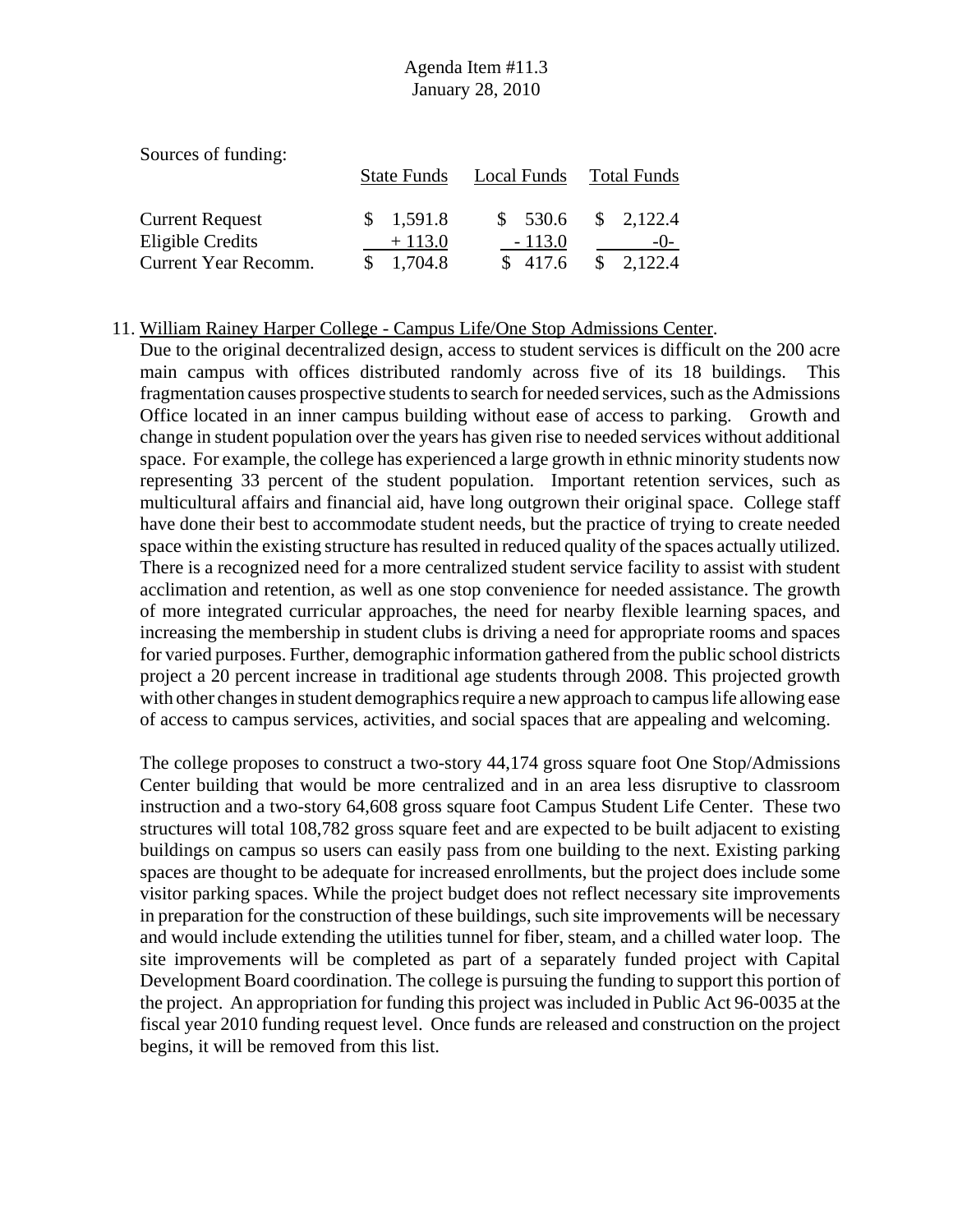The scope of the project is:

|                          | One Stop               | Campus Life |
|--------------------------|------------------------|-------------|
| <b>Room Use Category</b> | <b>Admissions NASF</b> | <b>NASF</b> |
|                          |                        |             |
| <b>Classrooms</b>        | 1,800                  | 2,450       |
| Laboratories             | 3,160                  | 1,125       |
| <b>Offices</b>           | 11,656                 | 17,745      |
| Special Use              |                        | 250         |
| General Use              | 5,529                  | 16,900      |
| Support                  | 5,434                  | 705         |
| <b>Health Care</b>       |                        | 1,175       |
| Unclassified             | 30                     | 30          |
| <b>Total NASF</b>        | 27,609                 | 40,380      |
| <b>Total GSF</b>         | 44,174                 | 64,608      |

The proposed budget (in thousands) for the project is:

| <b>Budget Category</b>          |                     | Current<br><b>Request</b>    |                    |
|---------------------------------|---------------------|------------------------------|--------------------|
| Buildings, Additions, Structure |                     | \$<br>49,929.2               |                    |
| Equipment<br>Total              |                     | 5,865.7<br>\$55,794.9        |                    |
| One Stop Center                 |                     | 22,252.0<br>\$               |                    |
| Campus Life Center<br>Total     |                     | \$33,542.9<br>\$<br>55,794.9 |                    |
| Sources of funding:             |                     |                              |                    |
|                                 | <b>State Funds</b>  | <b>Local Funds</b>           | <b>Total Funds</b> |
| <b>Current Request</b>          | \$<br>$41,846.2$ \$ | 13,948.7                     | \$<br>55,794.9     |
| Eligible Credits                | $+3,015.7$          | (3,015.7)                    | $-()$ -            |
| Current Year Recomm.            | \$<br>44,861.9      | \$10,933.0                   | \$<br>55,794.9     |

#### 12. Illinois Valley Community College - Community Technology Center Building.

In February 2001, a College Master Plan (CMP) was completed which thoroughly examined space utilization of campus buildings, programmatic needs in conjunction with the college mission, future curricular and academic student support needs, and current and future technology considerations. Students, faculty, and staff, as well as focus groups from business, industry, district feeder high schools, and the public at large was involved in the CMP process. The process highlighted the need for new facilities and renovation of existing facilities. In January 2006, the IVCC Board approved an updated CMP, which was completed using a similar process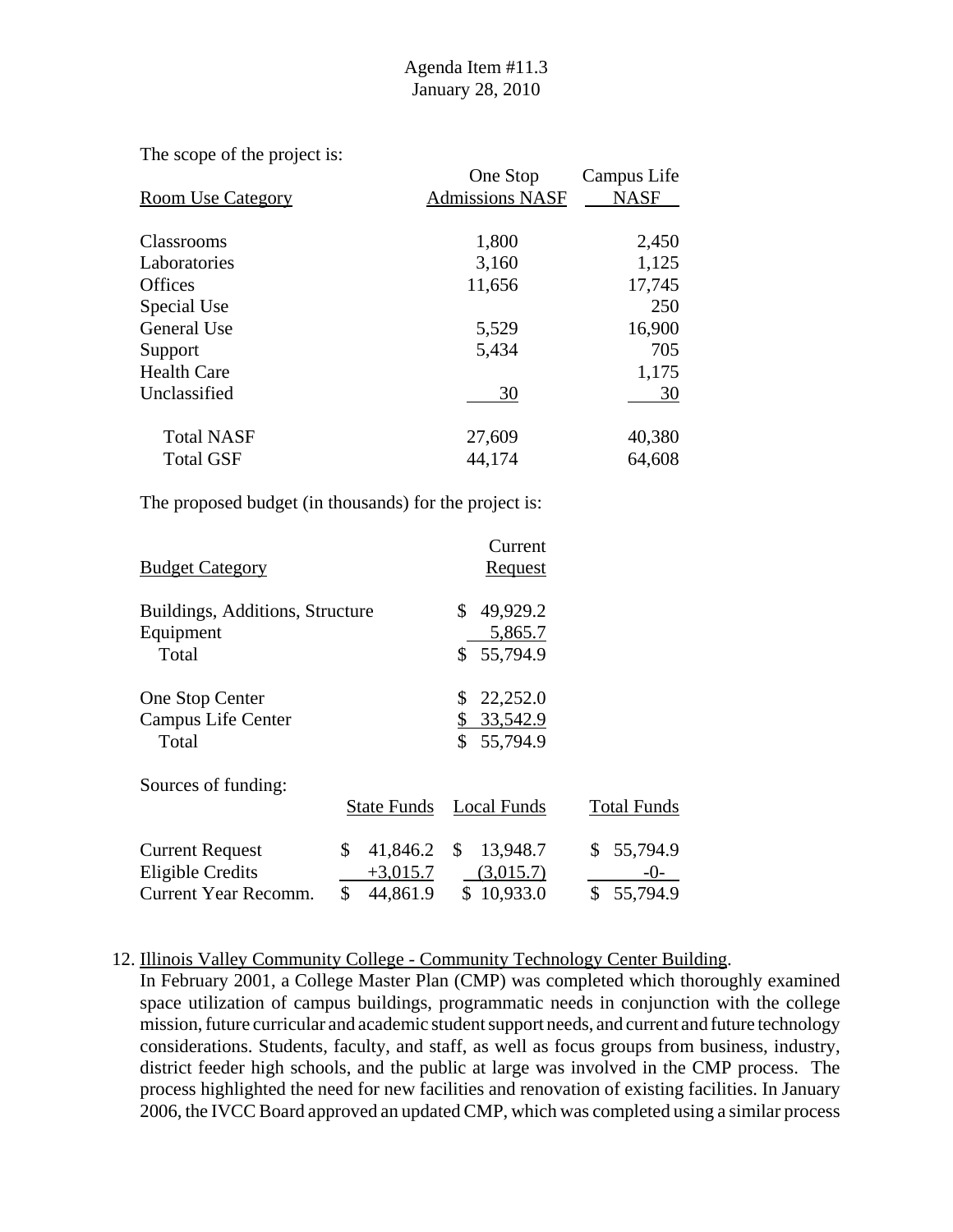of inclusion. The first phase of the master plan calls for the construction of a Community Technology Center that will serve as the new entrance to the college, and coordinate student services and student life space.

The proposed, new two-story 74,088 GSF Community Technology Center Building will serve as the new main entrance point for the campus and better connection of the main campus with the east campus. It will address the deficiencies in the technology and workforce development program, as well as student service areas on campus. The project includes site improvements, entry plaza development, landscaping, and additional parking. Future phases related to completion of this project, but not included in the scope of work, would include remodeling of space vacated by programs and services relocating into the new facility. Subsequent funding of the Community Instructional Center project does not imply any commitment for state funding of future projects. However, the college does have another project recommended by the ICCB for funding which would address these future phases. An appropriation for funding this project was included in Public Act 96-0035 at the fiscal year 2010 funding request level. Once funds are released and construction on the project begins, it will be removed from this list.

Current

The scope of the project is:

| <b>Room Use Category</b> | <b>NASF</b> |
|--------------------------|-------------|
| Classrooms               | 11,792      |
| Laboratories             | 19,004      |
| <b>Offices</b>           | 12,494      |
| Study                    | 1,686       |
| <b>General Use</b>       | 2,000       |
| Support                  | 2,416       |
| <b>Total NASF</b>        | 49,392      |
| <b>Total GSF</b>         | 74,088      |

| <b>Budget Category</b>                                                                  |                                       | <u>Request</u>                                           |                      |
|-----------------------------------------------------------------------------------------|---------------------------------------|----------------------------------------------------------|----------------------|
| Buildings, Additions, Structures<br>Equipment<br>Site Improvements<br>Planning<br>Total |                                       | 19,753.2<br>S<br>1,002.0<br>600.0<br>1,344.8<br>22,700.0 |                      |
| Sources of funding:                                                                     | <b>State Funds</b>                    | Local Funds                                              | <b>Total Funds</b>   |
| <b>Current Request</b><br><b>Eligible Credits</b><br>Current Year Recomm.               | 17,025.0<br>\$<br>$-()$ -<br>17,025.0 | \$5,675.0<br>$-0-$<br>\$5,675.0                          | 22,700.0<br>22,700.0 |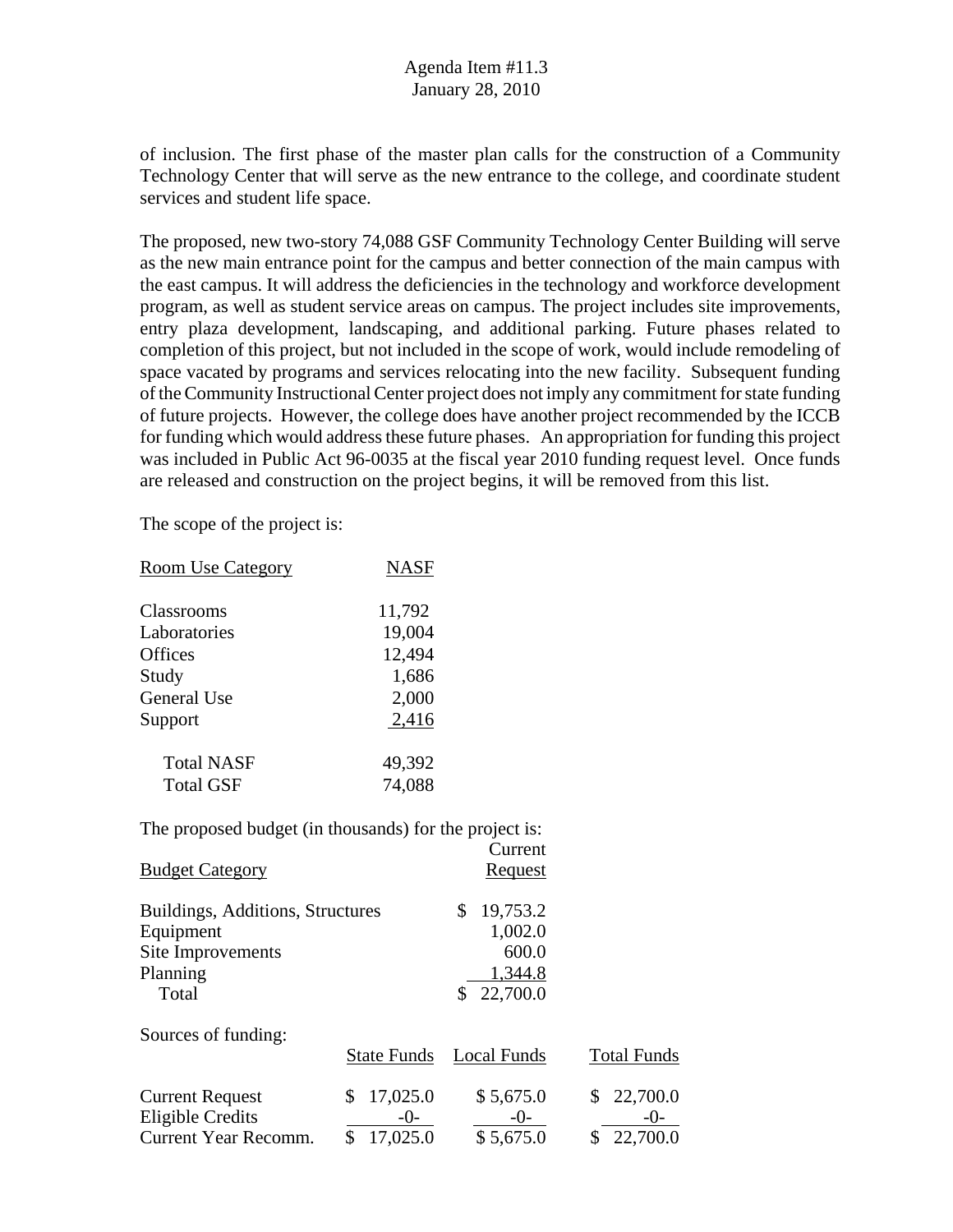13. College of Lake County - Student Services/Adult Education/Lifelong Learning Building. The Lakeshore Campus in Waukegan needs to be expanded to address current and future needs for student services, adult education, support services, community services, and administrative functions. The construction of this new building is envisioned to serve the growing student services need and educational needs of Waukegan and the surrounding towns in the district. This philosophy provides the education and student services where the students work and live and eliminates the need for Waukegan area students to travel to Grayslake which is often difficult due to limited public transportation options. A sizeable portion of the population to be served also does not have access to automobiles.

The proposed Student Services/Adult Education/Lifelong Learning Building would house Admissions & Records, Financial Aid, Counseling, Assistance to Students with Disabilities, Student Life, a bookstore, Campus Safety, a Learning Assistance Center, a library, and Adult Education Programs. It will provide a comprehensive, rather than piecemeal, educational opportunity for area residents who need assistance for social and economic mobility.

A new Student Services/Adult Education/Lifelong Learning Building consisting of 118,024 gross square feet will position the college to be more effective in dealing with the students and strengthen student retention and success on the Lakeshore campus. Approximately 10,300 net assignable square feet (15,141 gross square feet) of existing space vacated on the Grayslake campus by relocation of staff and student services would require some remodeling. Areas to be remodeled on the Grayslake campus include Admissions and Records, Financial Aid, Counseling Center, Student Activities, and the Office of the Vice President for Student Development. This project would include the demolition of 61,291 gross square feet of temporary space at the Grayslake Campus and a building at the Lakeshore campus. The project includes utility work and site work to develop sidewalks, roadways, parking, landscaping, and light fixtures in addition to equipment for the new structure. An appropriation for funding this project was included in Public Act 96-0035 at the fiscal year 2010 funding request level. Once funds are released and construction on the project begins, it will be removed from this list.

| <b>Room Use Category</b> | <b>NASF</b> |
|--------------------------|-------------|
| <b>Classrooms</b>        | 13,482      |
| Laboratories             | 32,534      |
| <b>Offices</b>           | 11,547      |
| Study                    | 2,571       |
| General Use              | 9,824       |
| Support                  | 2,124       |
| <b>Total NASF</b>        | 72,083      |
| <b>Total GSF</b>         | 118,024     |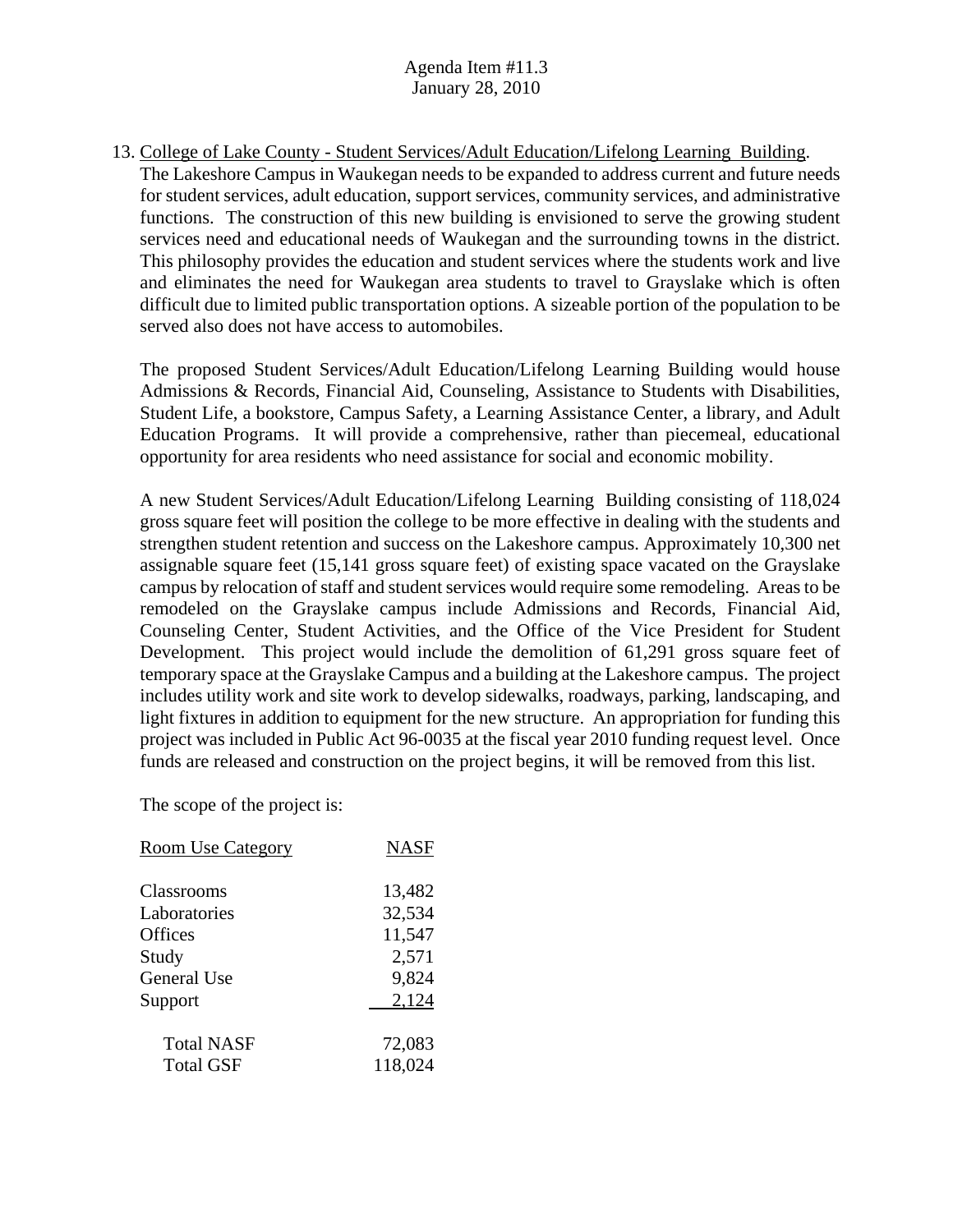|                                  |                    | Current        |                    |
|----------------------------------|--------------------|----------------|--------------------|
| <b>Budget Category</b>           |                    | <u>Request</u> |                    |
| Buildings, Additions, Structures |                    | 46,198.3<br>S. |                    |
| Equipment                        |                    | 4,256.8        |                    |
| <b>Utilities</b>                 |                    | 642.9          |                    |
| Remodeling/Rehabilitation        |                    | 615.0          |                    |
| Site Improvements                |                    | 1,545.2        |                    |
| Total                            |                    | 53,258.2<br>S. |                    |
| Sources of funding:              |                    |                |                    |
|                                  | <b>State Funds</b> | Local Funds    | <b>Total Funds</b> |
| <b>Current Request</b>           | 39,943.7<br>\$     | \$13,314.6     | 53,258.2<br>\$     |
| Eligible Credits                 | -0-                | -0-            | $-()$ -            |
| Current Year Recomm.             | \$<br>39,943.7     | \$13,314.6     | \$<br>53,258.2     |

#### 14. Richland Community College - Student Success Center and Addition.

The college has conducted an enrollment management study to review how students progress through the institution. Enrollment management encompasses all activities associated with student college choice, student transitions, student course selection, student retention, student attrition, and student outcomes. Facilities play an important part of enrollment management efforts. Currently, much of the space dedicated to serving students was designed for a smaller student load, has been reconfigured to account for growth, and has a poor pedestrian flow. Certain activities, such as the Learning Accommodations Services and Transfer Center, are located in space away from the other student services and have poor visibility. Due to the location, many students are unaware that the college has these services. Relocating these services will provide greater visibility and increased utilization. Innovating and instituting a comprehensive enrollment management facility for a Student Success Center have far reaching implications. Providing space that is student centered, easily accessible, and programmatically functional will require the college to undertake this renovation and expansion of the North wing. The results of renovations and the addition must be student focused for enhanced customer service and improved efficiency. A second result will be improved administrative processes and better function to adjacent spaces.

The college seeks to make physical modifications to facilities which will help maintain student enrollments in a declining population environment and provide better facilitate the students progress and development. An addition will allow the restructuring and relocation and development of a Student Success Center staffed by trained knowledgeable individuals serving as a front line for the most needed services and information. The Student Success Center will provide space that is student centered, easily accessible, and programmatically functional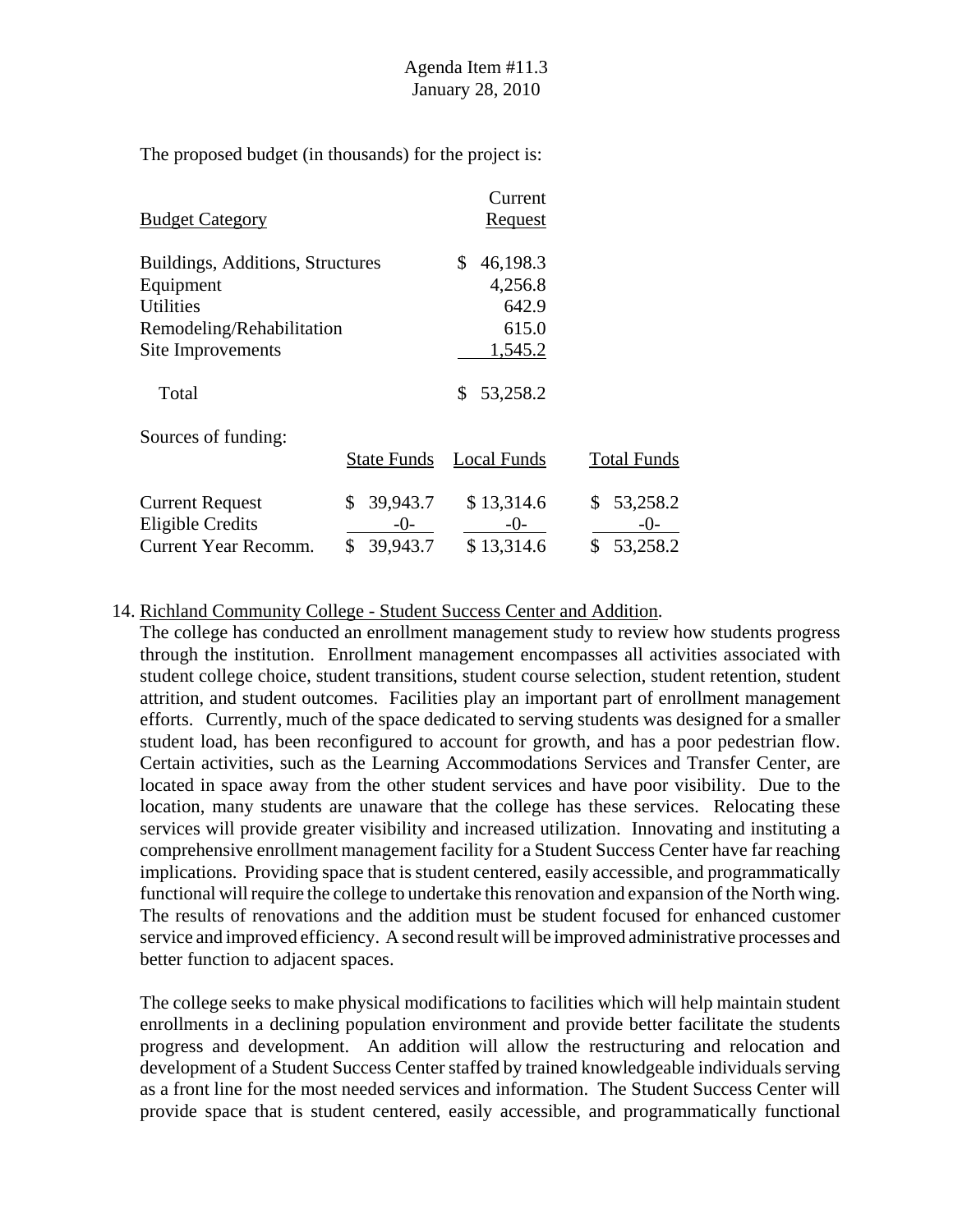resulting in enhanced customer service and improved efficiency. It is proposed that the Student Success Center be accommodated by the relocation of administrative functions, common workspace, storage, food preparation area, and the board of trustees meeting room. This will be accomplished with the construction of a one-story 13,187 gross square foot North Wing Entrance addition which includes a 700 square foot area for the Career Services function which will be built adjacent to student service operations. Approximately 13,909 gross square feet of vacated space will then be renovated to house student services, grant programs, and provide common meeting spaces. This project will utilize connections to existing sewer and electrical distribution systems and site access. The heating and cooling system will require additional capacity while sidewalks and other areas disturbed by construction will require replacement. An appropriation for funding this project was included in Public Act 96-0035 at the fiscal year 2010 funding request level. Once funds are released and construction on the project begins, it will be removed from this list.

The scope of the project is:

| <b>Room Use Category</b>                               | <u>NASF</u> |                           |                    |
|--------------------------------------------------------|-------------|---------------------------|--------------------|
| Offices                                                | 7,190       |                           |                    |
| Study                                                  | 275         |                           |                    |
| General Use                                            | 120         |                           |                    |
| Support                                                | 500         |                           |                    |
| <b>Total NASF</b>                                      | 8,085       |                           |                    |
| <b>Total GSF</b>                                       | 13,187      |                           |                    |
| The proposed budget (in thousands) for the project is: |             |                           |                    |
|                                                        |             | Current                   |                    |
| <b>Budget Category</b>                                 |             | <u>Request</u>            |                    |
| Buildings, Additions, Structures                       |             | $\mathbb{S}^-$<br>3,417.0 |                    |
| Equipment                                              |             | 319.0                     |                    |
| Remodeling/Rehabilitation                              |             | 1,131.0                   |                    |
| Site Improvements                                      |             | 38.0                      |                    |
| Total                                                  |             | \$4,906.0                 |                    |
| Sources of funding:                                    |             |                           |                    |
|                                                        | State Funds | Local Funds               | <b>Total Funds</b> |
| <b>Current Request</b>                                 | \$3,680.0   | \$1,226.0                 | \$4,906.0          |
| <b>Eligible Credits</b>                                | $-0-$       | $-0-$                     | $-0-$              |
| Current Year Recomm.                                   | \$3,680.0   | \$1,226.0                 | \$4,906.0          |

<sup>15.</sup> Illinois Eastern Community Colleges (Lincoln Trail College) - Center for Technology. Lincoln Trail College (LTC) has a strong tradition of academic excellence through quality education programs. Significant numbers of local high school graduates enroll and attend at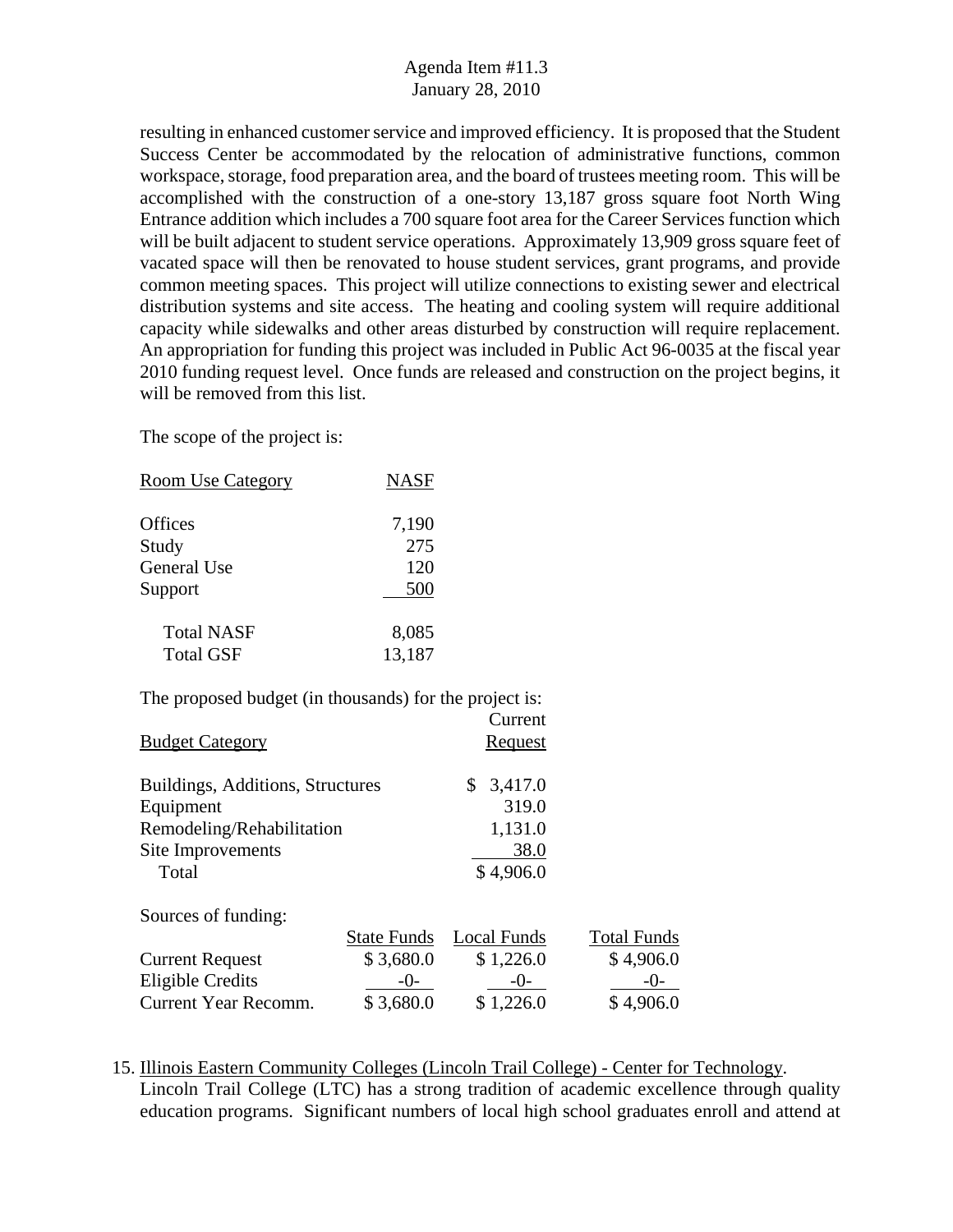LTC and since 1974 day enrollment has increased over 75%. The college is using approximately 27,800 gross square feet of 35 year old temporary building space to house many of its instructional programs. These temporary buildings have each outlived their expected service life and are in a deteriorated state. Programs such as Process Technologies, Industrial Management, Microcomputer Support Specialists, Office Technologies, Medical Assistant, Pharmacy Technician, and Horticulture would be served and benefitted by the new space.

The college proposes to build a one-story 30,952 gross square foot building for several of the college's technical programs. In addition to classrooms and labs, ancillary spaces will include storage areas and faculty office space dedicated to each discipline. The college will consider a remodeling project (not included in this project request) of the vacated space at a later date. Further, this project eliminates the need for five temporary buildings totaling 27,800 gross square feet of space. These five temporary buildings will be razed as part of the construction of the Center for Technology. An appropriation for funding this project was included in Public Act 96-0035 at the fiscal year 2010 funding request level. Once funds are released and construction on the project begins, it will be removed from this list.

The scope of the project is:

| <b>Room Use Category</b> | <b>NASF</b> |
|--------------------------|-------------|
| Classrooms               | 5,600       |
| Laboratories             | 9,300       |
| <b>Offices</b>           | 1,000       |
| Study                    | 4,000       |
| <b>Total NASF</b>        | 19,900      |
| <b>Total GSF</b>         | 30,952      |

| <b>Budget Category</b>                     |   |                    | Current<br>Request       |                          |
|--------------------------------------------|---|--------------------|--------------------------|--------------------------|
| Buildings, Additions, Structures           |   |                    | \$9,825.9                |                          |
| Sources of funding:                        |   | <b>State Funds</b> | Local Funds              | <b>Total Funds</b>       |
| <b>Current Request</b><br>Eligible Credits | S | 7,369.4<br>486.3   | \$<br>2,456.5<br>(486.3) | \$<br>9,825.9<br>$-()$ - |
| <b>Current Year Recomm.</b>                |   | 7,855.7            | 1,970.2                  | \$<br>9,825.9            |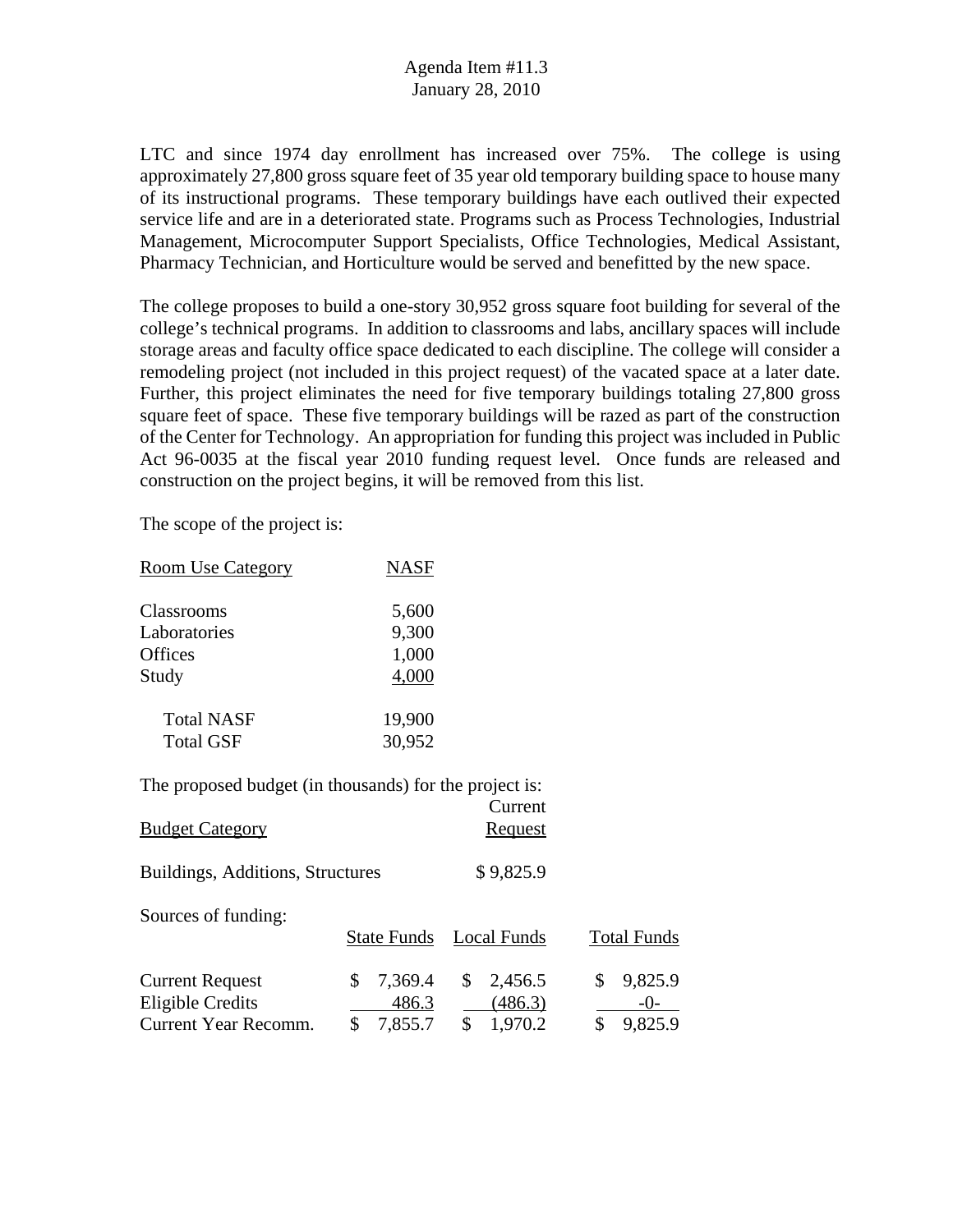28. Parkland College - Applied Technology Addition.

Between fiscal years 2004 and 2009, enrollment in welding courses has increased 71.7% with 237 enrolled in fiscal year 2009. The Auto Collision Repair program has increased 21.9% with 422 enrollments in fiscal year 2009 and Ford Asset courses have seen a 58.3% increase with 217 enrolled in fiscal year 2009. To date, the district has accommodated this enrollment growth by housing classes in temporary or inadequate on-campus structures or off-campus leased facilities. These programs and courses are not located near the other technical programs offered by the district, which reduces the educational benefits to students by limiting access to general education classes and student services, such as advising and career planning, which on-campus students do have available. This reduced access is a barrier to the college's mission of providing quality education and services for its students.

This project proposes to construct a 37,392 gross square feet of mostly new laboratory space to be connected to the M wing. Additional parking, paving and landscaping, site improvements, furnishings, and equipment will be included as part of this project. Existing electrical, telephone, alarm, and computer systems can be utilized with an enhancement to the power supply and an additional chiller unit will be required to accommodate the increased cooling load. Funding and completion of this project would replace 28,844 square feet of temporary space. An appropriation for funding this project was included in Public Act 96-0035 at an earlier request level. Once funds are released and construction on the project begins, it will be removed from this list.

The scope of the project is:

| <b>Room Use Category</b> | <b>NASF</b> |
|--------------------------|-------------|
| Laboratories             | 22,800      |
| Unclassified             | 4,000       |
| <b>Total NASF</b>        | 26,800      |
| <b>Total GSF</b>         | 37,392      |

| <b>Budget Category</b>           |   | Current<br>Request |
|----------------------------------|---|--------------------|
| Buildings, Additions, Structures | S | 10,608.0           |
| Equipment                        |   | 1,720.0            |
| <b>Utilities</b>                 |   | 475.0              |
| Site Improvements                |   | 235.0              |
| Planning                         |   | 2,854.4            |
| Total                            |   | \$15,892.4         |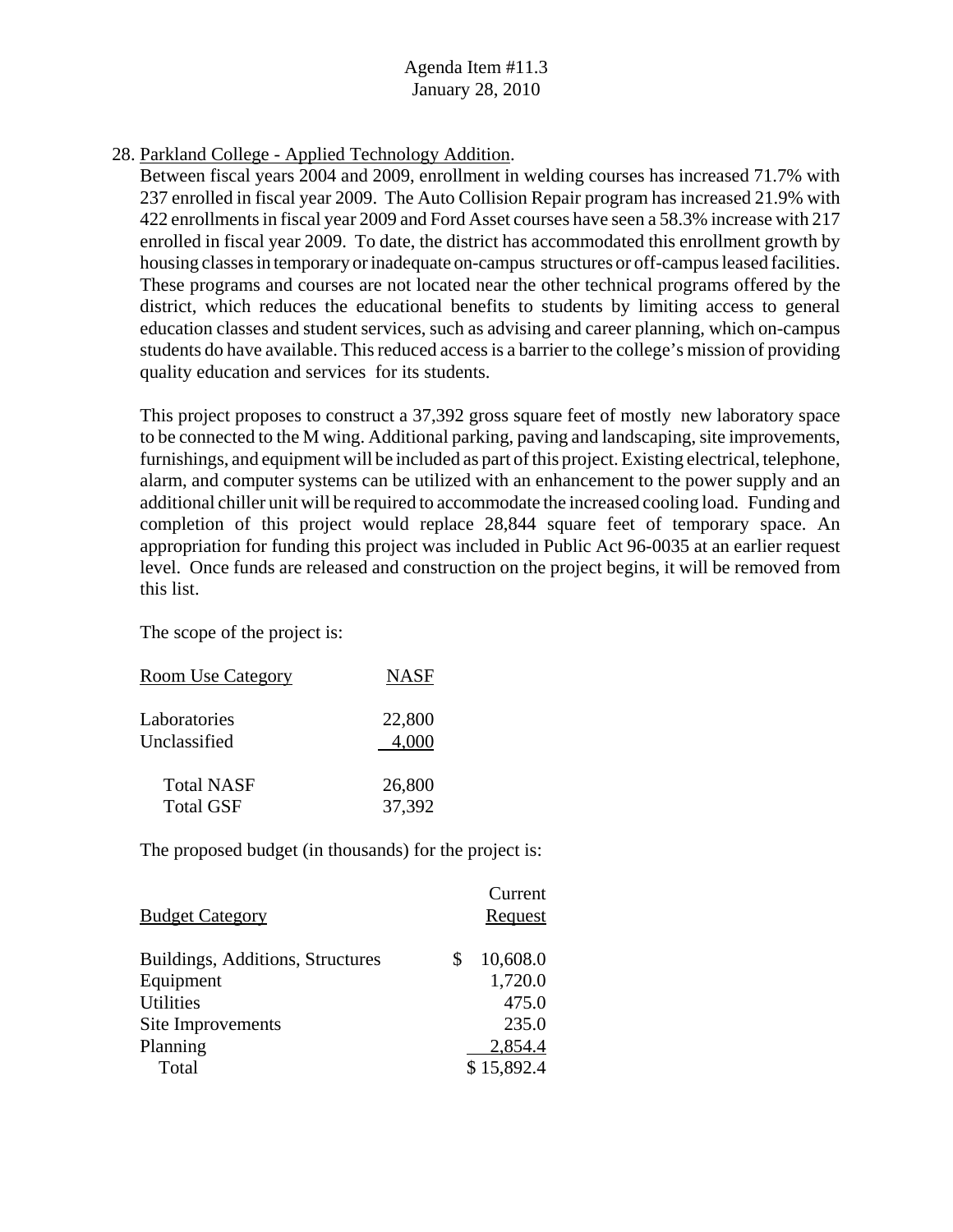| Sources of funding:    |            |                         |                    |
|------------------------|------------|-------------------------|--------------------|
|                        |            | State Funds Local Funds | <b>Total Funds</b> |
|                        |            |                         |                    |
| <b>Current Request</b> | \$11,919.3 | \$3,973.1               | \$15,892.4         |
| Eligible Credits       | $-()$ -    | $-()$                   | $-()$              |
| Current Year Recomm.   | \$11,919.3 | \$3,973.1               | \$15,892.4         |

#### 40. Kaskaskia College - Vandalia Education Center-Phase II.

Kaskaskia College is dedicated to promoting lifelong learning and is committed to providing educational opportunities and occupational job skills training to all residents of the district. This project would better enable the district to provide citizens of Fayette and Bond counties with an opportunity for higher quality educational services for workforce training and enhancement, as well as comprehensive student services, offered in the Vandalia area. The district proposes to expand the Vandalia Education Center to provide space for technology in vocational, occupational, and career programs, computer laboratories and distance education, faculty offices, and a study commons area. The leased facility previously serving that area was fully utilized and had reached maximum capacity in course offerings experiencing an enrollment growth from 179 students in fall 1990 to 650 students in fall 2004 (263 % increase). Most recently, fall 2008 enrollments at the Vandalia Education Center were 1,032, which represents a 477% increase since 1990. The college has committed to providing at least 43.5% of the cost of this project.

Land was acquired by the Foundation and the first phase of this project has been completed as a locally funded project. Phase I provides a 21,358 gross square foot open floor plan structure at the new location. This project request proposes to construct an additional 28,232 gross square foot, one-story structure at the new location in Vandalia. The project would include parking, sidewalks, and lighting; expand utilities to the Phase I portion; and would serve programs such as coal mining, nursing, agricultural mechanics, electronics, and business management. An appropriation for funding this project was included in Public Act 96-0039 at the fiscal year 2010 funding request level. Once funds are released and construction on the project begins, it will be removed from this list.

| <b>Room Use Category</b>  | <b>NASF</b> |
|---------------------------|-------------|
| Classrooms                | 6,400       |
| Laboratories              | 9,800       |
| <b>Offices</b>            | 800         |
| <b>Support Facilities</b> | 1,000       |
| <b>Total NASF</b>         | 18,000      |
| <b>Total GSF</b>          | 28,232      |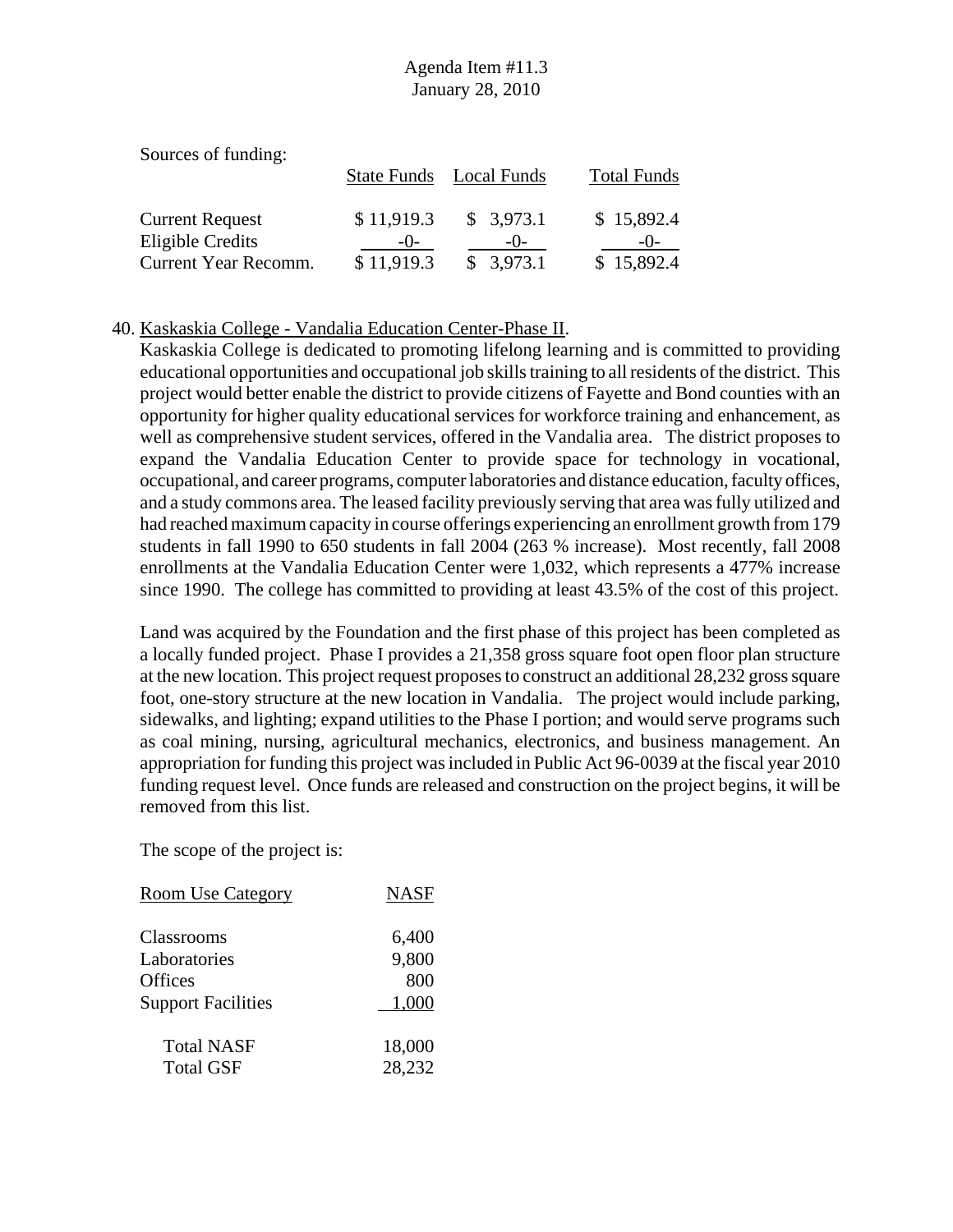|                                  |                    | Current        |                    |
|----------------------------------|--------------------|----------------|--------------------|
| <b>Budget Category</b>           |                    | <u>Request</u> |                    |
| Buildings, Additions, Structures |                    | \$9,897.8      |                    |
| Equipment                        |                    | 196.8          |                    |
| <b>Utilities</b>                 |                    | 156.5          |                    |
| Site Improvements                |                    | 312.9          |                    |
| Total                            |                    | \$10,564.0     |                    |
| Sources of funding:              |                    |                |                    |
|                                  | <b>State Funds</b> | Local Funds    | <b>Total Funds</b> |
| <b>Current Request</b>           | \$5,778.5          | \$4,785.5      | \$10,564.0         |
| Eligible Credits                 | $-()$ -            | $-()$ -        |                    |
| Current Year Recomm.             | \$5,778.5          | \$4,785.5      | \$10,564.0         |

#### **2. Capital Renewal Grants**.

Until fiscal year 2010, the General Assembly last appropriated \$9.107 million in fiscal year 2004 for the capital renewal program. This was the same level of funding as the previous year and was at the Governor's recommended funding level. Funding for this component of the capital budget must continue to increase to address the deferred maintenance backlog. Public Act 96-0035 includes \$27.3 million for community college capital renewal funds. These grants, like college-specific projects, cannot be distributed by formula to the colleges until bonds are sold and funds are released.

Since the inception of the capital renewal grant program, formerly called the repair and renovation grant program, funds have been distributed to universities and community colleges based on the amount of owned gross square footage for each institution. With over 23 million gross square feet of facilities, community colleges comprise approximately 30 percent of all public higher education space. The lack of consistent capital renewal funding during the last five fiscal years has caused colleges to struggle to provide funds to make the necessary campus improvements. Therefore, the fiscal year 2011 capital renewal grant request is a total of \$48 million.

### **3. Specific Institutional Projects**.

Annual requests for state funding for construction projects are submitted by the colleges in the RAMP (Resource Allocation and Management Plan) Community College Capital Requests. One hundred and twenty-five project requests were received with an estimated cost of \$2.0 billion and requiring an estimated \$1.5 billion in state funding to fully fund the requests. A summary of all district requests submitted for consideration is included on Table 2.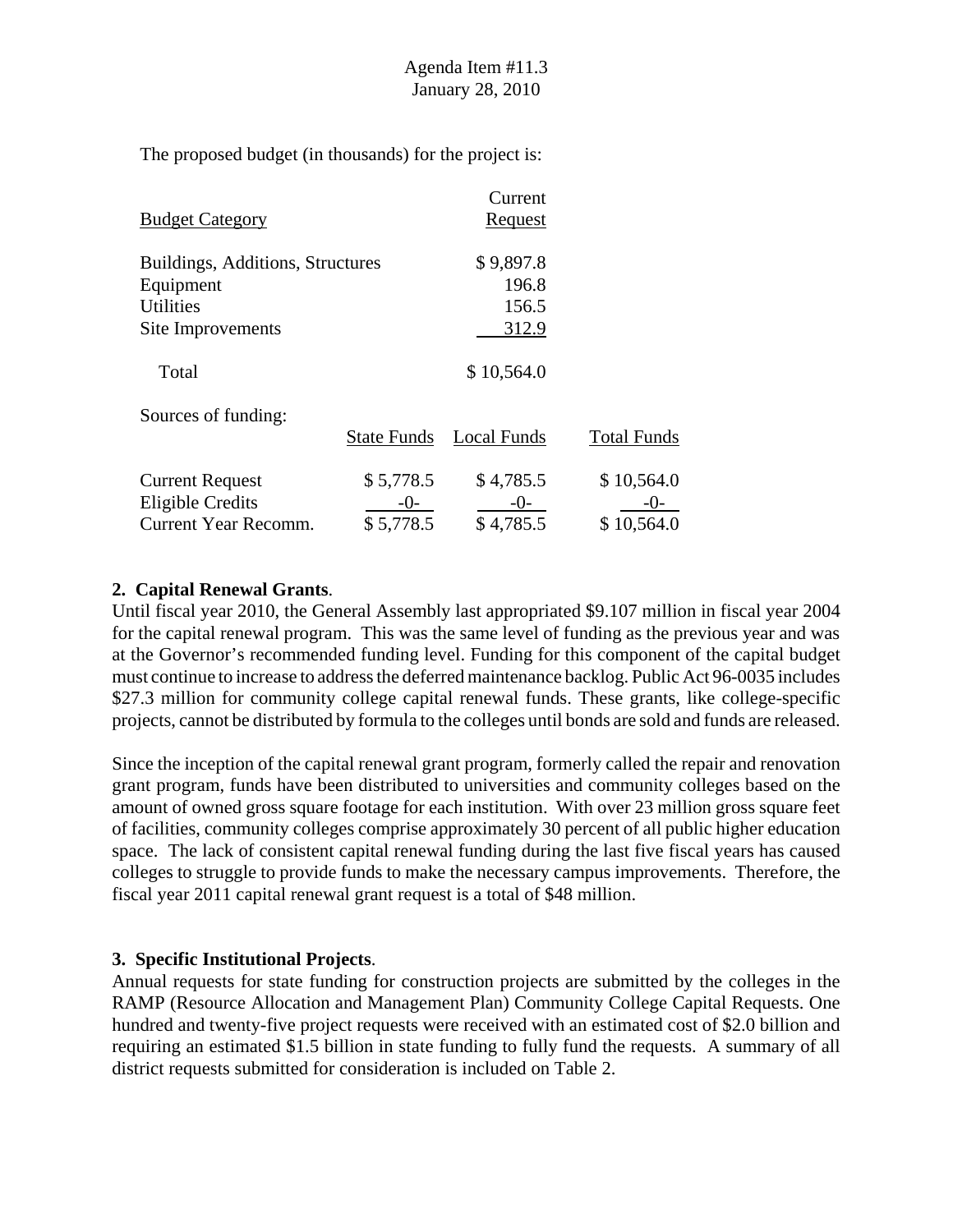Table 1 presents the community college fiscal year 2011 capital budget request. Both Table 1 and Table 2 include projects that were appropriated in Illinois Jobs Now! Once bonds are sold, funds are released, and construction begins, a project will be removed from this list. Each year projects submitted by the colleges in the RAMP process are evaluated using the criteria established in ICCB rules. The result of this staff evaluation process is a selection of projects for inclusion in the capital budget request and the establishment of a priority ranking assignment for each project. Included in this table is the total budget for each project recommended, as well as breakdown of the funding sources. Total state funding for the 54 specific projects recommended for inclusion in the fiscal year 2011 capital budget request is \$682.5 million. This represents a 2.96% increase over the fiscal year 2010 capital budget request. There were no new projects added and two projects were removed from the list by request from the college. Therefore, with the exception of two projects, the FY 2011 list is an aggregation of the same projects found on last year's list adjusted for regional inflation rates (as calculated by the Capital Development Board). Narratives follow for projects not summarized in part A of the background information.

## **PROJECTS REQUIRING AN APPROPRIATION IN THE FISCAL YEAR 2011 CAPITAL BUDGET REQUEST:**

#### 16. Joliet Junior College - City Center Construction.

The existing City Center Campus is located in a five-story former hotel and was originally intended to serve only the Culinary Arts, Adult Education, and business assistance/economic development programs. The college's mission has evolved to developing a full-service campus downtown. Existing space restricts the college from reaching its objective. The college has spent hundreds of thousands of dollars to remodel/upgrade the facility, but the building design does not permit efficient utilization for instructional purposes. More seriously, the building's structural, mechanical, and electrical systems are in a state of deterioration. The hotel was built for a 30 to 40 year life span and has outlived its functional usefulness. The college is at the point where it must decide to invest millions of additional dollars to further upgrade the building or raze the existing building and construct more functional and appropriately designed space. A new building would provide more classroom space in a more appropriate learning environment that meets today's building codes, while reducing energy and operating maintenance costs.

This project proposes to construct a 84,115 gross square foot building to replace the existing building. The existing building would be razed. The new facility would provide more appropriate classrooms, labs, and offices for expanding departments, as well as creating more appropriate instructional space. The existing downtown location has adequate space for the new structure provided the existing structure is razed. The proposed new structure would include an enclosed walkway to connect with the Renaissance Center building.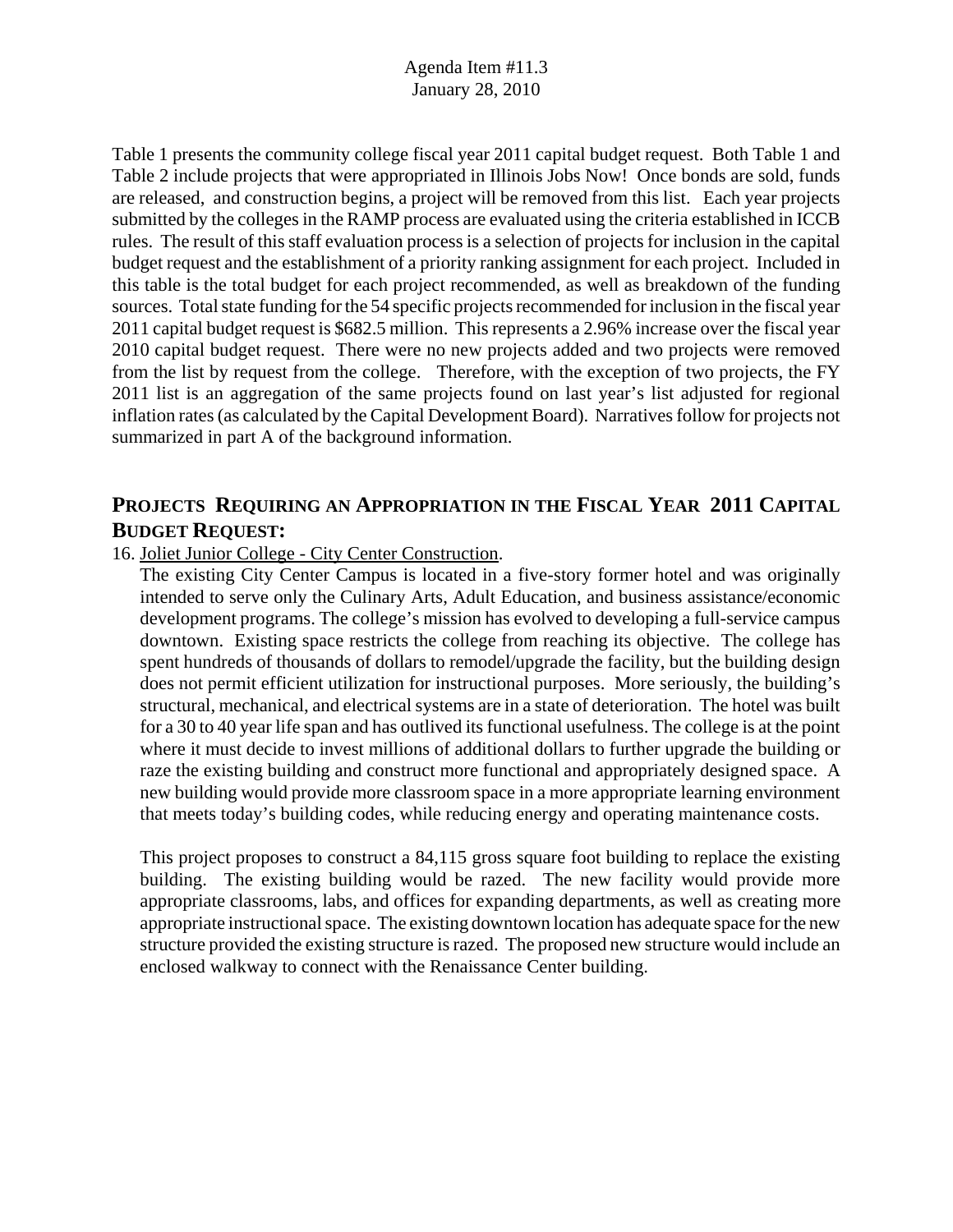The scope of the project is:

| <b>Room Use Category</b>  | <b>NASF</b> |
|---------------------------|-------------|
| Classrooms                | 27,078      |
| Laboratories              | 6,499       |
| <b>Offices</b>            | 9,000       |
| Study                     | 5,700       |
| General Use               | 8,000       |
| <b>Support Facilities</b> | 2.900       |
| <b>Total NASF</b>         | 59,177      |
| <b>Total GSF</b>          | 84,115      |

The proposed budget (in thousands) for the project is:

| <b>Budget Category</b>                                                    |                                     | Current<br>Request                      |                                   |
|---------------------------------------------------------------------------|-------------------------------------|-----------------------------------------|-----------------------------------|
| Buildings, Additions, Structures<br>Planning<br>Total                     |                                     | \$<br>26,156.3<br>2,597.7<br>\$28,754.0 |                                   |
| Sources of funding:                                                       | <b>State Funds</b>                  | Local Funds                             | <b>Total Funds</b>                |
| <b>Current Request</b><br><b>Eligible Credits</b><br>Current Year Recomm. | \$21,565.5<br>$-()$ -<br>\$21,565.5 | \$7,188.5<br>$-()$<br>7,188.5           | \$28,754.0<br>$-()$<br>\$28,754.0 |

#### 17. Spoon River College - Educational Buildings Remodeling & Expansion.

 The Taylor and Centers buildings are over 35 years old and designed during a period where classrooms were devoid of ancillary equipment and classroom imaging was non-existent. The college is increasingly becoming a provider of services in partnerships created with other agencies and institutions using technology to create and offer on-line course. Completion of this project would ensure that adequate computer lab space is available and in the most effective on campus location. The proposed project would expand facilities and remodel existing space to be able to deliver new and developing technologies in course work that prepares students for jobs and further education while providing the most efficient delivery system possible. Further, it will enable faculty and students to fully utilize the benefits of modern instructional technology already developed but housed in inadequate and inconvenient space. Additional support functions such as faculty offices, student lounges, and computer labs will be included. Completion of the project will modify the teaching and instructional support space at the college to reflect the way instruction should be provided over the next decade. Specific programs to benefit from the completion of this project would include computer networking/programming and physics, biology and chemistry instruction. This proposed project will provide appropriately sized classrooms needed for high tech instruction and open access computer labs needed for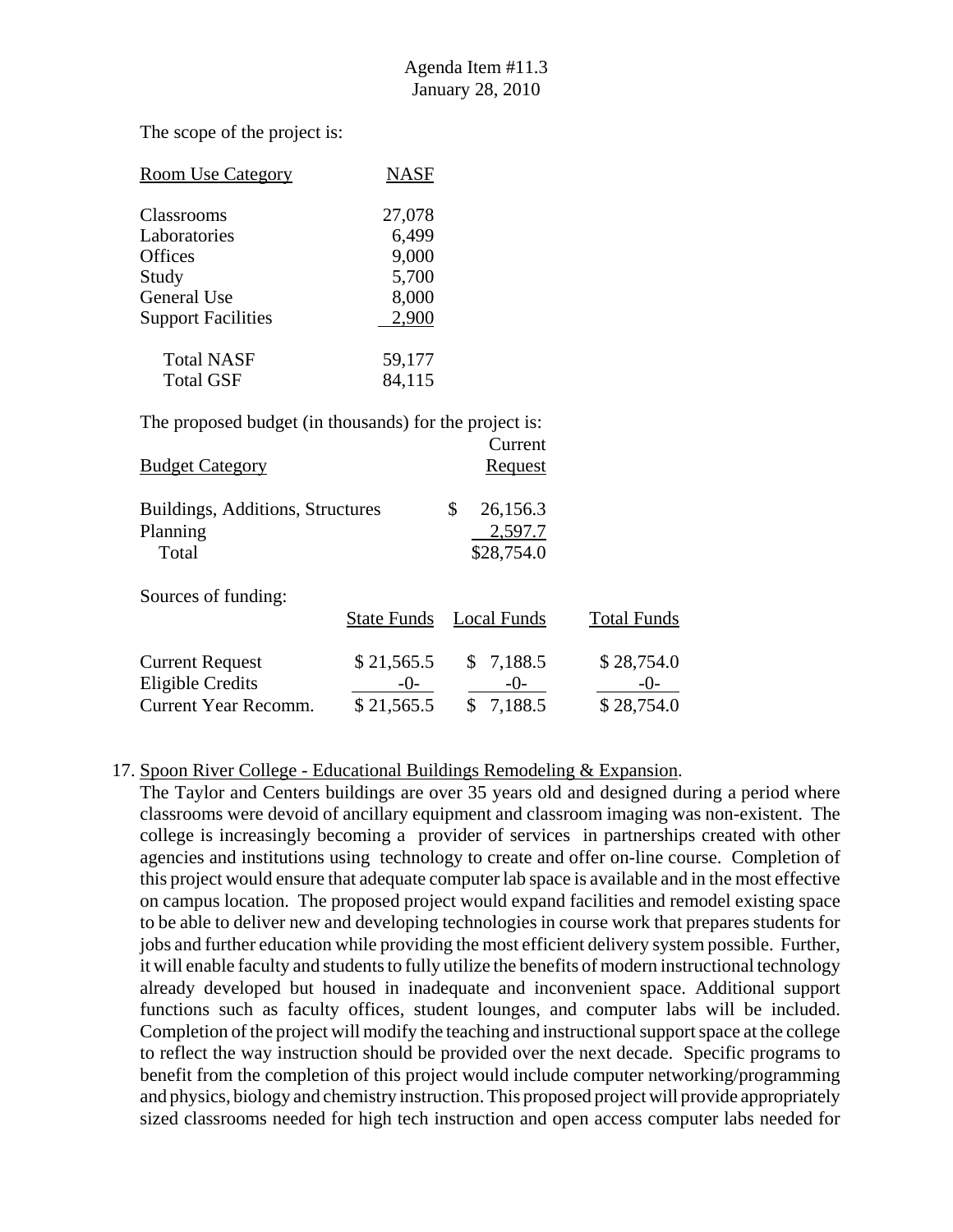student access to computer resources and improved faculty, advising, and instructional support space.

The district proposes to add an approximate 10,000 gross square foot of space and remodel approximately 35,000 gross square feet of existing space in the Taylor & Centers Buildings on the main campus. Six classrooms would be enlarged in the Taylor Building, three existing wet science labs in Taylor Building would be remodeled, 825 square feet of study lounge space would be added to the Taylor Building, computer labs for student study use on the  $2<sup>nd</sup>$  floor of the Centers Building would be added, the second floor library in the Centers Building would be reconfigured, the lower level of the Centers Building would be reconfigured to relocate some student-based functions within the space, a unified technology data center with proper space and air conditioning to serve the entire campus would be developed, a more efficient layout of Student Support Areas would be provided, and faculty and administrative staff offices would be created which were displaced as a result of the aforementioned changes. Work would also include enclosing a covered walkway at the Taylor Building to enable the expansion of classroom spaces and enclosing the courtyards at each end of the Centers Building (which is below grade level) as part of the new construction. Such enclosure of the courtyards would result in two three-story additions for the Centers Building. Existing parking will be sufficient to handle additional parking needs.

The scope of the project is:

| <b>Room Use Category</b> | <b>NASF</b> |
|--------------------------|-------------|
| Classrooms               | 750         |
| <b>Offices</b>           | 5,000       |
| <b>General Use</b>       | 3,255       |
| <b>Total NASF</b>        | 9,005       |
| <b>Total GSF</b>         | 10,000      |

| <b>Budget Category</b>                                                        | Current<br>Request            |
|-------------------------------------------------------------------------------|-------------------------------|
| Buildings, Additions, Structures<br>Remodeling and Rehabilitation<br>Planning | \$2,516.5<br>3,335.6<br>737.6 |
| Total                                                                         | \$6,589.7                     |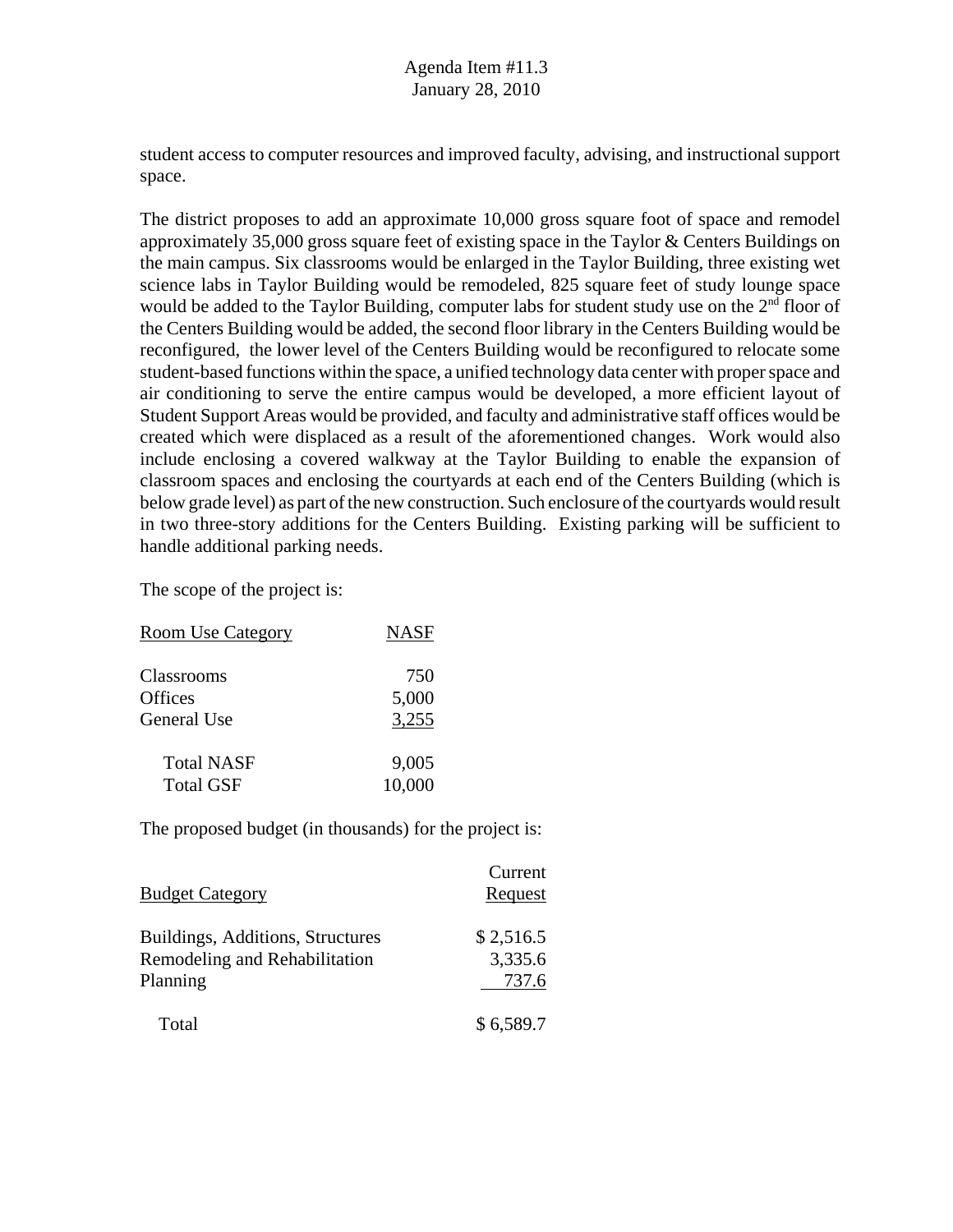| Sources of funding:    |           |                         |                    |
|------------------------|-----------|-------------------------|--------------------|
|                        |           | State Funds Local Funds | <b>Total Funds</b> |
|                        |           |                         |                    |
| <b>Current Request</b> | \$4,942.2 | \$1,647.5               | \$6,589.7          |
| Eligible Credits       | $-()$     | $-()$                   | $-()$              |
| Current Year Recomm.   | \$4,942.2 | \$1,647.5               | \$6,589.7          |

18. Lincoln Land Community College - Project Outreach (Eastern Regional Center Expansion). The district is proposing a regional center expansion project designed to improve its ability to deliver services to those students who do not live within a reasonable commuting distance to the main campus in Springfield. The district has regional centers throughout the district. Lincoln Land proposes to remodel and rehabilitate space at the Eastern Regional Education Center (EREC) in Taylorville. The EREC is in need of much more extensive remodeling. The primary permanent building is a 30 year old partially renovated manufacturing facility. This facility was minimally remodeled to begin offering LLCC programs, but was not designed for its current use. It now needs complete renovation to remain a quality educational center. The entire 13,814 gross square foot building will be remodeled including the ventilation and mechanical systems. Building envelope improvements are included in the scope of work. The local match portion of the project is proposed to be funded with protection, health, and safety (PHS) funds as some of this project is eligible PHS work.

The proposed budget (in thousands) for the project is:

| <b>Budget Category</b>                                                    |                                         | Current<br><b>Request</b>               |                                   |
|---------------------------------------------------------------------------|-----------------------------------------|-----------------------------------------|-----------------------------------|
| Remodeling and Rehabilitation<br>Equipment<br>Total                       |                                         | \$3,938.7<br>93.82<br>\$4,032.5         |                                   |
| Sources of funding:                                                       | <b>State Funds</b>                      | Local Funds                             | <b>Total Funds</b>                |
| <b>Current Request</b><br><b>Eligible Credits</b><br>Current Year Recomm. | 3,024.3<br>\$<br>$-()$<br>3,024.3<br>\$ | \$<br>1,008.2<br>$-()$<br>\$<br>1,008.2 | 4,032.5<br>$-0-$<br>\$<br>4,032.5 |

### 19. Southeastern Illinois College - Carmi/White County Vocational Building.

The college seeks to develop an extension campus site in Carmi, Illinois, to offer vocational and occupational education to citizens residing in the northernmost areas of the district. The college has also entered into an agreement with the Carmi-White County School District to offer automotive technology and welding programs and plans to offer a full complement of courses to the residents of the Carmi area. The college serves high school students from the Carmi area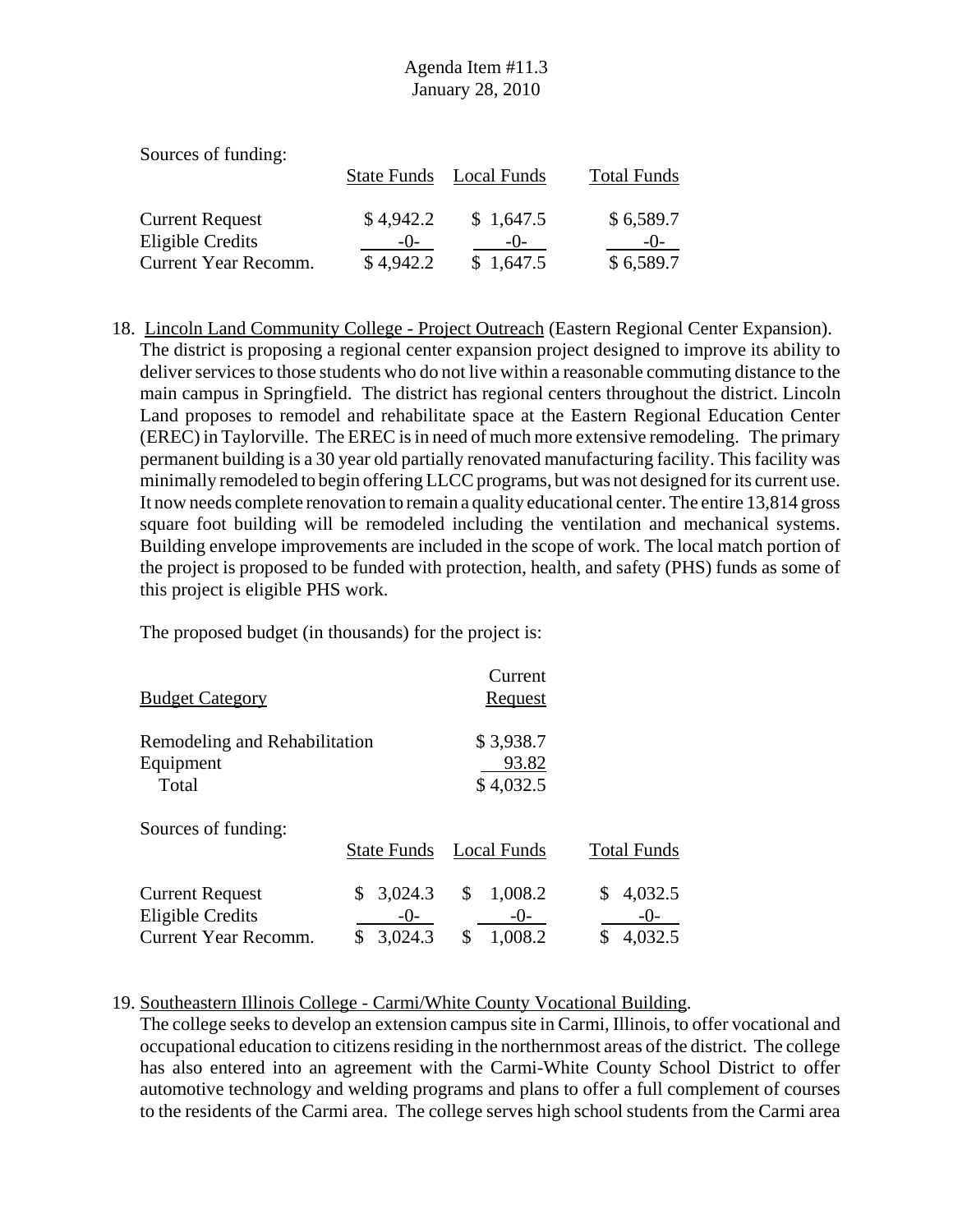either through a dual enrollment program with the Carmi/White County High School or at the Harrisburg campus. There is a 38% recruitment gap between the high school in Carmi and the other high school of similar size in the district. In 2008, SEIC attracted only 11% of graduating seniors from Carmi compared to 49% of graduating seniors at the other high school. This proposed new building is intended to increase the percentage of high school graduates continuing at Southeastern by providing the services needed closer to the students.

The college proposes to build an approximately 5,300 gross square foot facility on 20 acres of land donated by the City of Carmi. The site is adjacent to a classroom building currently leased by the college from the Southeastern Illinois College Foundation and would be connected by a sidewalk extension. The new building will include three automotive bays, welding lab with 20 welding booths, two offices, storage area, and support space. All utilities exist on the property and need to be extended to the new building site while there is some landscaping that would need to be done. A driveway and parking area using a crush rock surface for service vehicles and automotive project vehicles will be constructed. Student and instructor parking needs will be met with the existing parking lot at the classroom building location.

The scope of the project is:

| <b>Room Use Category</b> | <b>NASF</b> |
|--------------------------|-------------|
| Laboratories             | 1,950       |
| Offices                  | 320         |
| Support                  | 1,000       |
| Unclassified             | 285         |
| <b>Total NASF</b>        | 3,555       |
| <b>Total GSF</b>         | 5,302       |

| <b>Budget Category</b>                               |                       | Current<br>Request     |                    |
|------------------------------------------------------|-----------------------|------------------------|--------------------|
| Buildings, Additions, Structures<br><b>Utilities</b> |                       | \$1,611.5<br>120.1     |                    |
| Site Improvements<br>Total                           |                       | 15.0<br>\$1,747.6      |                    |
| Sources of funding:                                  | State Funds           | Local Funds            | <b>Total Funds</b> |
| <b>Current Request</b><br><b>Eligible Credits</b>    | 1,310.7<br>S<br>$-0-$ | 436.9<br>S.<br>$-() -$ | \$1,747.6<br>$-()$ |
| Current Year Recomm.                                 | 1,310.7<br>S          | \$<br>436.9            | \$1,747.6          |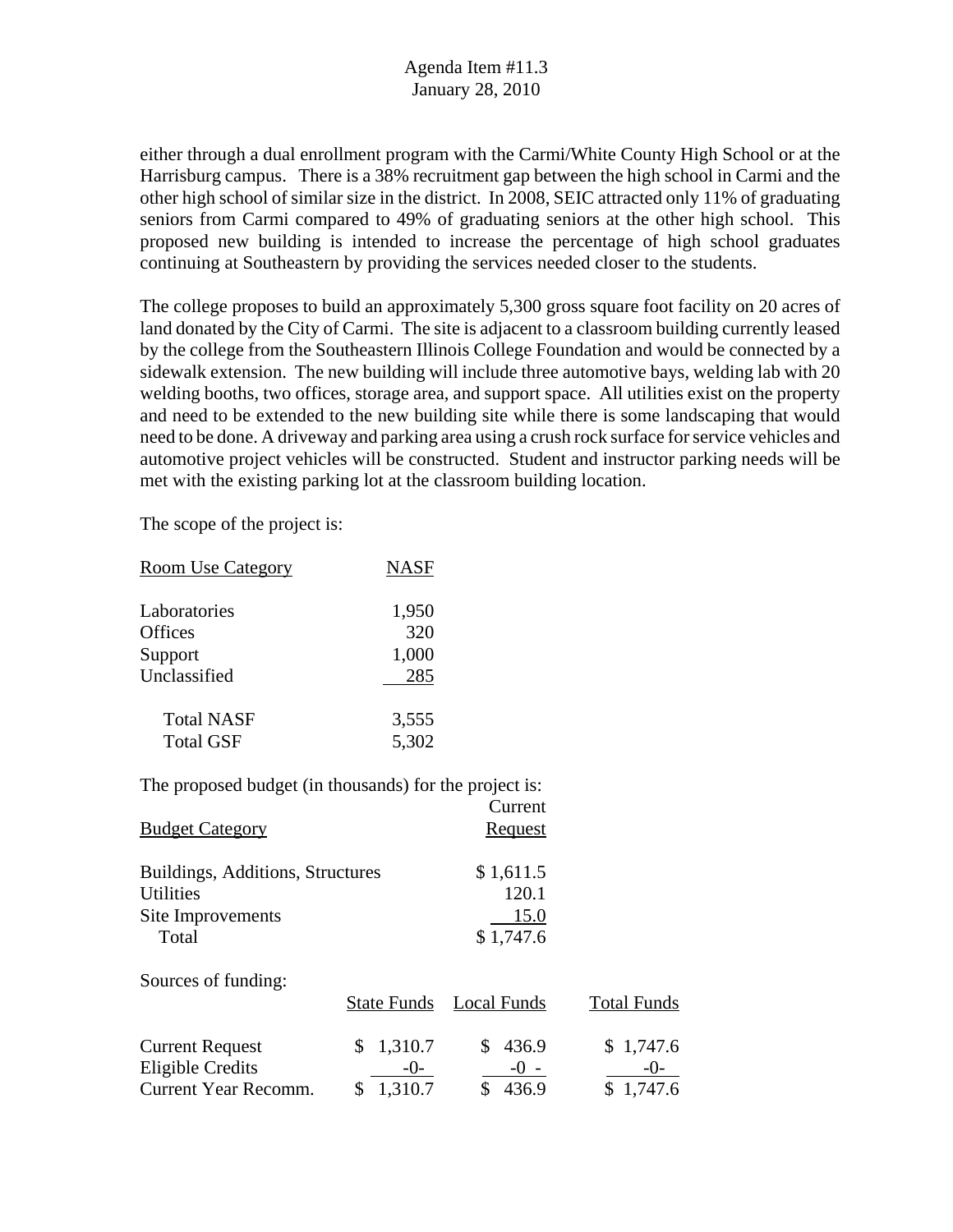20. Sauk Valley Community College - Remodel Natural Science Laboratories.

The third floor science laboratories are open walled. This design results in a collection of safety and operational problems: expensive equipment and potentially dangerous supplies are unable to be secured in a locked area, noise from each of the laboratories disrupts the other lab activities/classes, fumes or fire that might originate in one room would travel quickly to others, and students must walk through one room to reach another. Lab stations and cabinetry are worn, delaminating and, in some cases, damaged or broken; and adjacent faculty offices are separated from the laboratories by half wall partitions so teachers are unable to meet privately with students or work in their offices without noise distractions. The student stations do not meet ADA requirements and are arranged so half the students are not facing the teachers station. The college proposes to enclose the seven laboratories and eleven faculty offices on the third floor, approximately 13,500 assignable square feet, through the construction of walls and adding a drop ceiling. Some space will be converted to create a biology storage room, a general classroom, a properly vented chemical storage room, a lab prep room, and a storage room. Cabinetry and lab stations in seven labs will be replaced. Plumbing, gas, and power lines leading to those stations, along with fume hoods, will be repaired and/or replaced. Vinyl floor tile will be installed, HVAC adjustments made, and computer aided instruction projection systems installed in two biology labs.

The proposed budget (in thousands) for the project is:

| <b>Budget Category</b>                            |                    | Current<br><u>Request</u> |                    |
|---------------------------------------------------|--------------------|---------------------------|--------------------|
| Remodeling/Rehabilitation                         |                    | \$3,628.0                 |                    |
| Sources of funding:                               | <b>State Funds</b> | Local Funds               | <b>Total Funds</b> |
| <b>Current Request</b><br><b>Eligible Credits</b> | \$2,721.0<br>$-()$ | \$907.0<br>$-()$          | \$3,628.0<br>$-()$ |
| Current Year Recomm.                              | \$2,721.0          | \$907.0                   | \$3,628.0          |

#### 21. Illinois Valley Community College - Renovations to Buildings B,C, and D.

This project would complete needed remodeling resulting from space vacated by programs moving from buildings B, C, D, & E into the new Community Technology Center Building (requested in a previous project and awaiting funding and construction). The general scope of this project involves the renovation of various areas throughout the existing campus vacated by the relocation of services to the new Community Technology Center. The intent of the changes proposed in buildings B, C, and D are to enhance the capacity of the college to provide high quality services to students and the community. The renovation of this existing space will reconfigure and update laboratory space for science, fine arts, health career, tutoring, academic computer labs, and math/reading labs. Additionally, classroom and office space, a dislocated workers center, and a student activities area will be created or expanded. The project includes the renovation of approximately 54,955 net assignable square feet.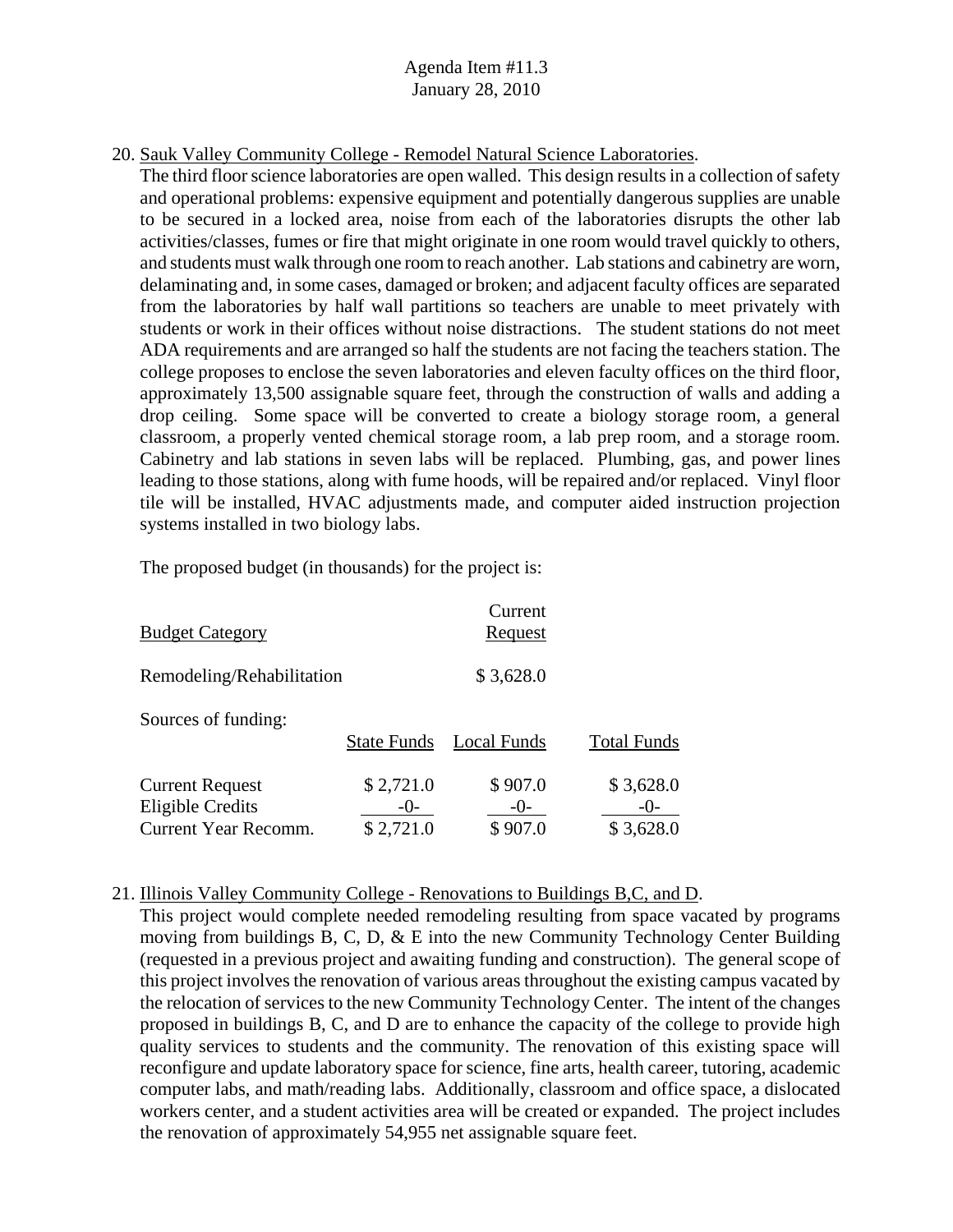|                           | Current    |  |
|---------------------------|------------|--|
| <b>Budget Category</b>    | Request    |  |
|                           |            |  |
| Equipment                 | 1,709.4    |  |
| Remodeling/Rehabilitation | 9,109.5    |  |
| Planning                  | 815.7      |  |
| Total                     | \$11,634.6 |  |
|                           |            |  |
| Sources of funding:       |            |  |

|                                          | <b>State Funds</b> | Local Funds        | <b>Total Funds</b>  |
|------------------------------------------|--------------------|--------------------|---------------------|
| <b>Current Request</b>                   | \$8,726.0          | \$2,908.6          | \$11,634.6          |
| Eligible Credits<br>Current Year Recomm. | $-()$<br>\$8,726.0 | $-()$<br>\$2,908.6 | $-()$<br>\$11,634.6 |

22. Danville Area Community College - Addition /Remodeling of Mary Miller Center.

The Mary Miller Center was constructed in 1971. Existing space has been in need of remodeling/updating for instructional programs and the mechanical and electrical systems need to be modernized for efficiency and expanded capacity for the demands placed on those systems. The plumbing system needs to be replaced and a fire protection system needs to be installed. Additional classrooms/labs for Math and Science and/or Allied Health Programs are needed. This project is consistent with the college's master plan to modernize its entire campus which includes many buildings over 100 years old. This project would add approximately 6,190 gross square feet of classroom space and remodel approximately 3,290 gross square feet of existing space. Further, remodeling would provide additional classroom/lab space, upgrade utilities, add bleachers, construct a canopy over the west building entrance, replace water piping, and add a fire protection system. The college has received prior approval to complete the lower-level remodeling of the Mary Miller Center to provide classroom space for the Allied Health program bringing the entire project to \$4,202.6. The completed work costs total \$678,000 and will be applied against the college's required 25 percent local match requirement.

| <b>Room Use Category</b> | <b>NASF</b> |
|--------------------------|-------------|
| Special Use              | 4,750       |
| General Use              | 1,200       |
| <b>Total NASF</b>        | 5,950       |
| <b>Total GSF</b>         | 6,190       |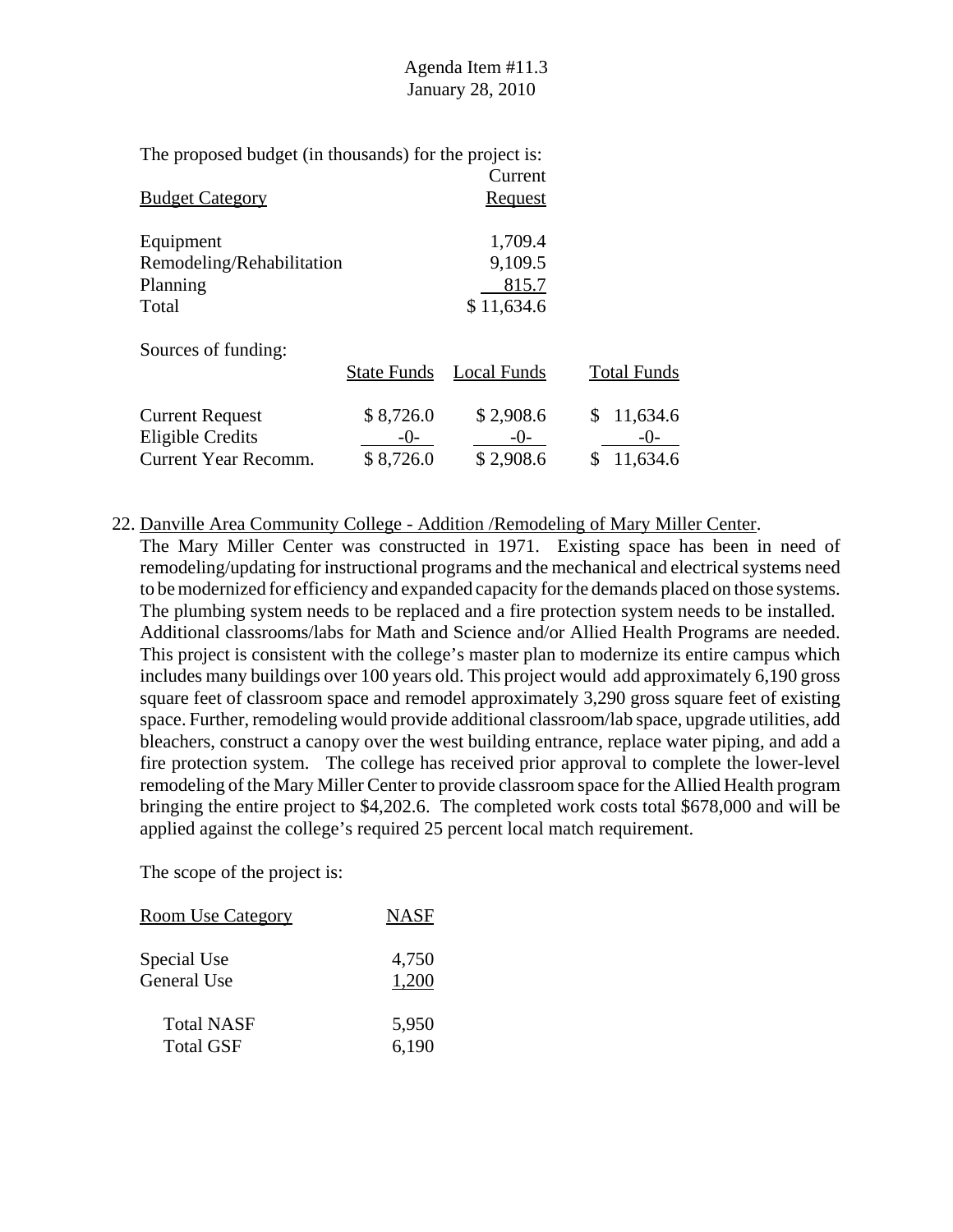|                                  |                    |         | Current        |                    |
|----------------------------------|--------------------|---------|----------------|--------------------|
| <b>Budget Category</b>           |                    |         | <b>Request</b> |                    |
| Buildings, Additions, Structures |                    | \$      | 1,131.3        |                    |
| <b>Utilities</b>                 |                    |         | 49.8           |                    |
| Equipment                        |                    |         | 172.0          |                    |
| Remodeling/Rehabilitation        |                    |         | 1,667.7        |                    |
| Site Improvements                |                    |         | 34.2           |                    |
| Planning                         |                    |         | 469.6          |                    |
| Total                            |                    | \$      | 3,524.6        |                    |
| Sources of funding:              |                    |         |                |                    |
|                                  | <b>State Funds</b> |         | Local Funds    | <b>Total Funds</b> |
| <b>Current Request</b>           | \$                 | 3,151.9 | \$<br>372.7    | \$3,524.6          |
| <b>Eligible Credits</b>          |                    | -0-     | -0-            | $-()$ -            |
| <b>Current Year Recomm.</b>      | \$                 | 3,151.9 | 372.7<br>\$    | \$3,524.6          |

#### 23. Waubonsee Community College - Henning Academic Computing Center Addition.

There is an increasing demand by students and businesses seeking technology certificates and degrees or quick response training on emerging technology for business and industry. The existing facility offers instruction in areas such as administrative office systems, accounting, graphic design, computer information systems, microcomputer systems, world wide web/ Internet, electronic commerce, and computer-aided drafting (CAD). Students take online courses and complete homework assignments and other lab assignments requiring a computer in the facility. It is also used to provide training to area businesses. The addition of new instructional programs is limited by the size of the present facility. The proposed project would provide a 33,000 gross square foot expansion of the existing academic computing labs to accommodate the increasing academic and workforce training demands that have limited growth potential in the existing structure and site improvements.

| <b>Room Use Category</b> | <b>NASF</b> |
|--------------------------|-------------|
| Classrooms               | 9,920       |
| Laboratories             | 9,920       |
| <b>Offices</b>           | 1,200       |
| <b>Total NASF</b>        | 21,040      |
| <b>Total GSF</b>         | 33,189      |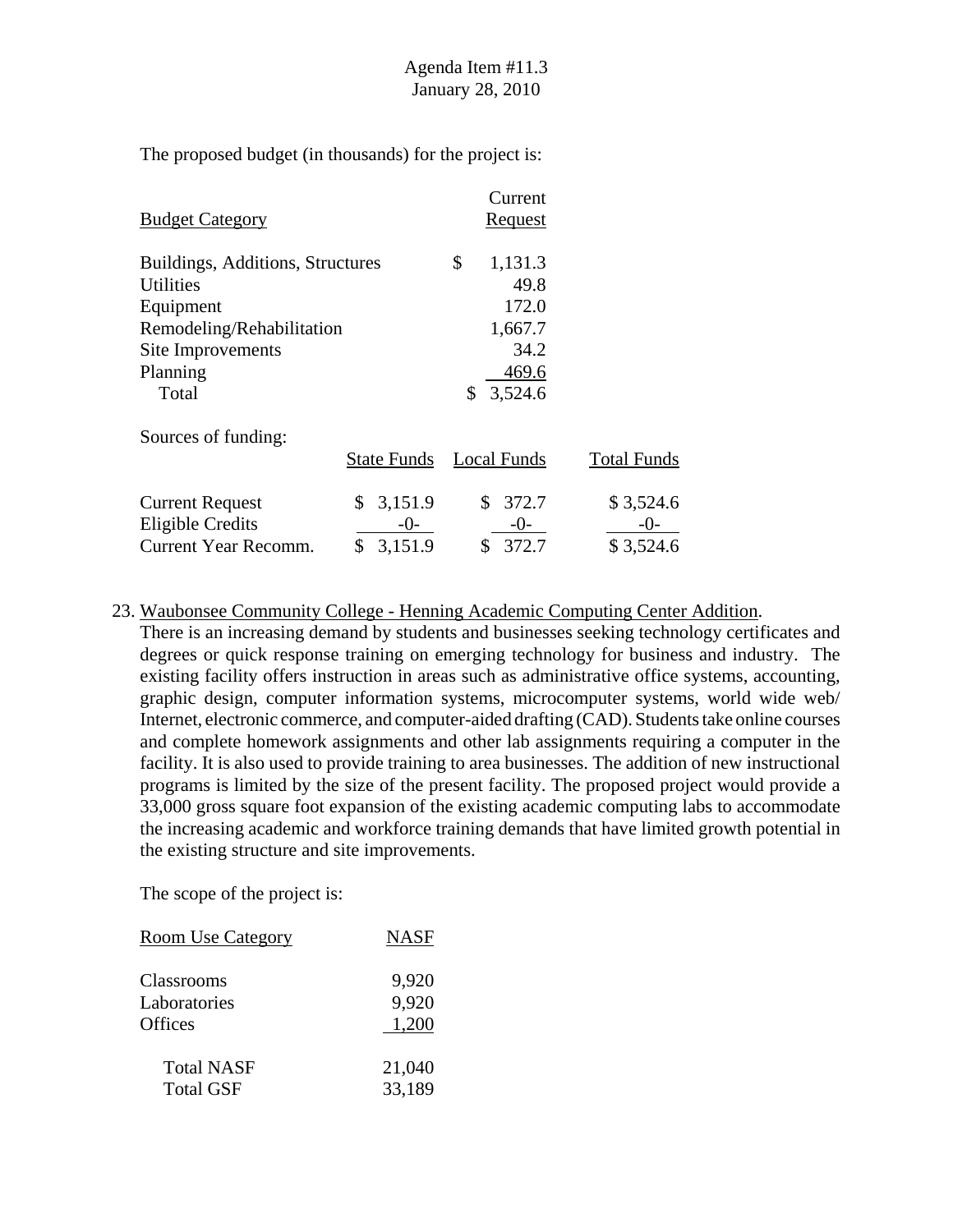| <b>Budget Category</b>                                                     |                                 | Current<br>Request                           |                                   |
|----------------------------------------------------------------------------|---------------------------------|----------------------------------------------|-----------------------------------|
| Buildings, Additions, Structures<br>Site Improvements<br>Planning<br>Total |                                 | \$10,202.9<br>1,280.2<br>871.3<br>\$12,354.4 |                                   |
| Sources of funding:                                                        | <b>State Funds</b>              | Local Funds                                  | <b>Total Funds</b>                |
| <b>Current Request</b><br><b>Eligible Credits</b><br>Current Year Recomm.  | \$9,265.9<br>$-()$<br>\$9,265.9 | \$3,088.5<br>$-()$ -<br>\$3,088.5            | \$12,354.4<br>-( )-<br>\$12,354.4 |

24. Illinois Eastern Community Colleges (Olney Central College) - Applied Technology Center. The college proposes to build an Applied Technology Center to benefit the Associate Degree Nursing, Licensed Practical Nursing, Radiography programs, Massage Therapy, and Phlebotomy program, and Basic Nursing Assistant Training Certificate. Current facilities lack proper lab space and xray machines. Radiography students must practice patient positioning for real-life patient care. Patient positioning and providing experience in a realistic nursing setting are critical skills to obtain if students are reasonably expected to be employable upon graduation. An energized radiography laboratory would be invaluable in teaching patient positioning to radiography students. The massage therapy and phlebotomy programs are not offered on site and students do not have easy access to computer labs, the bookstore, or library services. The new facility will allow the college to improve instruction in allied health fields and also make space in areas vacated to increase computer skills instruction in all disciplines.

The college proposes to build a one-story 5,916 gross square foot addition adjacent, but not connected, to Wattleworth Hall on the main campus. The new building would be connected to existing utilities. The college has adequate parking and little, if any, sidewalks or other landscaping will be required for this construction project. Any remodeling of space vacated by this project is considered to be minor and to be done by the college after completion of the new addition.

| <b>Room Use Category</b> | <b>NASF</b> |
|--------------------------|-------------|
| <b>Classrooms</b>        | 1,800       |
| Laboratories             | 900         |
| Offices                  | 600         |
| Support                  | 600         |
| <b>Total NASF</b>        | 3,900       |
| <b>Total GSF</b>         | 5,916       |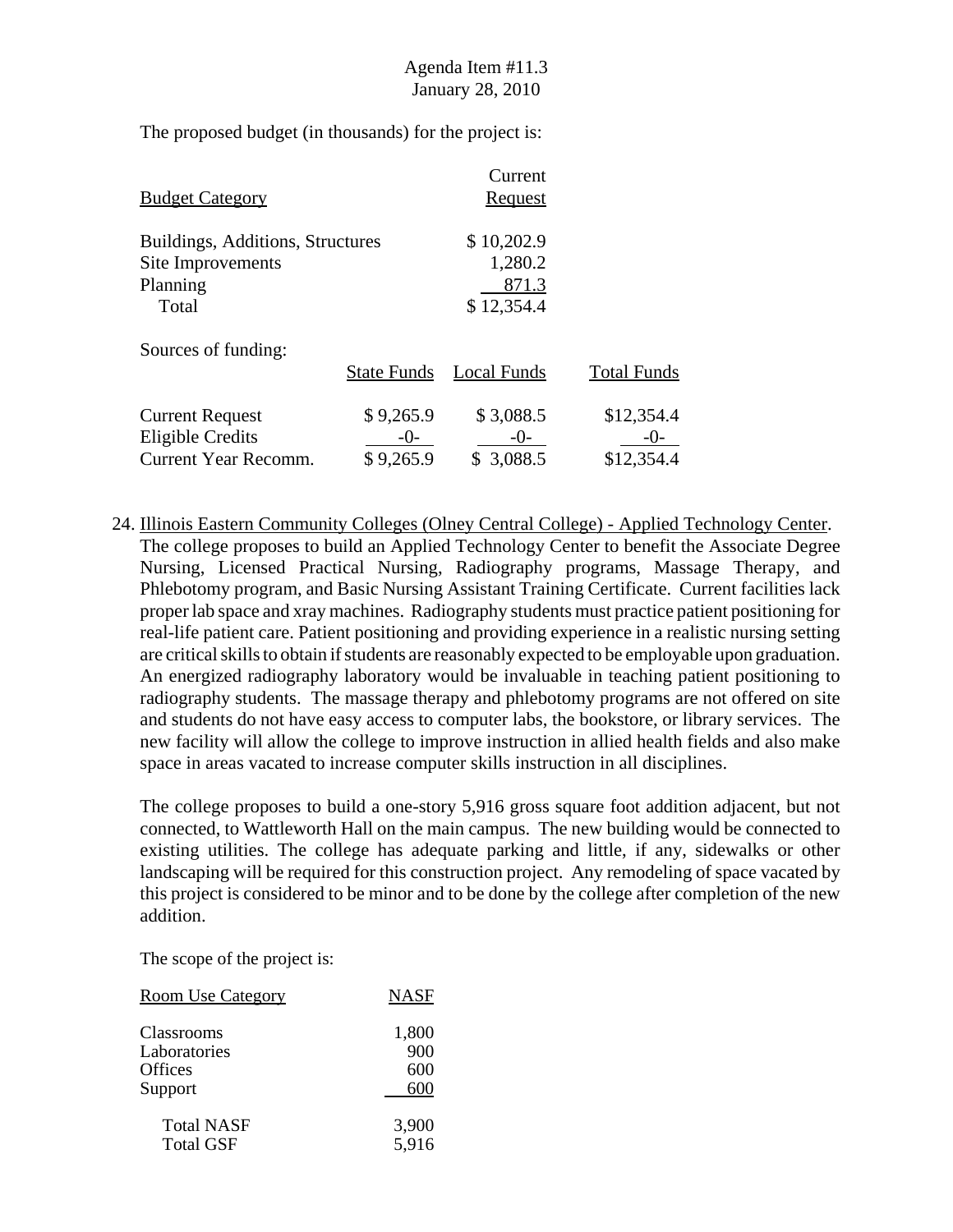| <b>Budget Category</b>                            |                        | Current<br>Request           |                    |
|---------------------------------------------------|------------------------|------------------------------|--------------------|
| Buildings, Additions, Structures                  |                        | \$1,989.0                    |                    |
| Sources of funding:                               | <b>State Funds</b>     | Local Funds                  | <b>Total Funds</b> |
| <b>Current Request</b><br><b>Eligible Credits</b> | 1,492.0<br>\$<br>497.0 | 497.0<br><b>S</b><br>(497.0) | 1,989.0<br>$-()$ - |
| Current Year Recomm.                              | \$<br>1,989.0          | S<br>$\theta$                | 1,989.0            |

#### 25. Carl Sandburg College - Parking Lot Paving.

Improvements to existing roadways and parking lots are necessary in order to restore them to their original operating condition. The improvements will provide a smooth and safe surface for students and faculty to access the college's facilities in pursuit of their educational objectives. The proposed project will make improvements on parking lots B, C, D, E, the gravel lot at the Center for Manufacturing Excellence Building, and the roadway. Improvements to parking lot A were completed as part of a previously approved and state-funded Computer and Student Center project.

The proposed budget (in thousands) for the project is:

| <b>Budget Category</b>      |                    | Current<br>Request |                    |
|-----------------------------|--------------------|--------------------|--------------------|
| Site Improvements           |                    | \$666.0            |                    |
| Planning                    |                    | 90.6               |                    |
| Total                       |                    | \$756.6            |                    |
| Sources of funding:         |                    |                    |                    |
|                             | <b>State Funds</b> | Local Funds        | <b>Total Funds</b> |
| <b>Current Request</b>      | 567.5              | 189.1<br>S.        | 756.6              |
| <b>Eligible Credits</b>     | $-()$              | $-()$              | $-()$              |
| <b>Current Year Recomm.</b> | 567.5              | 189.1              | 756.6              |

#### 26. College of DuPage - Grounds and Retention Pond Improvements.

The College of DuPage is a 284 acre site that serves Glen Ellyn and surrounding communities. As the college has grown to its current enrollment, the campus has gone through tremendous developmental phases, and a number of things have occurred to the physical environment during these phases. First, the number of needed parking spaces has skyrocketed affecting the storm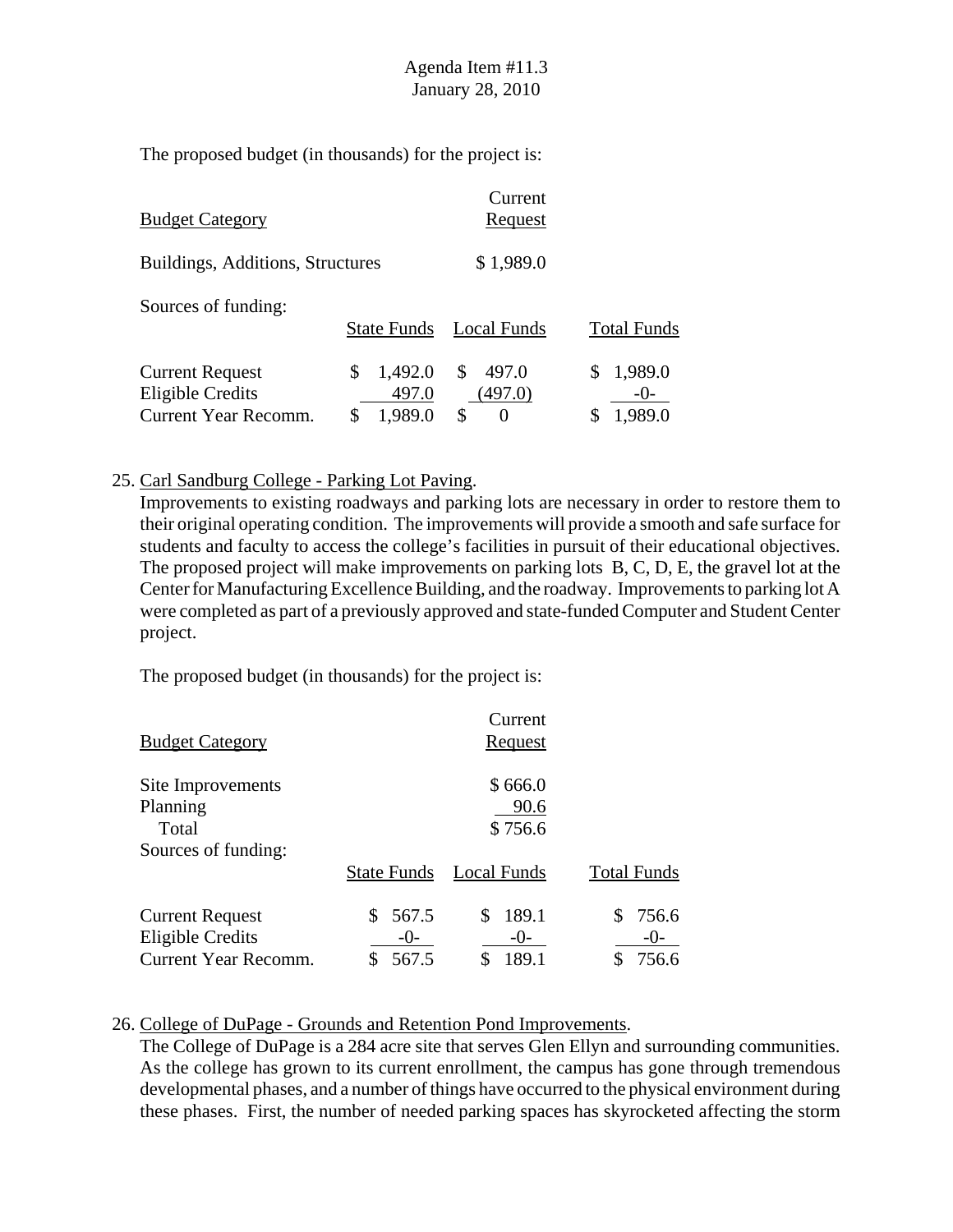water run off and water detention/retention and water quality. Second, new buildings reduce the amount of open space available for use and, third, landscape development and storm water runoff areas of the existing open spaces has fallen behind the overall development of the campus. The college proposes improvements to the McAninich Arts Building pond, Building M pond, and Golden pond areas to address physical environment concerns.

The proposed budget (in thousands) for the project is:

| <b>Budget Category</b>  |                    | Current<br><b>Request</b> |                    |
|-------------------------|--------------------|---------------------------|--------------------|
| Site Improvements       |                    | 3,206.9<br>\$             |                    |
| Planning                |                    | 266.2                     |                    |
| Total                   |                    | 3,473.1<br>\$             |                    |
| Sources of funding:     |                    |                           |                    |
|                         | <b>State Funds</b> | Local Funds               | <b>Total Funds</b> |
| <b>Current Request</b>  | 2,604.8<br>S       | 868.3<br>\$               | 3,473.1<br>S.      |
| <b>Eligible Credits</b> | $-()$ -            | $-()$                     | $-()$              |
| Current Year Recomm.    | 2,604.8            | \$<br>868.3               | 3,473.1            |

### 27. Rend Lake College - Allied Health Building.

The Allied Health Department has utilized a space in the existing Science Building since 1972. The nursing lab is an important and necessary component of the hand-ons instructional portion of the nursing program, the nursing program assistant, and the emergency medical technician program. The lab was originally planned to serve as learning space for students in the Practical Nursing program. The space in the current lab is not sufficient to adequately meet the needs of expanding allied health programs. Faculty have identified the arrangement and components that would best meet the instructional needs of the students. Only one classroom in the nursing area has been updated since the 1970s. The three other classrooms are from the original construction and no longer meet ADA access requirements. A building designed to meet the specific program needs within the Allied Health Department will greatly enhance the learning process for the students. Construction of a new state-of-the-art teaching facility would provide more efficient use of the space designated for the program and increase the quality of the learning experience for students.

This project proposes to construct 21,578 gross square feet of new space. The proposed new facilities will provide the Allied Health Department with one lecture room/theater, four classrooms, one lab with four hospital bed setup, two ICU bed setup, six open bed plan with curtains, one computer lab, and one lab/classroom. Storage areas will be located in each classroom and lab, a study lounge, and office space for existing staff and future staff expansion. Site improvements include 180 parking spaces, accessible walkways, site lighting, asphalt parking, connection to the storm sewer system, water lines, sanitary system, gas lines, communications systems, underground electrical, building generator, and HVAC controls.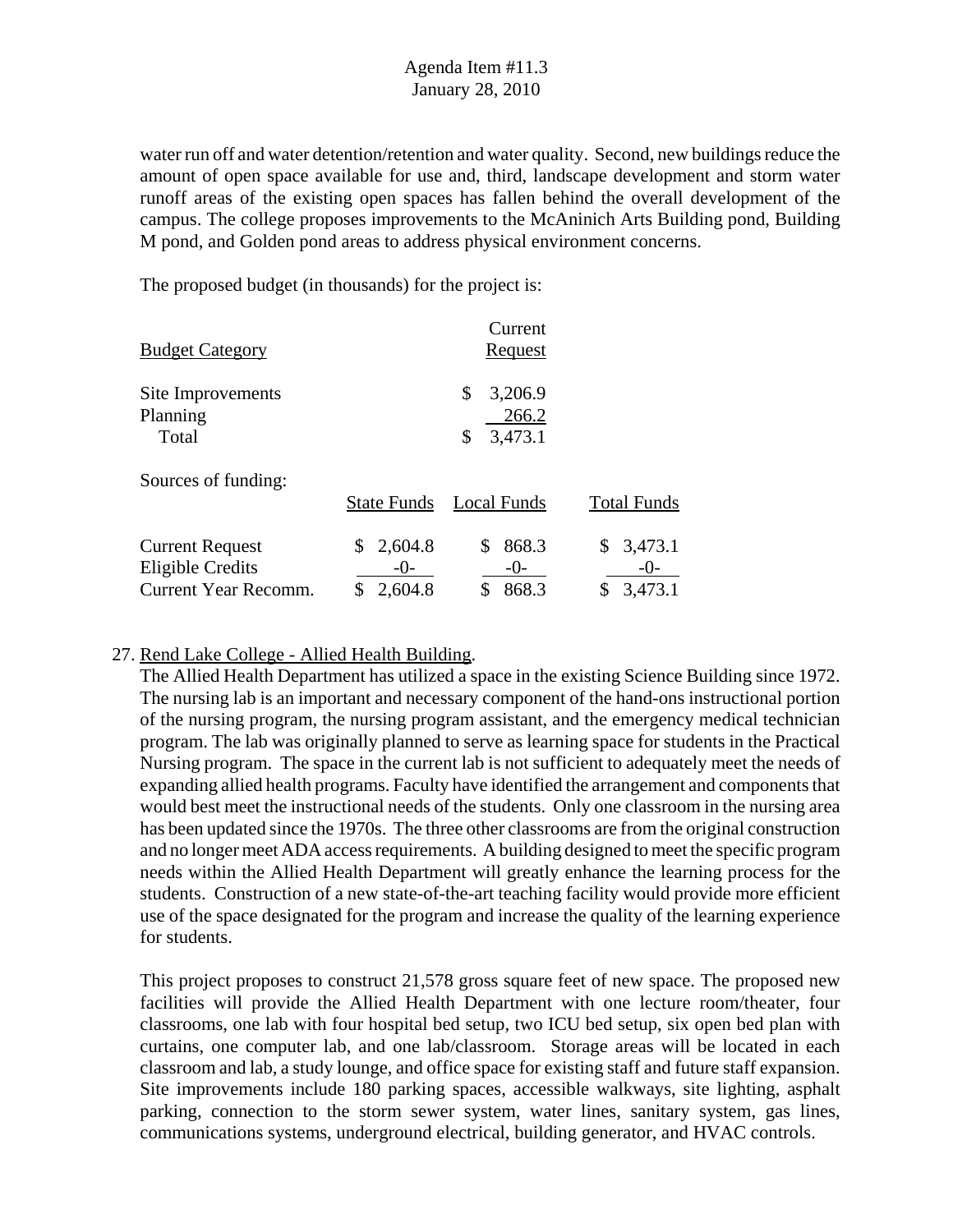The scope of the project is:

| <b>Room Use Category</b>  | <b>NASF</b> |
|---------------------------|-------------|
| <b>Classrooms</b>         | 3,400       |
| Laboratories              | 3,200       |
| Offices                   | 1,500       |
| Study                     | 500         |
| General Use               | 5,300       |
| <b>Support Facilities</b> | 3,410       |
| <b>Total NASF</b>         | 17,310      |
| <b>Total GSF</b>          | 21,578      |

The proposed budget (in thousands) for the project is:

| <b>Budget Category</b>           |                    | Current<br>Request |                    |
|----------------------------------|--------------------|--------------------|--------------------|
| Buildings, Additions, Structures |                    | \$<br>4,073.1      |                    |
| Equipment                        |                    | 165.1              |                    |
| Site Improvements                |                    | 739.3              |                    |
| Planning                         |                    | 718.6              |                    |
| Total                            |                    | \$5,696.1          |                    |
| Sources of funding:              |                    |                    |                    |
|                                  | <b>State Funds</b> | <b>Local Funds</b> | <b>Total Funds</b> |
| <b>Current Request</b>           | 4,272.1<br>\$      | \$1,424.0          | \$5,696.1          |
| Eligible Credits                 | $-()$ -            | $-0-$              | $-()$ -            |
| <b>Current Year Recomm.</b>      | 4,272.1<br>\$      | \$1,424.0          | \$5,696.1          |

### 29. Joliet Junior College - Student Support Center/Remodeling of Classrooms.

The current configuration of the student services offices was established 34 years ago when the college was much smaller and services were more segregated. The layout of the first floor of Building J no longer provides for a logical flow of student traffic throughout the registration and admissions process nor does it provide adequate space for the number of students the college now serves. High school enrollments have increased from 6,042 students in 2000-2001 to 8,815 in 2007-2008. Projected growth of college enrollments over the next five years is estimated at 4.9% annually. These factors couple to cause the college to review space needs and the use of space to provide for more efficient centralization of student support services, provide additional space required for the operation of these programs, make these services more visible and accessible to students and the public, and provide an opportunity to gain much needed additional instructional space. The college proposes to construct a two-story 87,103 gross square foot building to provide additional instructional space and safe conditions. Approximately 25,600 gross square feet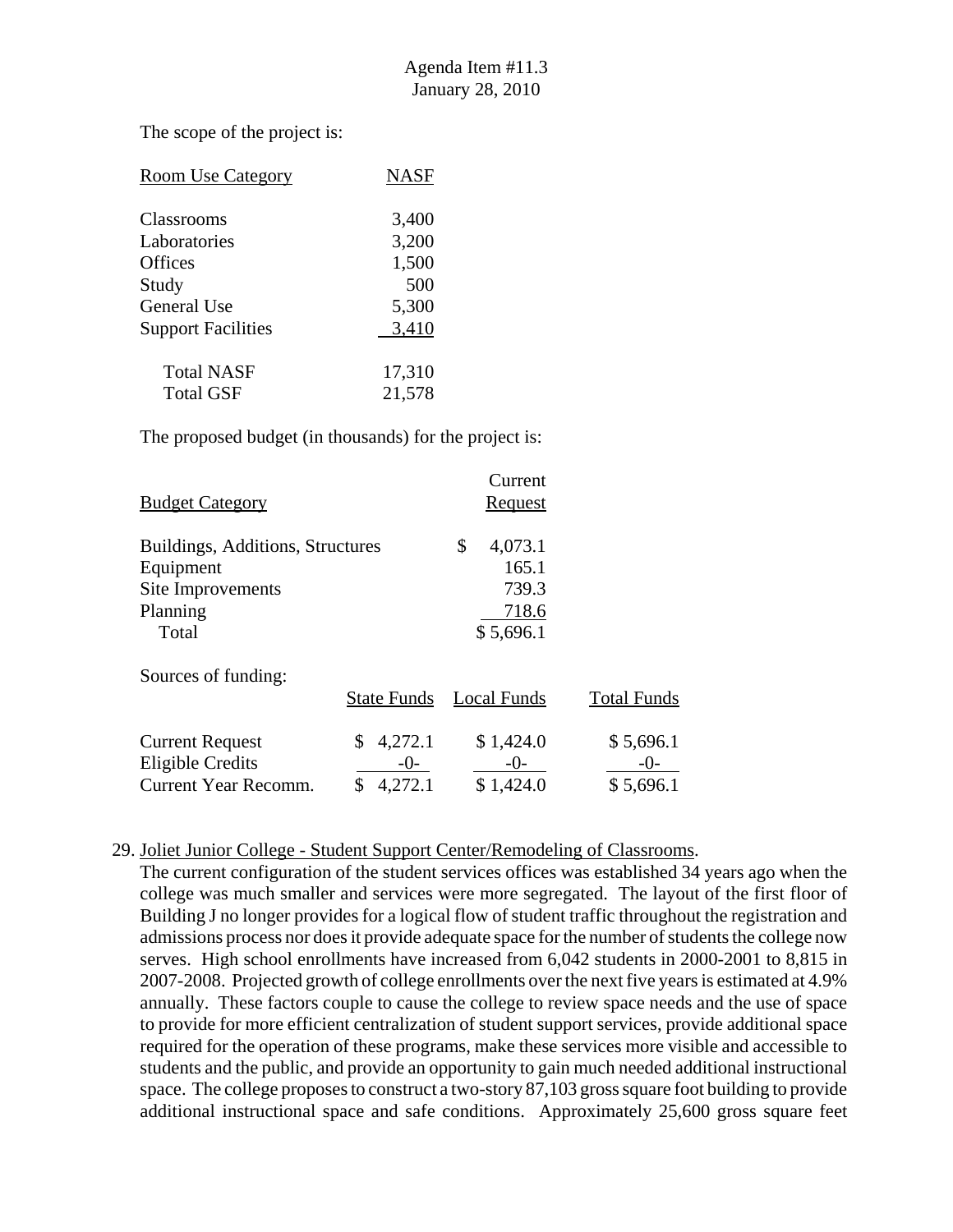(23,270 assignable square feet) of existing space in Building J vacated by the relocation of various programs, services, and functions into the new building would subsequently be remodeled to accommodate additional classroom space. This project would replace two temporary buildings (classroom and shipping and receiving area) totaling 12,000 gross square feet of space.

The scope of the project is:

| <b>Room Use Category</b> | <b>NASF</b> |
|--------------------------|-------------|
| <b>Offices</b>           | 36,170      |
| Special Use              | 6,130       |
| General Use              | 6,000       |
| Support                  | 2,650       |
| <b>Total NASF</b>        | 50,950      |
| <b>Total GSF</b>         | 87,103      |

The proposed budget (in thousands) for the project is:

| <b>Budget Category</b>                                                    |                                    | Current<br>Request                  |                                   |
|---------------------------------------------------------------------------|------------------------------------|-------------------------------------|-----------------------------------|
| Buildings, Additions, Structures<br>Remodeling/Rehabilitation<br>Total    |                                    | \$30,579.9<br>4,440.4<br>\$35,020.3 |                                   |
| Sources of funding:                                                       | <b>State Funds</b>                 | Local Funds                         | <b>Total Funds</b>                |
| <b>Current Request</b><br>Eligible Credits<br><b>Current Year Recomm.</b> | \$26,265.2<br>$-0$ -<br>\$26,265.2 | 8,755.1<br>$-()$<br>8,755.1<br>\$   | \$35,020.3<br>-( )-<br>\$35,020.3 |

#### 30. Morton College - Parking Lots, Roadways, and Walkway Replacement.

The asphalt pavement for parking areas and roadways, concrete curbing surrounding parking areas and planting areas, and concrete sidewalks, much dating back to 1975, is greatly deteriorated, cracked, and settled which has made it dangerous to walk, drive, and park in many areas. The water drainage system has deteriorated and leaves water standing in the parking lots and roadways. Manholes have failed and parking lot lighting and fixtures are rusting and in need of replacement. Lighting levels are not adequate by today's standards and poses a safety concern.

This project would make site improvements to all parking lots and roadways, all concrete walkways, and provide 47 new parking spaces at the northeast corner of the site. In consideration of the magnitude of this project, the college desires to do the needed work in three phases starting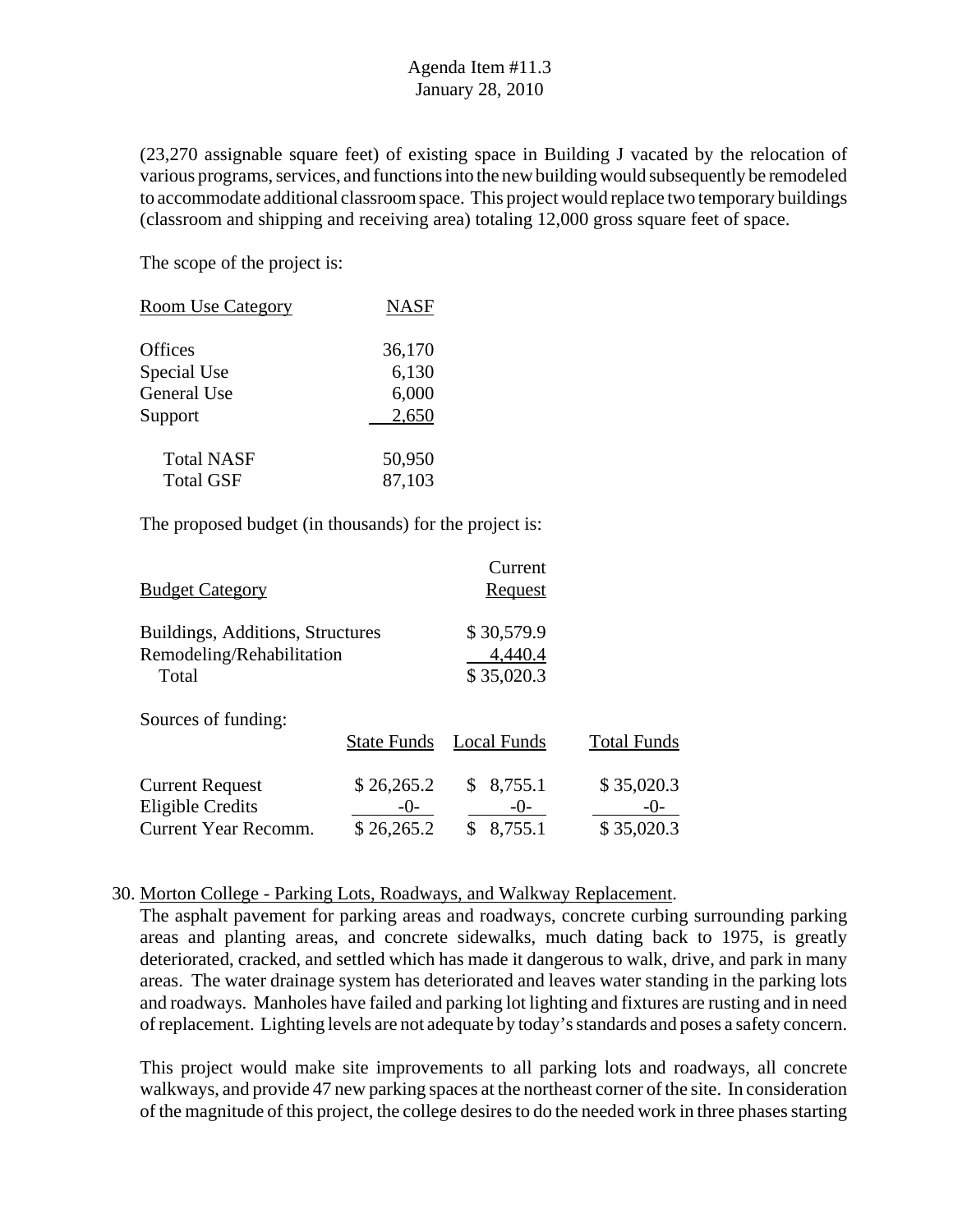with parking lots and roadways south of the major east-west road, then all concrete sidewalks, with the final phase to be all parking lots and roadways north of the major east-west road with the addition of the 47 new parking spaces. The college has submitted and received ICCB approval of a multiyear protection, health, and safety tax levy to obtain local funds to use toward meeting its required 25 percent local match on this project.

The proposed budget (in thousands) for the project is:

|                                                   | Current                  |                        |                        |
|---------------------------------------------------|--------------------------|------------------------|------------------------|
| <b>Budget Category</b>                            | <b>Request</b>           |                        |                        |
| Site Improvements<br>Planning                     | \$<br>8,193.0<br>1,105.5 |                        |                        |
| Total                                             | 9,298.5<br>\$            |                        |                        |
| Sources of funding:                               | <b>State Funds</b>       | <b>Local Funds</b>     | <b>Total Funds</b>     |
|                                                   |                          |                        |                        |
| <b>Current Request</b><br><b>Eligible Credits</b> | 6,973.9<br>\$<br>$-()$   | 2,324.6<br>\$<br>$-()$ | \$<br>9,298.5<br>$-()$ |
| Current Year Recomm.                              | \$<br>6,973.9            | \$<br>2,324.6          | \$<br>9,298.5          |

## 31. College of Lake County - Grayslake Campus Classroom.

The population of Lake County grew 25 percent (128,000 persons) between 1990 and 2000. Out of the 108 Illinois counties, Lake County ranks third in total population growth over the past decade. According to the Northeastern Illinois Planning Commission, total Lake County population will rise from a current 644,356 to 844,315 by the year 2030. The Grayslake and Lakeshore campuses serve the entire district, but more than half of the projected growth is expected to occur in the four municipalities surrounding the Grayslake campus. A new classroom building on the main campus will provide much needed additional space to house the growing number of classes offered. The college continues to enhance current academic offerings and continually develops new academic courses and disciplines, as well as new career programs to meet the changing educational needs of the community. These programs have contributed to the overall enrollment growth.

The proposed building is included in the college's master plan and will provide an additional 99,945 gross square feet of space, including classrooms, computer labs, support space, meeting space, and office space. The project will also include related equipment; utility work to extend storm and sanitary sewer lines; water mains; electrical service; security and fire alarm system; computer system; and site improvements such as sidewalks, roadways, additional parking, landscaping, and lighting. This project would eliminate the need to lease 41,585 gross square feet of temporary space.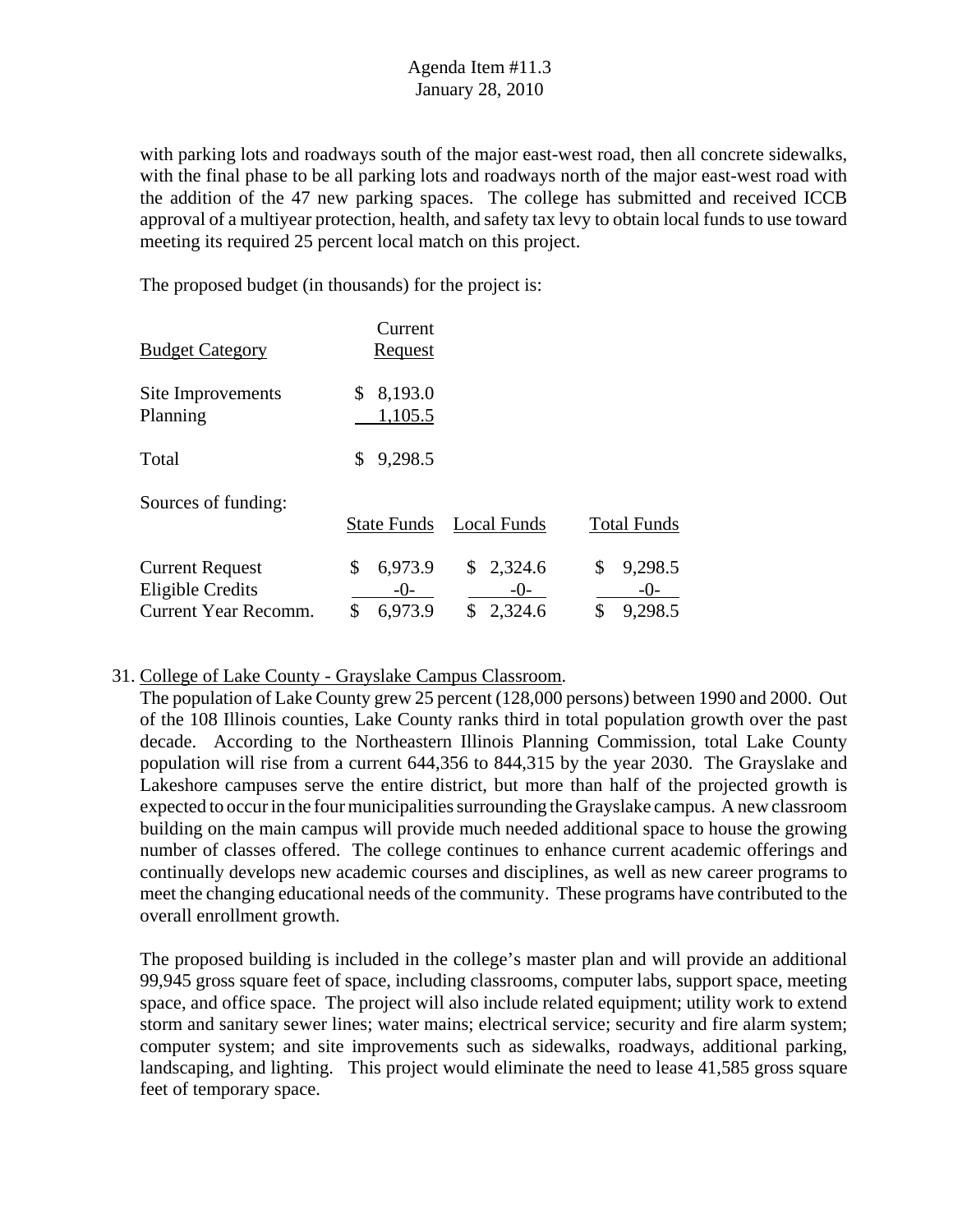The scope of the project is:

| <b>Room Use Category</b> | <b>NASF</b> |
|--------------------------|-------------|
| <b>Classrooms</b>        | 40,000      |
| Laboratories             | 15,000      |
| Offices                  | 4,050       |
| General Use              | 3,000       |
| Support                  | 2,300       |
| <b>Total NASF</b>        | 64,350      |
| <b>Total GSF</b>         | 99,945      |

The proposed budget (in thousands) for the project is:

| <b>Budget Category</b>           |                    | Current<br>Request |                    |
|----------------------------------|--------------------|--------------------|--------------------|
| Buildings, Additions, Structures |                    | 34,967.8<br>\$     |                    |
| Equipment                        |                    | 2,328.4            |                    |
| <b>Utilities</b>                 |                    | 566.3              |                    |
| Site Improvements                |                    | 5,194.8            |                    |
| Total                            |                    | 43,057.3           |                    |
| Sources of funding:              |                    |                    |                    |
|                                  | <b>State Funds</b> | <b>Local Funds</b> | <b>Total Funds</b> |
| <b>Current Request</b>           | 32,293.0<br>\$     | 10,764.3<br>\$     | \$43,057.3         |
| <b>Eligible Credits</b>          | $-()$ -            | $-0-$              | $-()$ -            |
| <b>Current Year Recomm.</b>      | \$<br>32,293.0     | 10,764.3<br>\$     | \$<br>43,057.3     |

32. Illinois Eastern Community Colleges (Wabash Valley College) - Technology/Student Support Expansion and Renovation to Main Hall.

Wabash Valley has outgrown its Main Hall building. Wabash Valley serves over 2,900 students per semester with limited classroom and lab space. Technology needs and student support needs drive the rationale for this project. The current structures are limited in their adaptability to more modern technology. The Main Hall on campus was constructed in 1965. Classrooms have been converted for computers and certain technology, but the space is barely adequate. The classrooms lack connectivity, appropriate lighting, and adequate AC power source. Relocation of the cafeteria and bookstore to higher traffic student areas would provide much improved services and more appropriate meeting space areas for students, groups, or the community using campus space.

This project proposes to replace 10,736 gross square feet of temporary space with a two-story 21,000 gross square foot building addition to the Main Hall on the main campus which would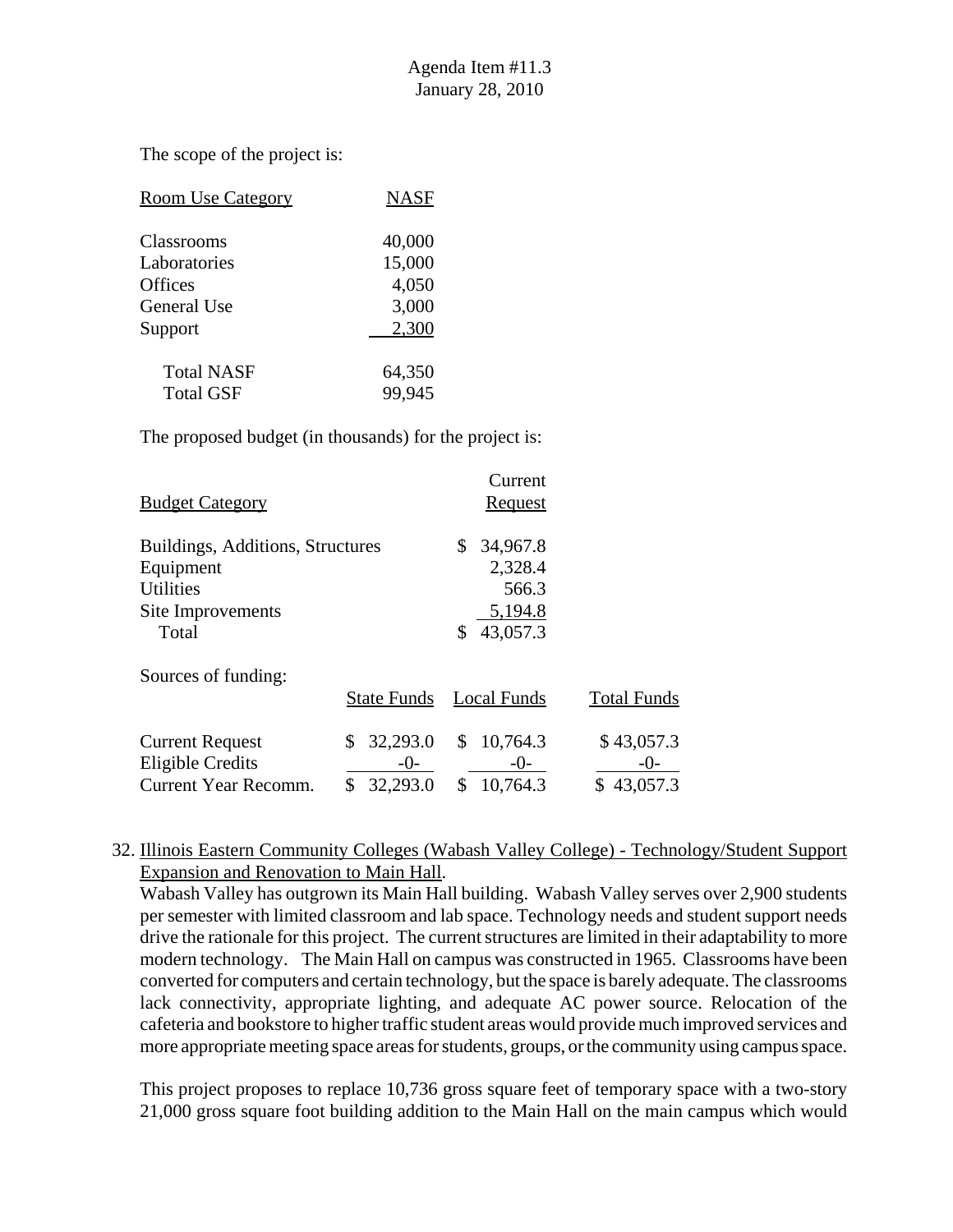allow more technology capable instruction to be delivered and provide appropriate space for easier student access to student support areas. Approximately 4,092 gross square feet of space in the Main Hall would also be remodeled, a geothermal system would be installed, and windows would be replaced with more energy efficient windows. Existing parking is adequate and site work is estimated to be minimal requiring only a small amount of fill and leveling.

The scope of the project is:

| <b>Room Use Category</b> | <b>NASF</b> |
|--------------------------|-------------|
| Classrooms               | 2,500       |
| Laboratories             | 2,700       |
| <b>Offices</b>           | 1,200       |
| <b>Other General Use</b> | 8,300       |
| Total NASF               | 14,700      |
| <b>Total GSF</b>         | 21,008      |

The proposed budget (in thousands) for this project is:

| <b>Budget Category</b>                                                              |                                        | Current<br>Request                           |                                   |
|-------------------------------------------------------------------------------------|----------------------------------------|----------------------------------------------|-----------------------------------|
| Buildings, Additions, Structures<br>Remodeling/Rehabilitation<br>Equipment<br>Total |                                        | 7,370.6<br>\$<br>486.0<br>196.3<br>\$8,052.9 |                                   |
| Sources of funding:                                                                 | State Funds                            | Local Funds                                  | <b>Total Funds</b>                |
| <b>Total Costs</b><br>Eligible Credits<br>Current Year Recomm.                      | 6,039.7<br>S<br>$-()$<br>\$<br>6,039.7 | \$2,013.2<br>$-()$ -<br>\$2,013.2            | \$8,052.9<br>$-()$ -<br>\$8,052.9 |

#### 33. McHenry County College - Off Campus Facility Phase II.

A January 2001 study by Legat Architects entitled "Planning for the New Millennium" provides useful information on current space utilization and needs for additional space. One recommendation of the report was for the local board of trustees to consider serving the community college district through off-campus sites and distance learning. Selected programs at the college are confined by current space restrictions. These include occupational programs with strong community support and also curriculum offerings in the Business and Technology division. A link could be created with the district's business/industry and the public service sectors that could support community outreach efforts. Such strategies would allow the college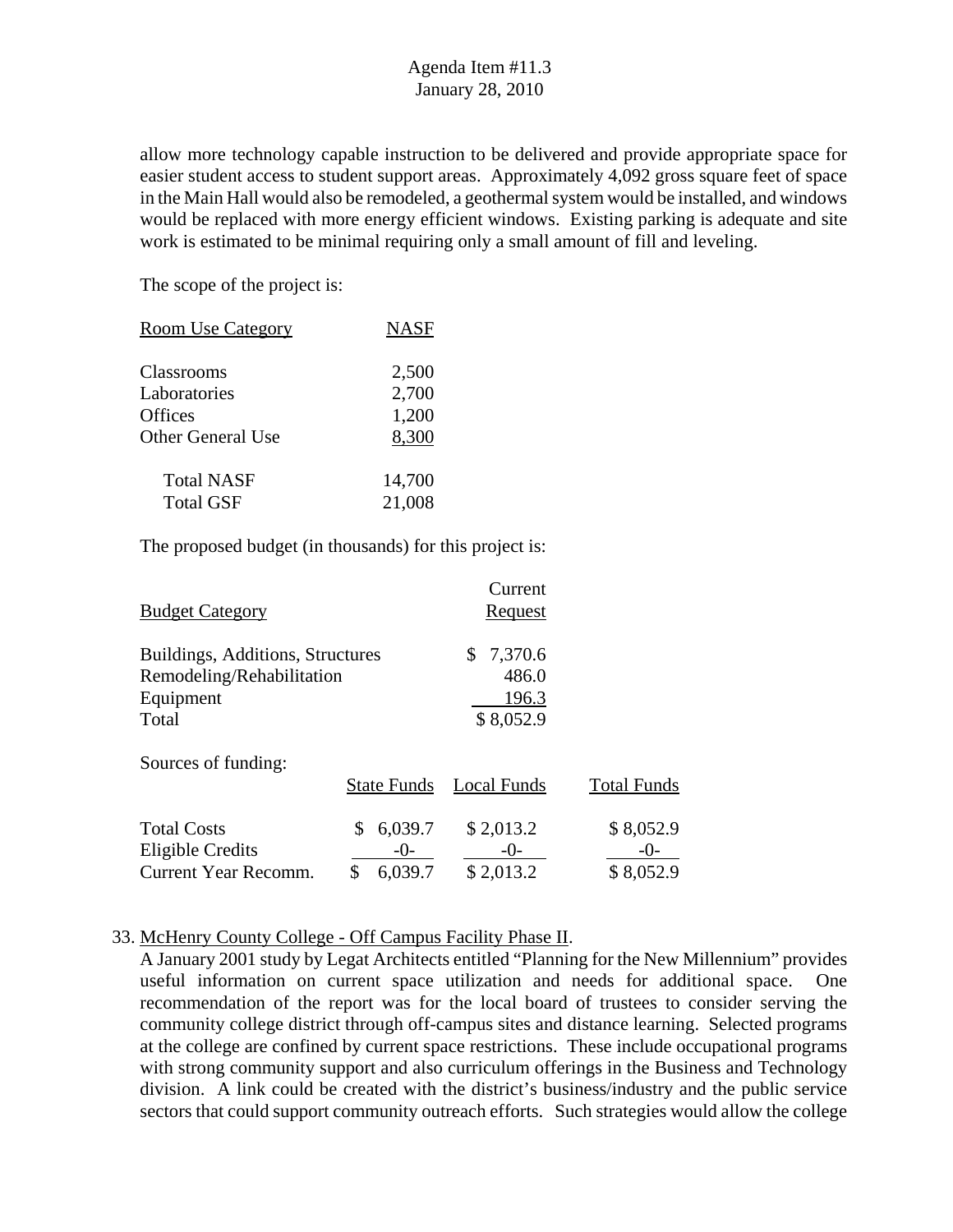to extend its presence to outlying geographical locations and extend the mission to serve the entire district.

This project proposes to provide 41,740 gross square feet of new space in a yet to be determined location within the district, but off the main campus. The new satellite facility would provide space for offices, student areas, workrooms, storage area, general classrooms, continuing education, and Business and Technology program needs, including the expansion of the Manufacturing Skills Training Center Lab services and outreach to school age children for the introduction and exploration of careers in technology.

The scope of the project is:

| <b>Room Use Category</b> | <b>NASF</b> |
|--------------------------|-------------|
| Classrooms               | 9,874       |
| Laboratories             | 6,875       |
| Offices                  | 6,805       |
| <b>Other General Use</b> | 2,150       |
| <b>Total NASF</b>        | 25,704      |
| <b>Total GSF</b>         | 41,740      |

The proposed budget (in thousands) for this project is:

| <b>Budget Category</b>                                         |                                   | Current<br>Request                |                                   |
|----------------------------------------------------------------|-----------------------------------|-----------------------------------|-----------------------------------|
| Buildings, Additions, Structures<br>Equipment                  |                                   | 15,244.8<br>\$<br>290.7           |                                   |
| Total                                                          |                                   | 15,535.5<br>S                     |                                   |
| Sources of funding:                                            | State Funds                       | <b>Local Funds</b>                | <b>Total Funds</b>                |
| <b>Total Costs</b><br>Eligible Credits<br>Current Year Recomm. | \$11,651.6<br>$-()$<br>\$11,651.6 | \$3,883.9<br>$-()$ -<br>\$3,883.9 | \$15,535.5<br>$-()$<br>\$15,535.5 |

#### 34. Oakton Community College - Addition/Remodeling Des Plaines Campus.

The college commissioned a study of its facilities and a report was presented to the local college board of trustees in February 2000 and adopted a Strategic Plan in March 2007 which also supports the commissioned study's recommendations. The ideas that were presented continue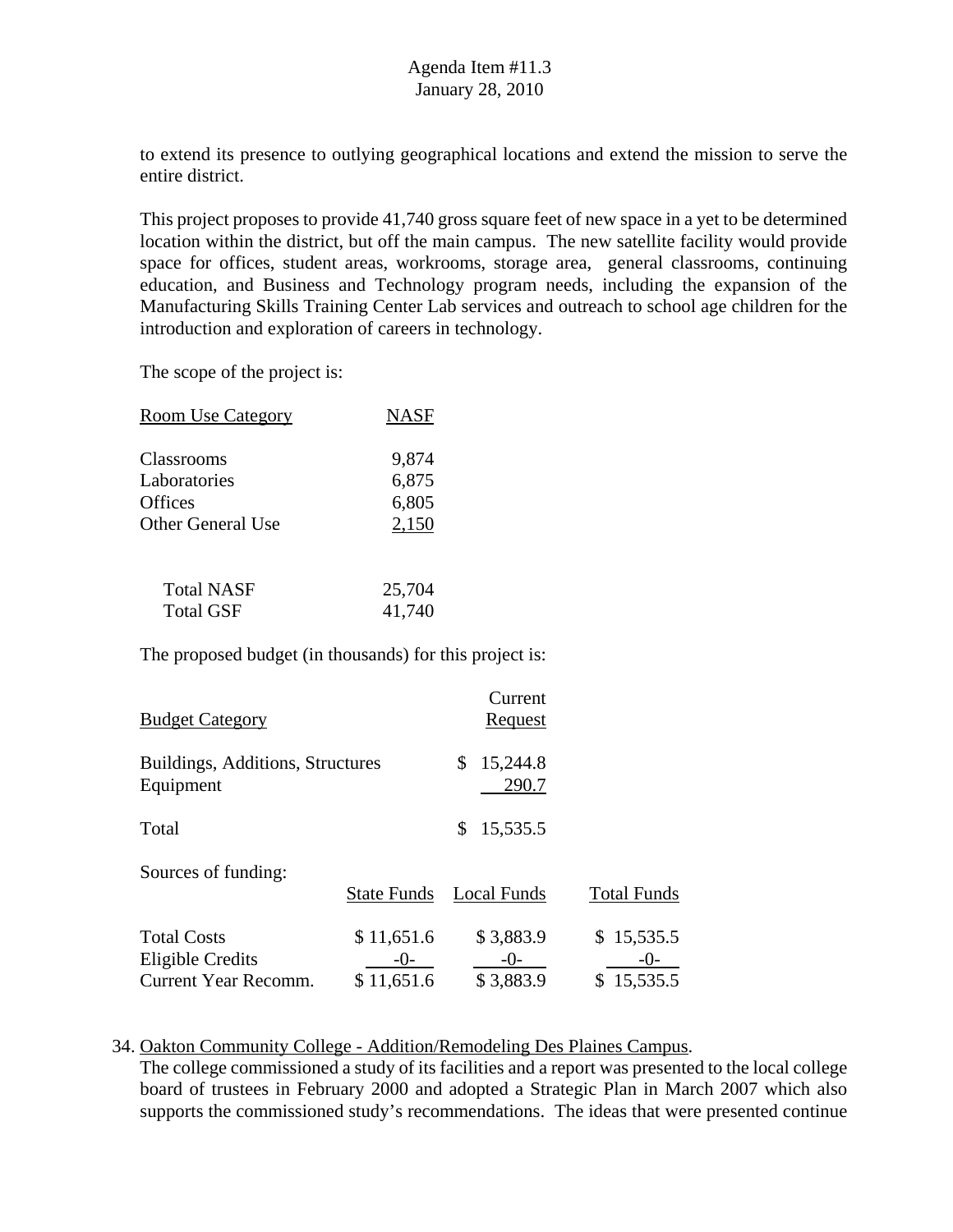to refine and improve the Phase II recommendations of the previous ten-year master plan. Instructional programs are in need of additional space where dedication to one or a few related disciplines is the norm. Classroom and lab space will be constructed to meet health-related course instruction needs. Service and support facilities are inadequate to serve the increased enrollments as credit hour totals have increased from 118,000 in fiscal year 1986 to 179,700 in fiscal year 2009. Facilities were adequate when the campus first opened, but are now crowded and cramped. Areas such as registration and records, the cashiers office, and bookstore have barely changed since the original construction resulting in long lines for service. Support offices which could be centralized or at least more closely located to provide more efficient services to students are scattered and one-stop service is impossible with the present configuration. Offices are overcrowded and inadequate. An addition and remodeling of existing space to the Des Plaines campus would allow enhancing of existing programs, provide more suitable educational space, and improved services to students.

This project proposes to remodel approximately 77,050 net assignable square feet of the existing 128,160 gross square feet of space and construct a new 33,844 gross square foot structure. It also includes sidewalk, roadway, lighting, and landscaping work.

The scope of the project is:

| <b>Room Use Category</b> | <b>NASF</b> |
|--------------------------|-------------|
| Classrooms               | 5,400       |
| Laboratories             | 8,600       |
| <b>Offices</b>           | 1,800       |
| Special Use              | 1,600       |
| <b>Other General Use</b> | 3,000       |
| <b>Total NASF</b>        | 20,400      |
| <b>Total GSF</b>         | 33,844      |

| <b>Budget Category</b>           | Current<br>Request |
|----------------------------------|--------------------|
| Buildings, Additions, Structures | 11,671.5<br>S.     |
| Equipment                        | 2,448.5            |
| <b>Utilities</b>                 | 198.2              |
| Remodeling/Rehabilitation        | 19,510.7           |
| Site Improvements                | 525.1              |
| Planning                         | 4,672.7            |
| Total                            | \$39,026.7         |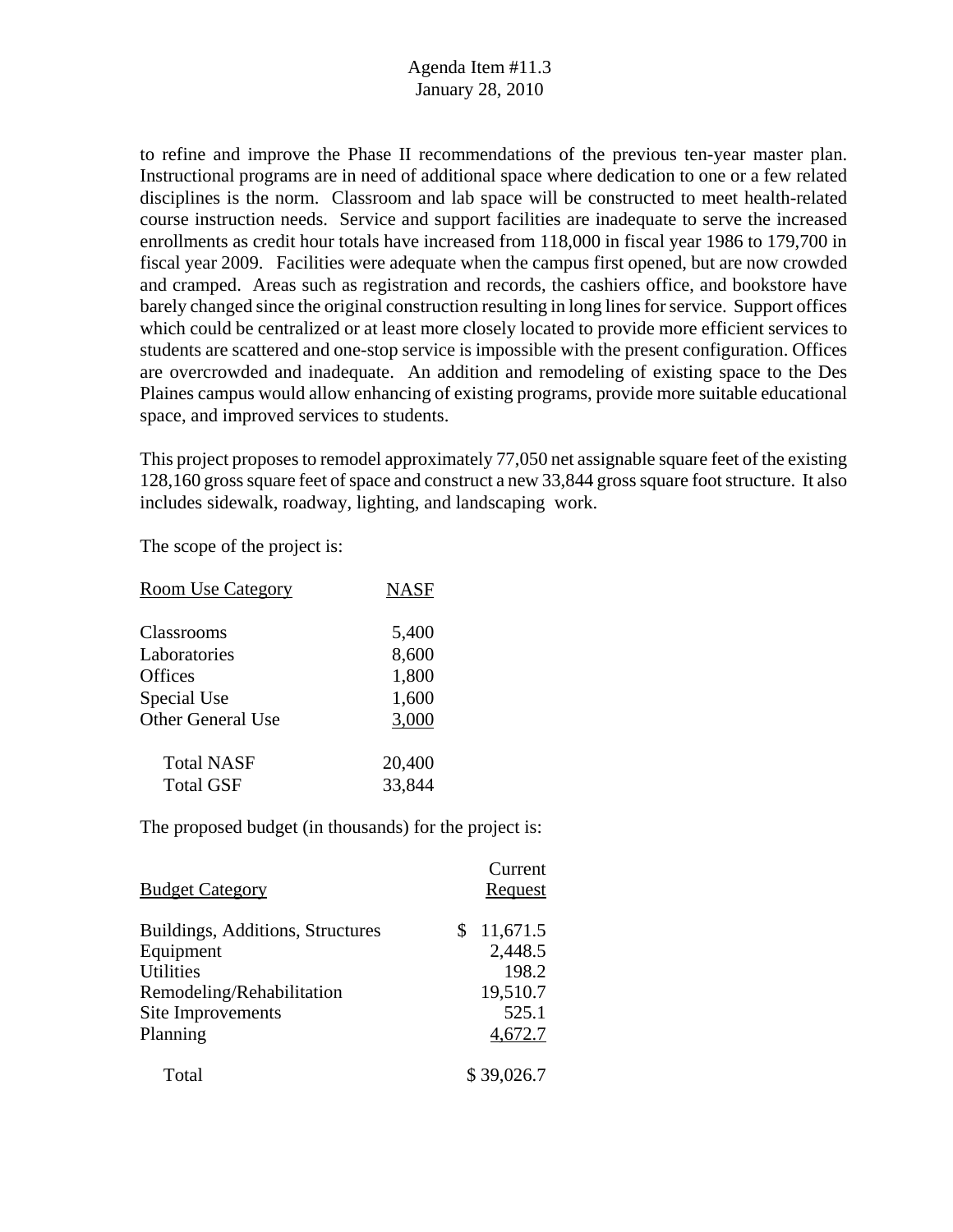| Sources of funding:    |            |                         |                    |
|------------------------|------------|-------------------------|--------------------|
|                        |            | State Funds Local Funds | <b>Total Funds</b> |
| <b>Current Request</b> | \$29,270.0 | \$9,756.7               | \$39,026.7         |
| Eligible Credits       | $-()$      | $-()$                   | $-()$ -            |
| Current Year Recomm.   | \$29,270.0 | \$9,756.7               | \$39,026.7         |

#### 35. Triton College - Installation of Backflow Preventors.

Triton College's campus is composed of 19 buildings. During original construction of these buildings, backflow preventors were not installed between the building and outside water pipes. The lack of these preventors could cause contamination of outside water sources if inside building contamination were to occur and the contaminants were to flow back into the outside water source. This is an issue that the Village of River Grove has requested the college remedy. This project proposes to retrofit those backflow preventors in such a way that they may be checked and maintained periodically. A site analysis must be conducted to determine a suitable location to ensure accessibility for inspecting and servicing them. The site analysis is included as part of this project and may include asbestos abatement depending upon the location selection.

The proposed budget (in thousands) for the project is:

| <b>Budget Category</b>                                                    | Current<br>Request              |                               |                             |
|---------------------------------------------------------------------------|---------------------------------|-------------------------------|-----------------------------|
| <b>Utilities</b>                                                          | \$1,780.2                       |                               |                             |
| Sources of funding:                                                       | <b>State Funds</b>              | Local Funds                   | <b>Total Funds</b>          |
| <b>Current Request</b><br><b>Eligible Credits</b><br>Current Year Recomm. | \$1,335.1<br>$-()$<br>\$1,335.1 | \$<br>445.1<br>$-()$<br>445.1 | 1,780.2<br>$-()$<br>1,780.2 |

#### 36. Shawnee Community College - Cairo Regional Education Center.

The district currently offers instructional opportunities out of the Cairo Community Learning Center, (formally the Junior High School) operated by the Regional Superintendent of Schools in the Cairo region. The high school space is limited to evening classes since those facilities are otherwise in use during the day and it is not properly equipped for computer instruction. The current Cairo Extension Center generates approximately 3% of the college enrollment each fiscal year. A central location is needed if the college is to expand its presence in Cairo and the citizens of Alexander County. Current arrangements do not allow the district to expand course offerings or facilitate ongoing training with business and industry.

This project proposes to construct a one-story 4,663 gross square foot building on land adjacent to the Cairo Public School district to be donated to Shawnee Community College. The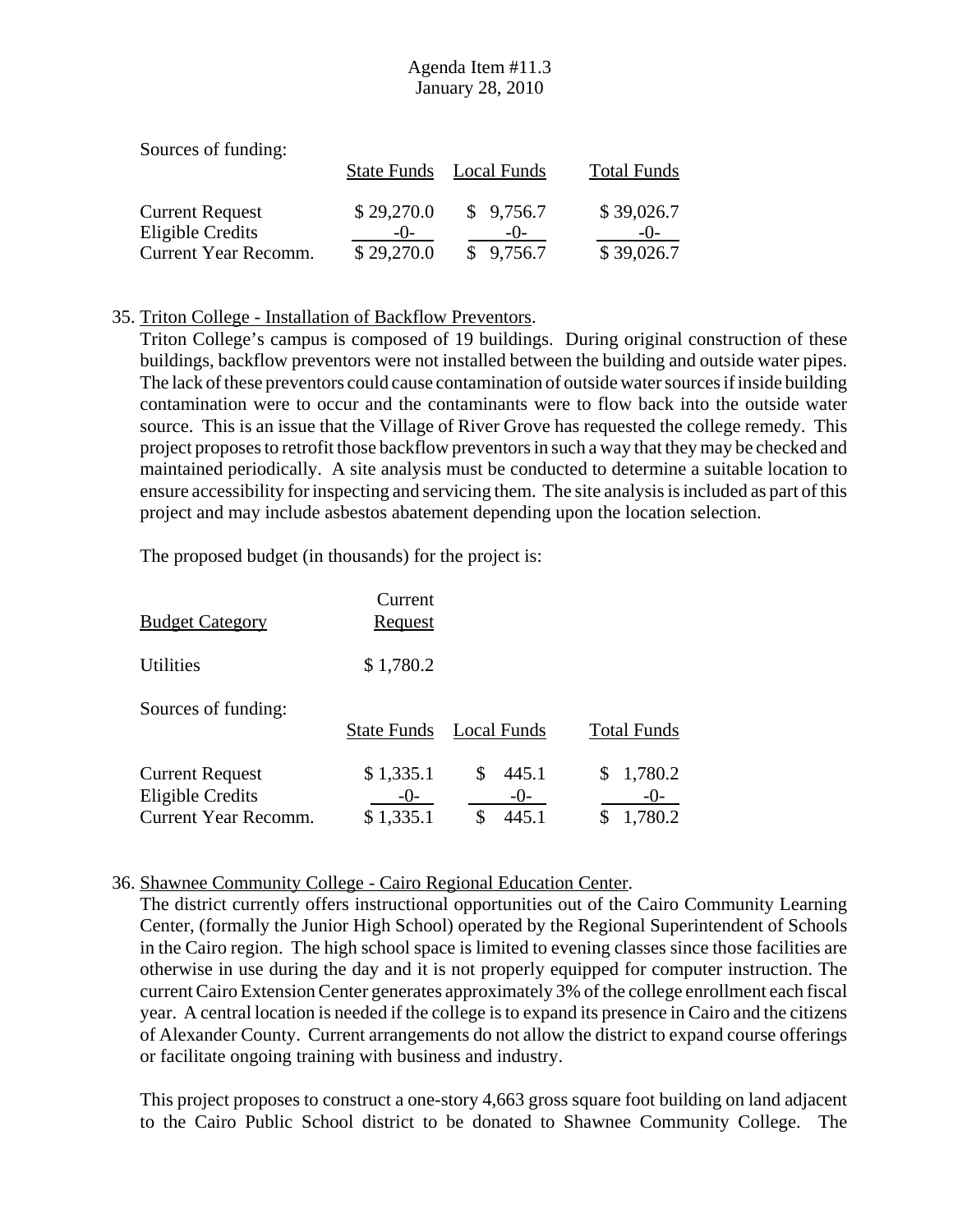construction of these classrooms, labs, and office space will enable the college to offer much needed day time instruction, provide the quality education students need to succeed in college, and enhance the college's ability to ensure necessary programs are in place to provide a trained workforce that meets the needs of the community. The project would include site work, sidewalks, 60 parking spaces and driveway, and lighting. All utilities will be provided by Cairo Public Utilities.

The scope of the project is:

| <b>Room Use Category</b> | <b>NASF</b> |
|--------------------------|-------------|
| Classrooms               | 1,400       |
| Laboratories             | 800         |
| Offices                  | 300         |
| Other General Use        | 390         |
| <b>Total NASF</b>        | 2,890       |
| <b>Total GSF</b>         | 4,663       |

The proposed budget (in thousands) for the project is:

| <b>Budget Category</b>                                                    |                                 | Current<br>Request                  |                                   |
|---------------------------------------------------------------------------|---------------------------------|-------------------------------------|-----------------------------------|
| Buildings, Additions, Structures<br>Site Improvements                     |                                 | 1,576.3<br>\$<br>483.8              |                                   |
| Total                                                                     |                                 | \$2,060.1                           |                                   |
| Sources of funding:                                                       | <b>State Funds</b>              | Local Funds                         | <b>Total Funds</b>                |
| <b>Current Request</b><br><b>Eligible Credits</b><br>Current Year Recomm. | \$1,545.1<br>$-0-$<br>\$1,545.1 | \$<br>515.0<br>$-()$<br>\$<br>515.0 | 2,060.1<br>\$<br>-( )-<br>2,060.1 |

## 37. Danville Area Community College - Clock Tower Center and Ornamental Horticulture Rehab/ Remodeling.

The Clock Tower Center was constructed in the early 1900s with portions of the building remodeled in the last few years. Approximately 32,500 gross square feet of classroom and instructors' office space still requires remodeling. Basic infrastructure needs to be rehabilitated, including data and electrical wiring, plumbing and fire protection, and heating and ventilation mechanical units. The Ornamental Horticulture Building is over 30 years old and has never been rehabilitated. Approximately 11,500 square feet of the interior need to be remodeled. Electrical,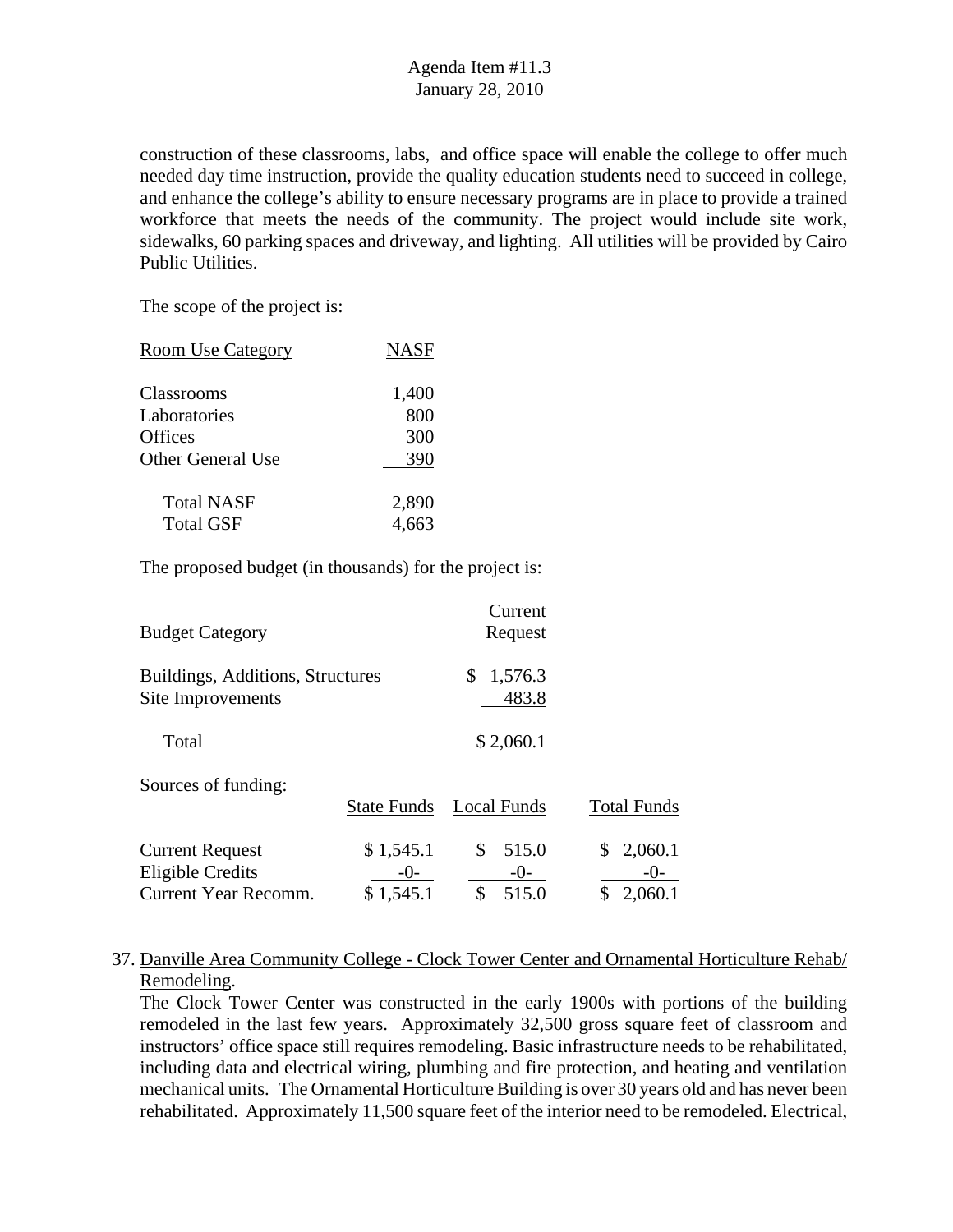fire protection, heating and ventilation, and piping (water and sanitary) modifications need to be made, as well as greenhouse structural improvements.

This project proposes to make improvements to these two buildings to improve the learning/ working environment, update the space, and make ADA accessibility improvements to restroom areas.

The proposed budget (in thousands) for the project is:

|                                        |                    | Current        |                    |
|----------------------------------------|--------------------|----------------|--------------------|
| <b>Budget Category</b>                 |                    | <b>Request</b> |                    |
| Remodeling/Rehabilitation              |                    | 3,307.3        |                    |
| Site Improvements                      |                    | 59.2           |                    |
| Planning                               |                    | 558.5          |                    |
| Total                                  |                    | \$3,925.0      |                    |
| Clock Tower Remodeling                 |                    | 2,462.9        |                    |
| Ornamental Horticulture Rehabilitation |                    | 1,462.1        |                    |
| Total                                  |                    | \$3,925.0      |                    |
| Sources of funding:                    |                    |                |                    |
|                                        | <b>State Funds</b> | Local Funds    | <b>Total Funds</b> |
| <b>Current Request</b>                 | \$2,943.3          | \$981.7        | 3,952.0<br>\$      |
| <b>Eligible Credits</b>                | -0-                | $-0-$          | -( )-              |
| <b>Current Year Recomm.</b>            | \$2,943.3          | \$981.7        | \$<br>3,952.0      |

38. Richland Community College - Community Education Center and Infrastructure Connection. Decatur is a community that has a significant population of citizens who have not attained a high school degree. In a community that has a workforce population of approximately 56,000, it also has a population of over 19,000 over 16 year olds who do not have a high school degree. This includes a growing English as a Second language group. However, on-campus facilities provide only two classrooms for adult education classes. This project will allow the college to develop proper educational space where a greater number of adult education students can be served, allow for expansion of its educational partnership activities, address the relatively low educational attainment rate, provide adequate space for child care, and expand the college's early childhood development resources.

This project proposes the construction of a 42,423 gross square foot free standing single-story multi-use steel and masonry building on the main campus with additional parking, a connecting roadway, and the extension of existing utilities to the new building. Other site improvements required will be the construction of a retention pond area and grading that provides proper drainage. Further, it includes the construction of a masonry and glass structure extending from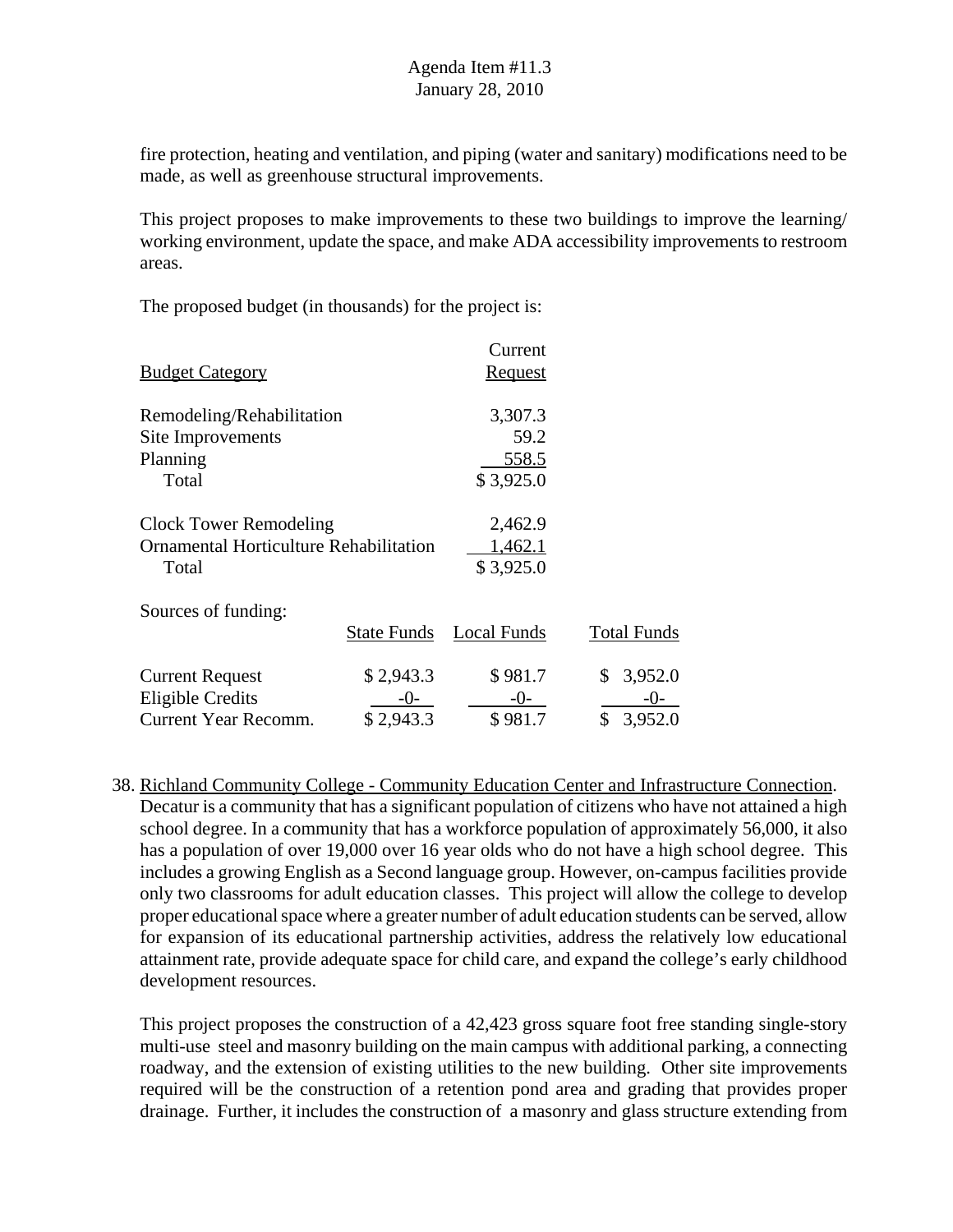the front entrance to the drop off zone that will clearly denote a main entrance to the college which will better direct first-time students and the community as they use campus facilities.

The scope of the project is:

| <b>Room Use Category</b> | <b>NASF</b> |
|--------------------------|-------------|
| Classrooms               | 5,100       |
| Laboratory               | 11,720      |
| <b>Offices</b>           | 1,860       |
| Study                    | 1,450       |
| Special Use              | 2,450       |
| <b>General Use</b>       | 1,550       |
| Support                  | 2,400       |
| <b>Total NASF</b>        | 26,530      |
| Total GSF                | 42,423      |

The proposed budget (in thousands) for the project is:

|                                  |                    | Current        |                    |
|----------------------------------|--------------------|----------------|--------------------|
| <b>Budget Category</b>           |                    | <b>Request</b> |                    |
| Buildings, Additions, Structures |                    | \$<br>14,390.9 |                    |
| Equipment                        |                    | 538.1          |                    |
| Remodeling/Rehabilitation        |                    | 124.4          |                    |
| <b>Utilities</b>                 |                    | 252.0          |                    |
| Site Improvements                |                    | 292.1          |                    |
| Planning                         |                    | 89.1           |                    |
| Total                            |                    | \$15,686.6     |                    |
| Sources of funding:              |                    |                |                    |
|                                  | <b>State Funds</b> | Local Funds    | <b>Total Funds</b> |
| <b>Current Request</b>           | \$11,765.0         | \$3,921.6      | \$15,686.6         |
| <b>Eligible Credits</b>          | -0-                | $-0-$          | -()-               |
| <b>Current Year Recomm.</b>      | \$11,765.0         | \$3,921.6      | \$15,686.6         |
|                                  |                    |                |                    |

39. Moraine Valley Community College - Renovation of Buildings A, B,& L/Health Careers Center. Buildings A, B, & L were each built between 1971 and 1977 and represent the first permanent structures on the Moraine Valley Community College campus. These facilities were originally constructed utilizing an "Open Plan " concept to allow for maximum flexibility. Over time however, this concept has proven unsuccessful and permanent interior partitions were built in an effort to improve the existing functional capabilities of the spaces. Because the build out occurred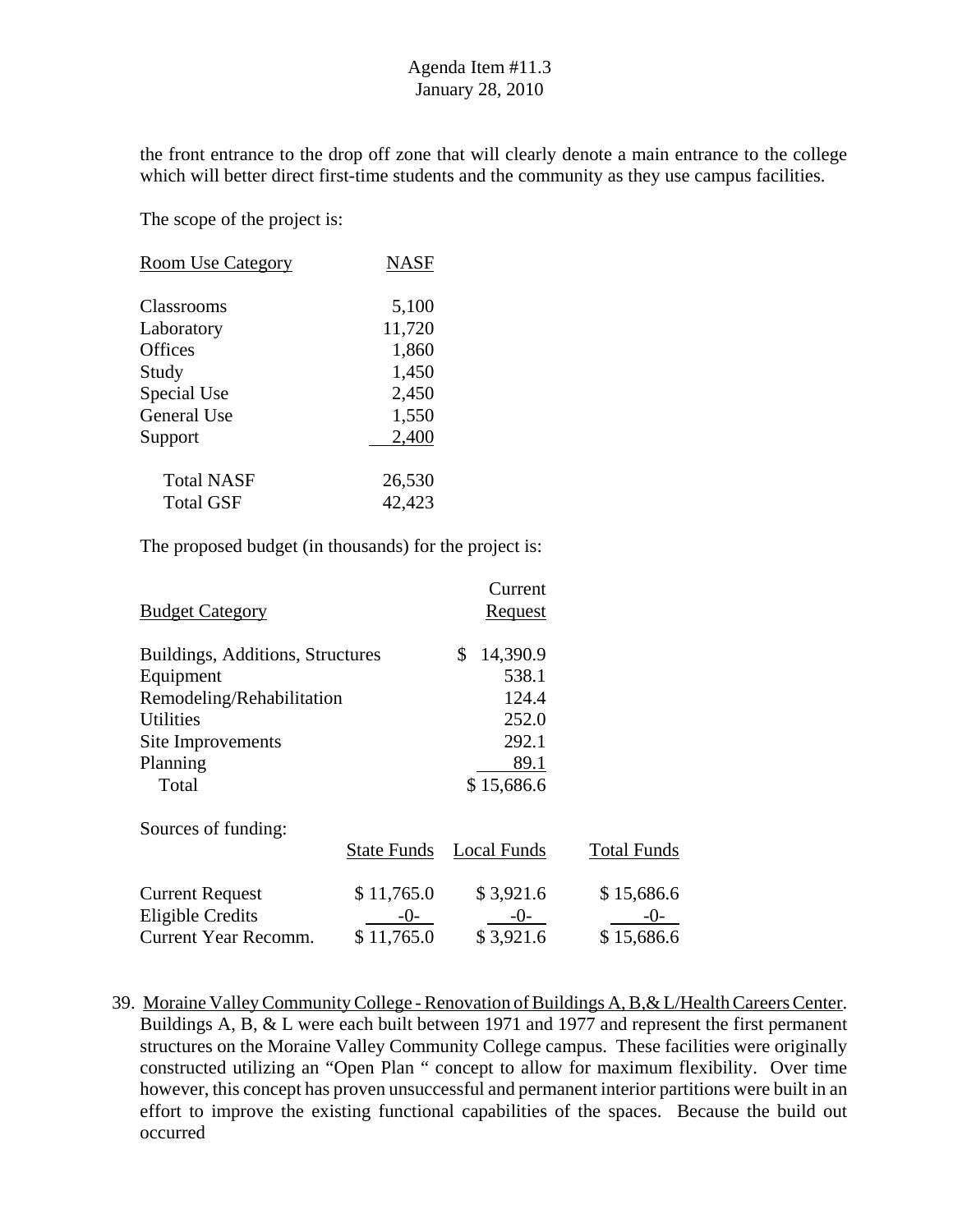over many years and the original infrastructure does not necessarily support the desired programmatic configurations, the buildings require significant remodeling and rehabilitation in order to provide functional and comfortable instructional and support spaces that fully comply with current code requirements and best practices. In order to respond to specific programmatic growth and increasing student population in the health careers programs, additional instructional and associated support space is required on campus and would be provided with the renovation of this existing space. A significant portion of the buildings' mechanical systems are the original systems installed nearly 30 years ago and are beyond their expected useful life and, therefore, require replacement in order to restore them to their original operating condition.

This project will provide more space to the health careers programs, make building envelope improvements, and building infrastructure improvement. Currently, the health careers programs only has approximately 9,900 net assignable square feet (NASF) for its use. This project would remodel that space and other space on the  $1<sup>st</sup>$  and  $2<sup>nd</sup>$  floor of building B vacated by the relocated science programs for the health careers areas to provide a total of approximately 26,250 NASF of space for health and career areas. The remodeled space will provide more flexibility for the college to meet its instructional demands. With these improvements, building B will be dedicated as a Health Careers Center. Additionally, building envelope work, such as roof and window removal and replacement, and building infrastructure, such as mechanical systems replacement, ceiling/lighting replacement, fire protection system modifications, and plumbing replacement in approximately 306,000 gross square feet of Buildings A, B, & L.

The proposed budget (in thousands) for the project is:

| <b>Budget Category</b>                                                    |                                             | Current<br>Request                          |                                   |
|---------------------------------------------------------------------------|---------------------------------------------|---------------------------------------------|-----------------------------------|
| Equipment<br>Remodeling/Rehabilitation<br>Site Improvements               |                                             | \$<br>2,605.6<br>38,936.9<br>386.0          |                                   |
| Total                                                                     |                                             | \$41,928.5                                  |                                   |
| Sources of funding:                                                       | State Funds                                 | <b>Local Funds</b>                          | <b>Total Funds</b>                |
| <b>Current Request</b><br><b>Eligible Credits</b><br>Current Year Recomm. | 31,446.4<br>\$<br>$-()$ -<br>31,446.4<br>\$ | 10,482.1<br>\$<br>$-()$ -<br>10,482.1<br>\$ | \$41,928.5<br>$-()$<br>\$41,928.5 |

#### 41. Lake Land College - Western Region Advanced Technology Center in Pana.

A new structure located in Pana consisting of approximately 24,060 gross square feet of space will provide a permanent space to address concerns expressed by municipal and business leaders of the western region of the district's geographic area. The western region (parts of Christian, Shelby, Fayette, and Montgomery counties) of the district's geographic area have faced many economic and workforce preparation challenges over the past two decades. Manufacturing plant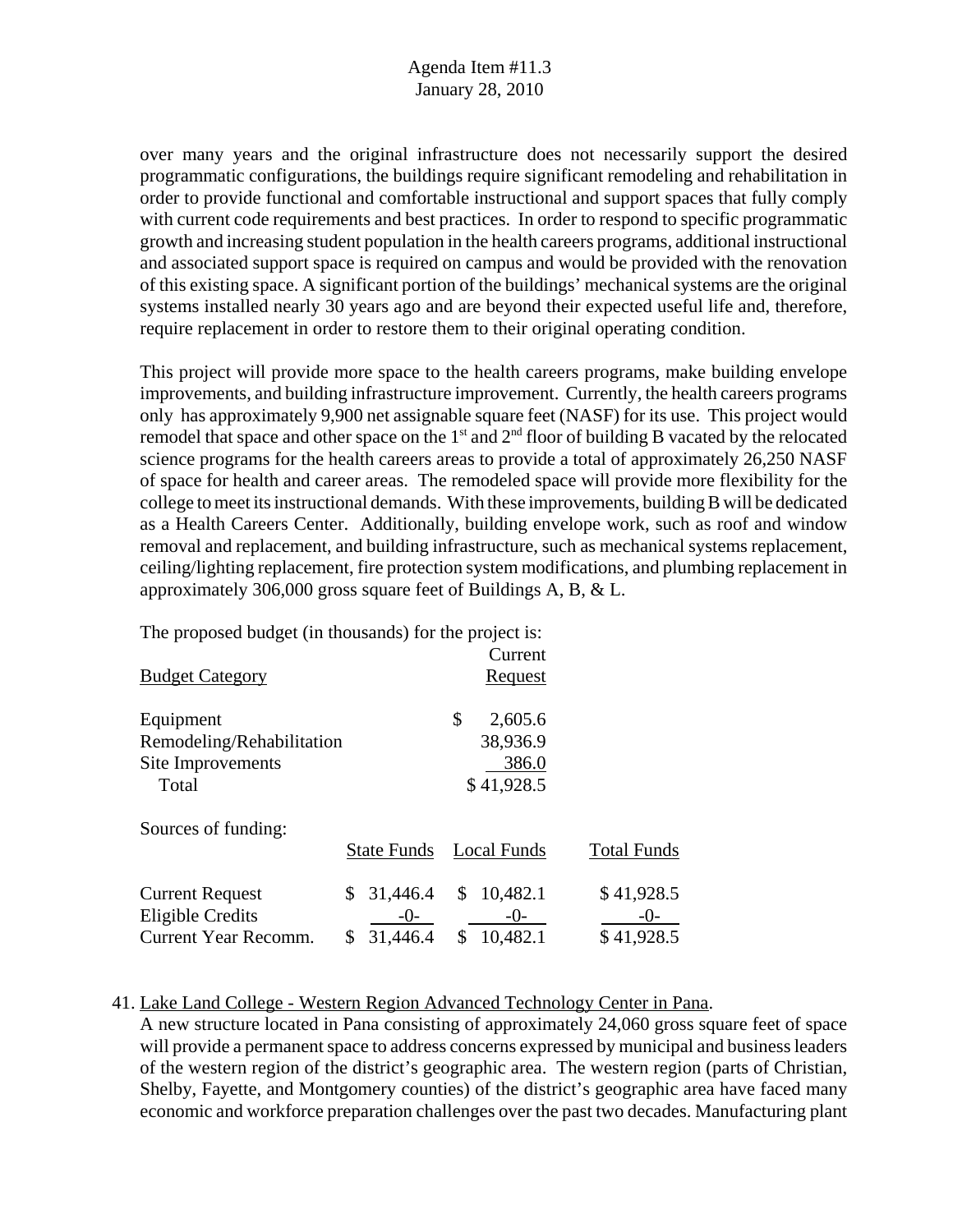closings, including Firestone, Essex Wire, Borg-Warner, as well as closing of the greenhouse and coal mining industry along with slow progress in widening of U.S. 51 are just a few of those challenges. The college is partnering with municipal and business leaders to develop educational opportunities more readily accessible to area residents. This partnering is intended to provide more opportunities for students by providing them with the training that will also stimulate economic and job growth in the region. A well-trained workforce will help attract new business and industry, as well as transportation infrastructure development of U.S. 51 and Route 29. Conversely, completion of widening of U.S. 51 and Route 29 providing easier access through the area will increase the demand from new and existing businesses for a well-trained workforce. A variety of Career and Technical Education programs, pre- baccalaureate programs, along with adult basic education, will be housed at the new location to serve the residents. An area that will be specifically focused on is allied health care, including nursing. Employment opportunities in the allied health care and nursing areas are expected to grow faster than the average for all occupations. Health care sectors and hospitals are projected to show an increase in the need for trained professionals. Nurses, members of the largest health care occupation, are in short supply in the area according to community leaders. With degrees in nursing and other related fields, graduates will have the skills necessary to be employed in area hospitals, nursing homes, home health care, supported living centers, public health positions, related industries, and more. Another opportunity for a high demand job outlook is Information Technology which will be offered to students at the new location. Not only will area high school students be able to participate in the program as dual credit students, but adults will also have an opportunity to enroll in a similar program that could be held during the evening. The Occupational Outlook Handbook has listed information technology as among the fastest growing occupations over the next ten years and it is crucial for continued economic development associated with the high tech industries of today. Further, coursework in a variety of technical areas that would provide students with the skills necessary for employment as skilled technicians with manufacturers, engineering firms, testing laboratories, utilities and local, state, and federal government agencies would also be available to residents of this area of the district. Additionally, a building construction technology program, a wide range of services to business and industry, and the offering of adult education students who may not have otherwise had access to such services could be available at this new location.

This project proposes to construct an approximately 24,060 gross square foot three-story building at a site in Pana. The district continues to work with local officials to determine a suitable location. It is anticipated that the site will be donated to the district for purposes of constructing the Western Region Advanced Technology Center. The project includes landscaping, sidewalks, a parking lot, water connection and plumbing work, HVAC, electrical service and lighting to accommodate the new building, and demolition of an existing building at the potential site.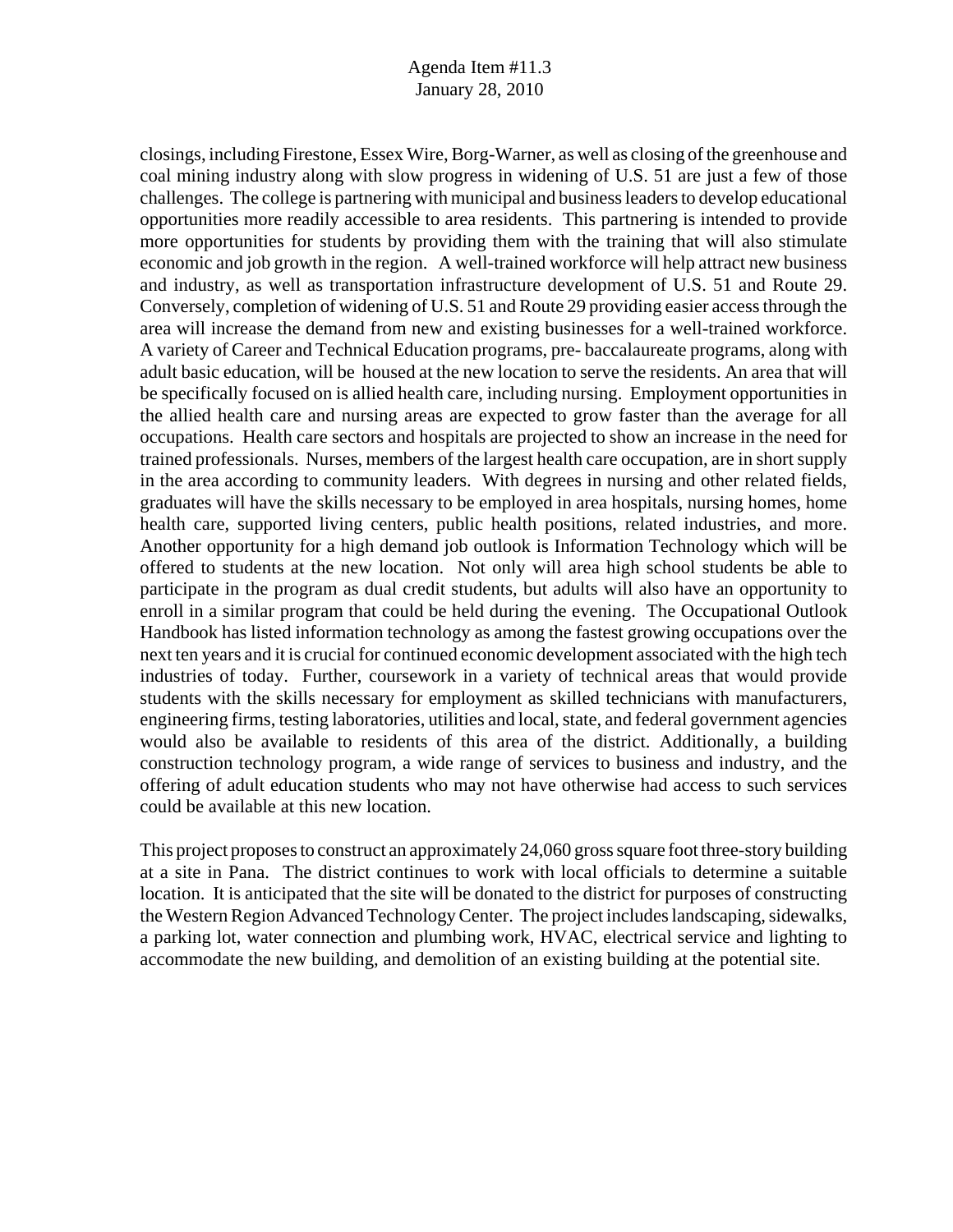The scope of the project is:

| <b>Room Use Category</b>  | <b>NASF</b> |
|---------------------------|-------------|
| <b>Classrooms</b>         | 8,000       |
| Laboratories              | 2,000       |
| <b>Offices</b>            | 1,000       |
| Study                     | 3,000       |
| <b>Support Facilities</b> | 2,400       |
| <b>Total NASF</b>         | 16,400      |
| <b>Total GSF</b>          | 24,060      |

The proposed budget (in thousands) for the project is:

|                                  |                    | Current        |                    |
|----------------------------------|--------------------|----------------|--------------------|
| <b>Budget Category</b>           |                    | <u>Request</u> |                    |
| Buildings, Additions, Structures |                    | \$7,090.7      |                    |
| Equipment                        |                    | 2,707.3        |                    |
| <b>Utilities</b>                 |                    | 73.9           |                    |
| Site Improvements                |                    | 1,005.8        |                    |
| Planning                         |                    | 1,088.2        |                    |
|                                  |                    |                |                    |
| Total                            |                    | \$11,965.9     |                    |
| Sources of funding:              |                    |                |                    |
|                                  | <b>State Funds</b> | Local Funds    | <b>Total Funds</b> |
| <b>Current Request</b>           | \$<br>8,974.5      | \$2,991.4      | \$11,965.9         |
| <b>Eligible Credits</b>          | $-()$              | $-()$          | -( )-              |
| <b>Current Request</b>           | 8,974.5            | \$2,991.4      | \$11,965.9         |

#### 42. College of Lake County - Classroom Building (Southlake Center).

The district needs to expand the Southlake Educational Center in Vernon Hills to address the current shortage of space in that area for instruction, student services, support services, community services, and administrative functions. The existing center consisting of four computer labs, one distance learning rooms, one science lab, 21 classrooms, and a variety of student support space and offices. In 2007, the college completed a second classroom building with local funds; however, continued growth is anticipated and another classroom building will be needed for more instructional space. The population of the southeast and southwest quadrants of the district grew by more than 40,000 residents (19%) during the ten-year period between 1990 and 2000. The Northeastern Planning Commission has projected the area around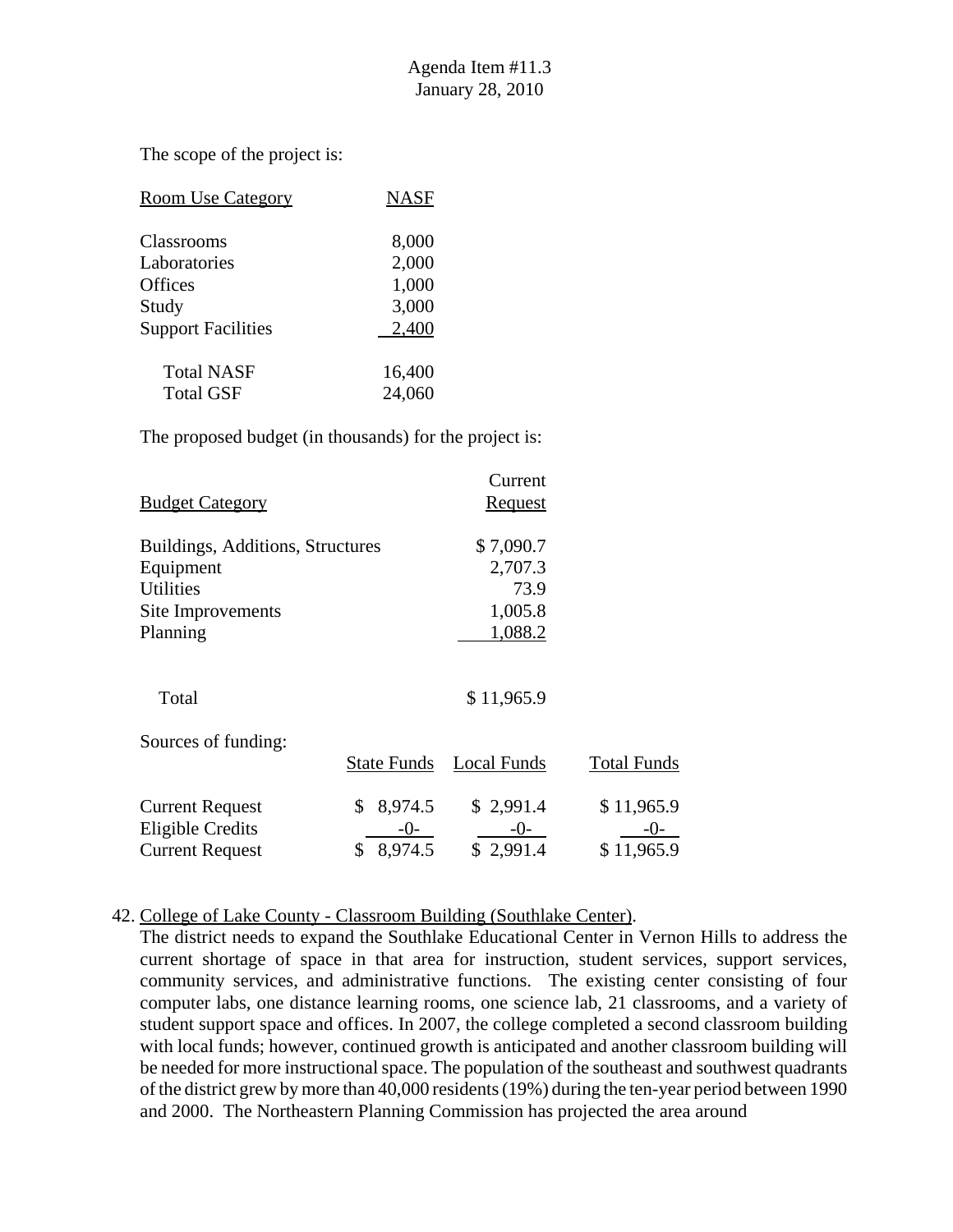the Southlake Center will continue to grow by another 54,000 residents by the year 2030. The college currently uses computer lab space at a local high school and, as mentioned previously, has a locally funded classroom construction project in progress. The locally funded construction and this project will in combination provide a critical concentration of space for instructional and student support services to serve the growing student population.

This project is included in the college's master plan and proposes to construct a 53,753 gross square foot structure to house 19 general use classrooms, ten computer labs, 12 staff and faculty offices, one science lab, one educational technology area, one storage space, and one assembly space. The proposed project includes extending existing water main, storm, and sanitation sewers; extension of existing electrical service, security and fire alarms, and computer systems; site improvements, such as sidewalks, roadways, 300 new parking spaces, and landscaping; light fixtures; and equipment for the new building. The storm water retention system will need to be extended to approximately two acres of land in order to prevent flooding. The vacated building (approximately 16,269 gross square feet) will be razed once the new classroom building is constructed and the cost of such demolition is included in the project's site improvement budget.

The scope of the project is:

| <b>Room Use Category</b>  | <b>NASF</b> |
|---------------------------|-------------|
| Classrooms                | 18,500      |
| Laboratories              | 11,200      |
| <b>Offices</b>            | 1,900       |
| <b>General Use</b>        | 1,750       |
| <b>Support Facilities</b> | 900         |
| <b>Total NASF</b>         | 34,250      |
| <b>Total GSF</b>          | 53,753      |

| <b>Budget Category</b>                                                                 | Current<br>Request                          |
|----------------------------------------------------------------------------------------|---------------------------------------------|
| Buildings, Additions, Structures<br>Equipment<br><b>Utilities</b><br>Site Improvements | \$19,227.5<br>1,945.5<br>1,448.2<br>3,150.8 |
| Total                                                                                  | \$25,772.0                                  |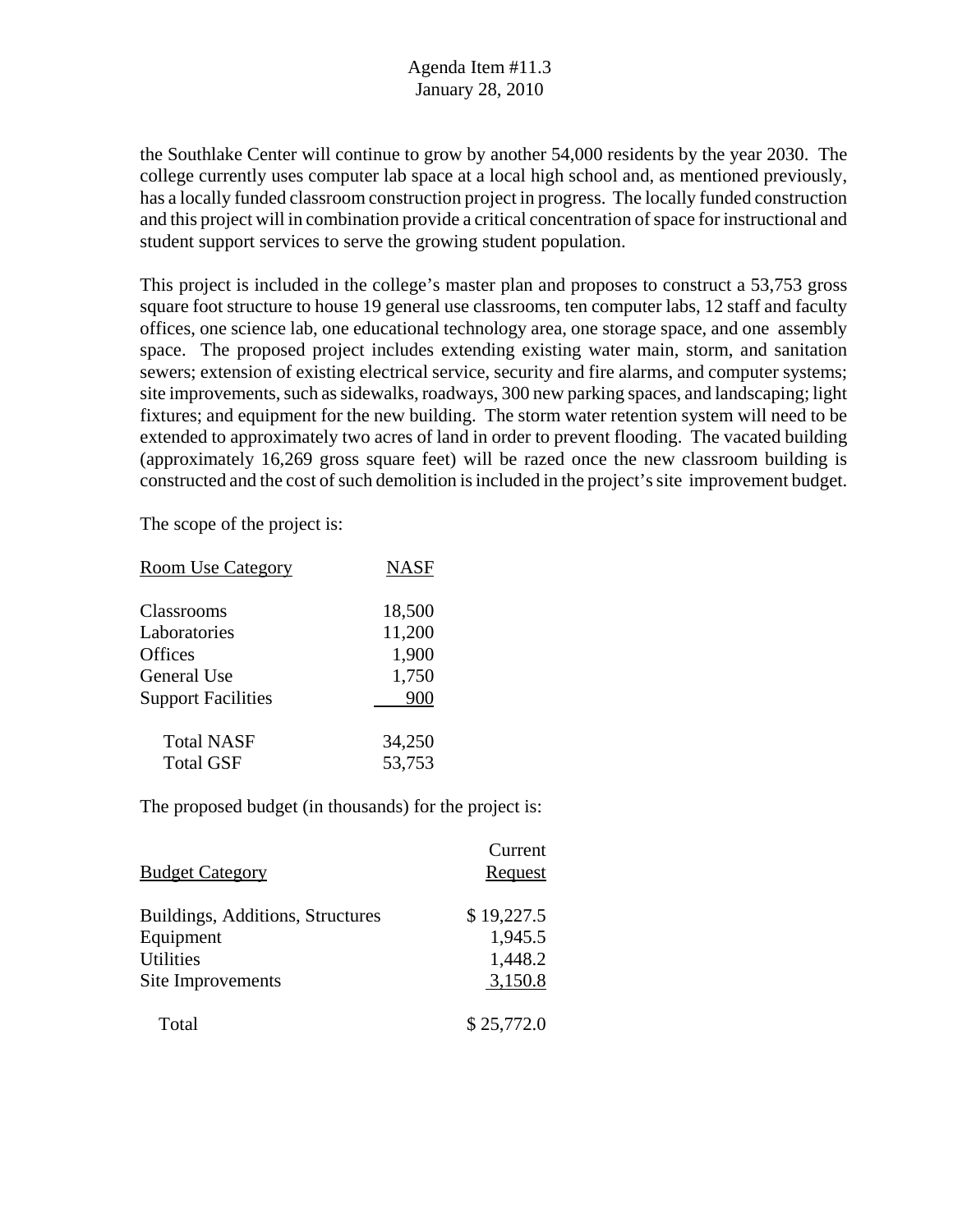| Sources of funding:    |                    |             |                    |
|------------------------|--------------------|-------------|--------------------|
|                        | <b>State Funds</b> | Local Funds | <b>Total Funds</b> |
|                        |                    |             |                    |
| <b>Current Request</b> | \$19,329.0         | \$6,443.0   | \$25,772.0         |
| Eligible Credits       | $-()$              | $-()$       | $-()$              |
| <b>Current Request</b> | \$19,329.0         | \$6,443.0   | \$25,772.0         |

#### 43. South Suburban College - Allied Health Addition.

The district's enrollment trends display a dramatic increase in allied health and nursing with over 25% of the total student population choosing career pathways in these fields. The district has added classes and utilized creative scheduling strategies for optimal room utilization in an attempt to serve these students. However, even with these efforts, the district had a waiting list of over 200 students in the fall semester for the nursing program. Fifty students were on a waiting list for the radiological technology program for a total of over 1,000 students on waiting lists for additional classes. In addition to increased demand and enrollments in these areas, recent changes in the field of teacher education in Illinois and throughout the nation have added additional responsibilities for community colleges. In Illinois, community colleges are to be a key provider of an education program of coursework and training for paraprofessionals in the K-12 environment to meet requirements of the federal "No Child Left Behind" legislation. The college's affordable childcare has seen a surge in enrollment consistent with student enrollment. An expanded childcare facility also adds a dimension to the teacher education program as it provides space for students to experience classroom techniques within the childcare facility. The following described proposed facility would provide additional classroom and laboratory space for allied health and education majors who will have immediate job placement opportunities within the district, accessible childcare to allow students with educational goals to attain those goals at South Suburban College, and a teaching environment and observation space in an expanded childcare facility for the educational enhancement of students in the teacher education program.

This project proposes to construct an approximately 130,000 gross square foot building on the south end of the main building. The new addition will accommodate nursing, licensed practical nursing, radiology, occupational therapy, pharmacy technician, medical transcription, phlebotomy, medical assistant, medical records, coding specialist and an expanded childcare space. In addition to classroom and laboratories, completion of this project will provide faculty offices, study areas, and support facilities. The college architects have developed a proposal which includes general construction, mechanicals, lighting, site grading, storm water retention, sewers, additional parking, and landscaping. The project budget includes all basic infrastructure needs for a new building.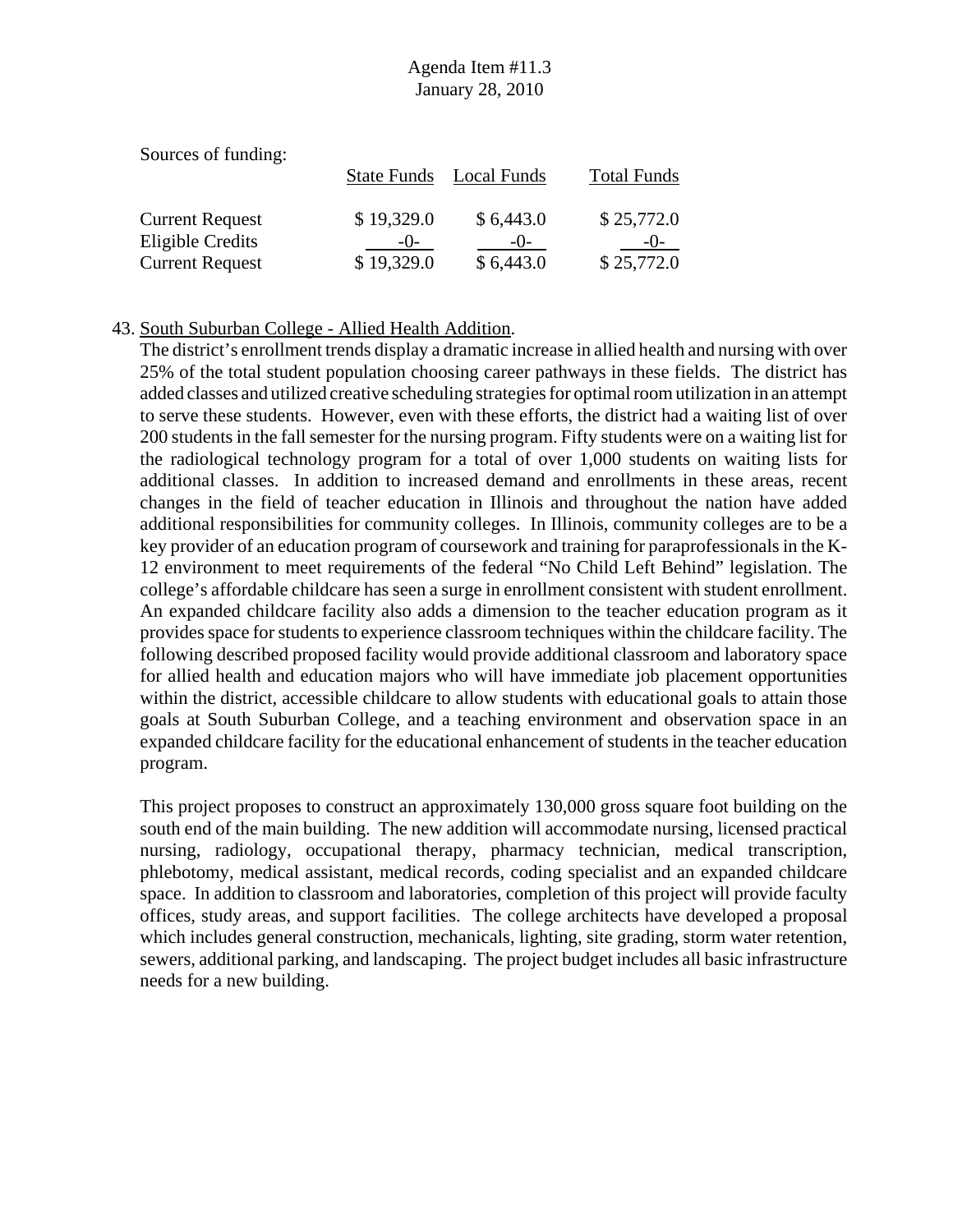The scope of the project is:

| <b>Room Use Category</b> | <b>NASF</b> |
|--------------------------|-------------|
| Classrooms               | 46,920      |
| Laboratories             | 21,480      |
| Offices                  | 3,800       |
| General Use              | 9,100       |
| <b>Total NASF</b>        | 81,300      |
| <b>Total GSF</b>         | 129,357     |

The proposed budget (in thousands) for the project is:

| <b>Budget Category</b>                                               |                                     | Current<br><b>Request</b>            |                                     |
|----------------------------------------------------------------------|-------------------------------------|--------------------------------------|-------------------------------------|
| Buildings, Additions, Structures<br>Planning<br>Total                |                                     | \$40,608.4<br>3,857.8<br>\$44,466.2  |                                     |
| Sources of funding:                                                  | <b>State Funds</b>                  | Local Funds                          | <b>Total Funds</b>                  |
| <b>Current Request</b><br>Eligible Credits<br><b>Current Request</b> | \$33,349.7<br>2,220.2<br>\$35,569.9 | \$11,116.5<br>(2,220.2)<br>\$8,896.3 | \$44,466.2<br>$-()$ -<br>\$44,466.2 |

### 44. Lake Land College - Learning Resource Center.

The existing learning resource center occupies approximately half (13,000 assignable square feet) of the 1972 constructed building in which it resides. This space is inadequate for the number of patrons that utilize the library and its services. The building's design was innovative for the period in which it was constructed, but is not conducive to quiet study areas typically found in a library. The proposed new construction will address two building deficiencies: noise and space. Libraries are expected to be a place for quiet study and reading. This is a most acute problem in a building where noise travels freely due to structural material and building design. With changes in research methods that have occurred through the use of technology, librarians have the responsibility to teach students to use the available resources for their research and the appropriate space is necessary to be successful. A new facility would provide quiet study rooms for individuals and groups, classrooms for instruction, a workroom for the interlibrary loan program, audio/visual listening rooms, conference and office space, a small auditorium, and an additional room for library volumes and community and student use. The existing library has not been able to use all of the building in which it resides due to instructional program demands for additional classroom space.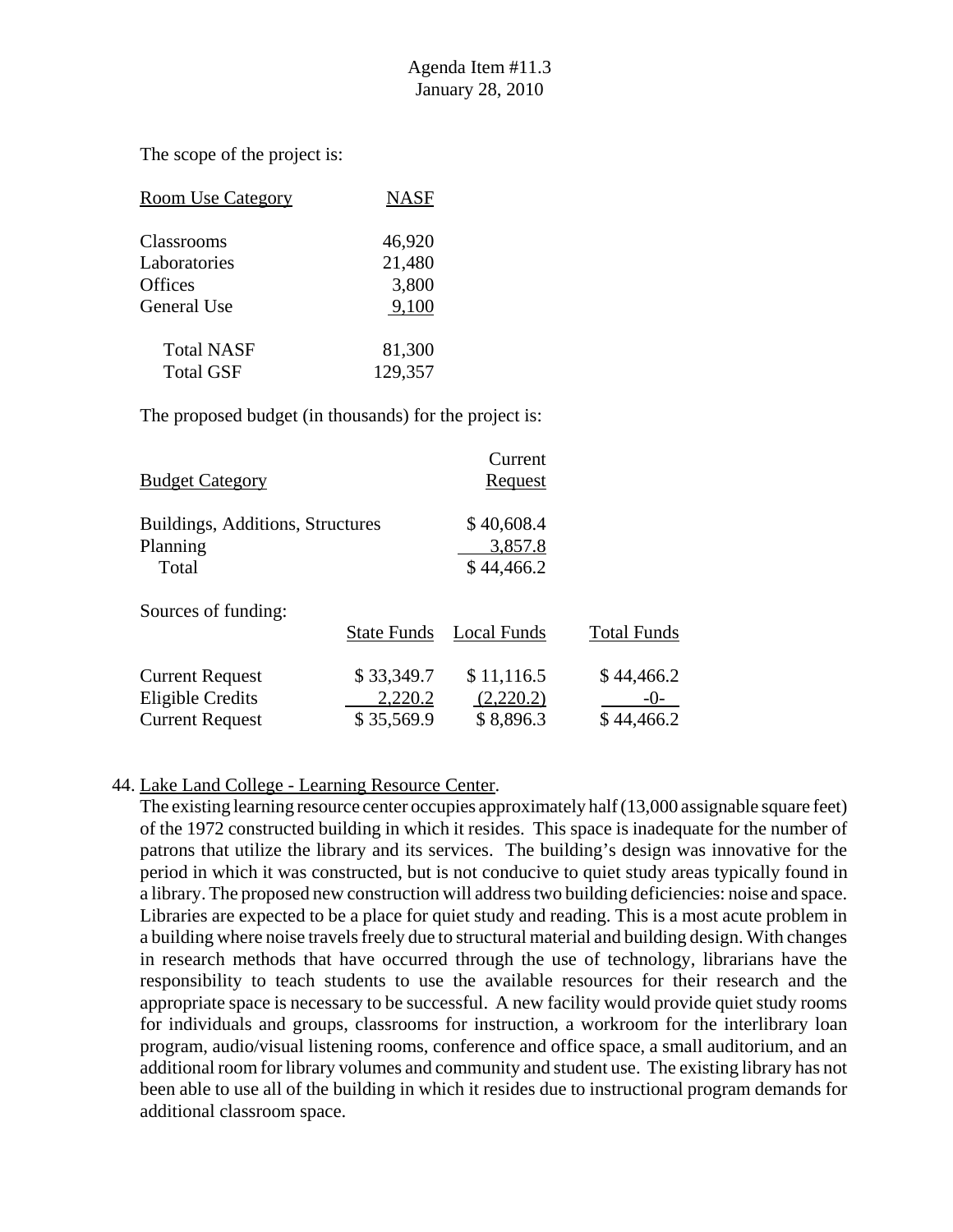This project proposes to construct a 100,580 gross square foot multi-story structure on the main campus. The initial design calls for over half of the new structure to serve as the library which is approximately three times the space currently available for the library. The remaining space would be used for classrooms, computer labs, lecture hall, small group meeting area, and the audio/visual department of the college. The proposed project would include an additional parking area; landscaping and sidewalks; plumbing additions and modifications; additional heating, ventilation, and air conditioning capacity and electrical service; and lighting to accommodate the new building.

The scope of the project is:

| <b>Room Use Category</b> | <b>NASF</b> |
|--------------------------|-------------|
| Classrooms               | 4,000       |
| Laboratories             | 2,000       |
| Offices                  | 2,000       |
| Study                    | 42,000      |
| <b>General Use</b>       | 9,000       |
| Support                  | 10,000      |
| <b>Total NASF</b>        | 69,000      |
| <b>Total GSF</b>         | 100,580     |

|                                  |                    | Current        |                    |
|----------------------------------|--------------------|----------------|--------------------|
| <b>Budget Category</b>           |                    | <b>Request</b> |                    |
| Buildings, Additions, Structures |                    | \$30,592.8     |                    |
| Equipment                        |                    | 5,514.7        |                    |
| <b>Utilities</b>                 |                    | 282.9          |                    |
| Site Improvements                |                    | 1,397.7        |                    |
| Planning                         |                    | 3,724.3        |                    |
| Total                            |                    | \$41,512.4     |                    |
| Sources of funding:              |                    |                |                    |
|                                  | <b>State Funds</b> | Local Funds    | <b>Total Funds</b> |
| <b>Current Request</b>           | \$31,134.3         | \$10,378.1     | \$41,512.4         |
| Eligible Credits                 | $-0-$              | $-()$          | $-()$              |
| <b>Current Request</b>           | \$31,134.3         | \$10,378.1     | \$41,512.4         |
|                                  |                    |                |                    |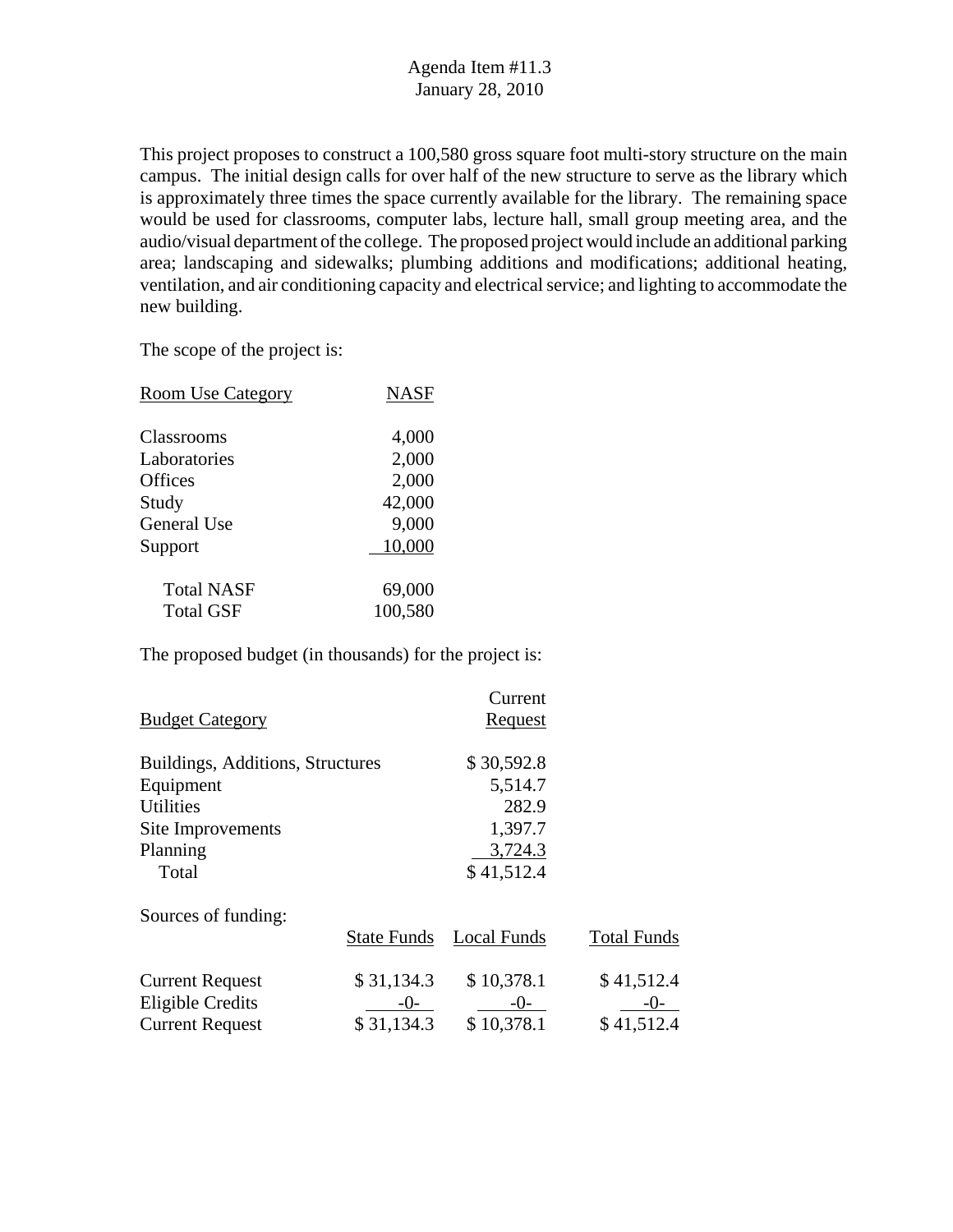45. Triton College - Renovation of Campus Light Fixtures.

The college has been in operation since 1965 and was constructed to facilitate standard classroom space and offices. The use of computers was not considered in the original design. The college has aggressively incorporated computers across all curriculums and has created over 30 multiroom computer labs throughout campus. However no lighting modifications were done as these computer labs were created. In order to provide the students with an environment that is conducive to learning, the lighting fixtures need to be upgraded with parabolic louvers. These changes will provide an environment that meets ergonomic standards and, thereby, enhance the learning process.

It is believed to be cost prohibitive, based on the age of the building, to completely replace all lighting fixtures as the ceiling structures would most likely contain asbestos materials and require remediation as part of total replacement plan. This project would instead retrofit the existing luminaries with parabolic louvers. A detailed site analysis will be conducted to determine the type of louvers to be used in the project. Three hundred fifty-nine rooms will be evaluated, 131 of which are labs to determine which rooms require lighting modifications to bring them into compliance with indoor illumination standards and provide a learning environment that students will receive the most benefit as they use these spaces to further their education.

The proposed budget (in thousands) for the project is:

| <b>Budget Category</b>                                                      |                                   | Current<br>Request                    |                                         |
|-----------------------------------------------------------------------------|-----------------------------------|---------------------------------------|-----------------------------------------|
| Remodeling/Rehabilitation                                                   |                                   | \$1,521.8                             |                                         |
| Total                                                                       |                                   | \$1,521.8                             |                                         |
| Sources of funding:                                                         | <b>State Funds</b>                | <b>Local Funds</b>                    | <b>Total Funds</b>                      |
| <b>Current Request</b><br><b>Eligible Credits</b><br><b>Current Request</b> | 1,141.3<br>\$<br>$-()$<br>1,141.3 | \$<br>380.5<br>$-()$ -<br>380.5<br>\$ | \$<br>1,521.8<br>$-()$<br>\$<br>1,521.8 |

46. Illinois Eastern Community Colleges (Frontier Community College) - Student Center Building. The district continues to increase its on-campus enrollment at Frontier Community College while maintaining a commitment to off-campus offerings. The increase in on-campus enrollments is primarily due to the significant increase of traditional age college students. This increase along with the college's significant adult enrollment, new vocational program offerings, an increase in nursing enrollment, a strong noncredit continuing education program, and the formation of a student senate is changing the climate and culture of Frontier. Student space is currently restricted to two small vending areas located within the two classroom buildings.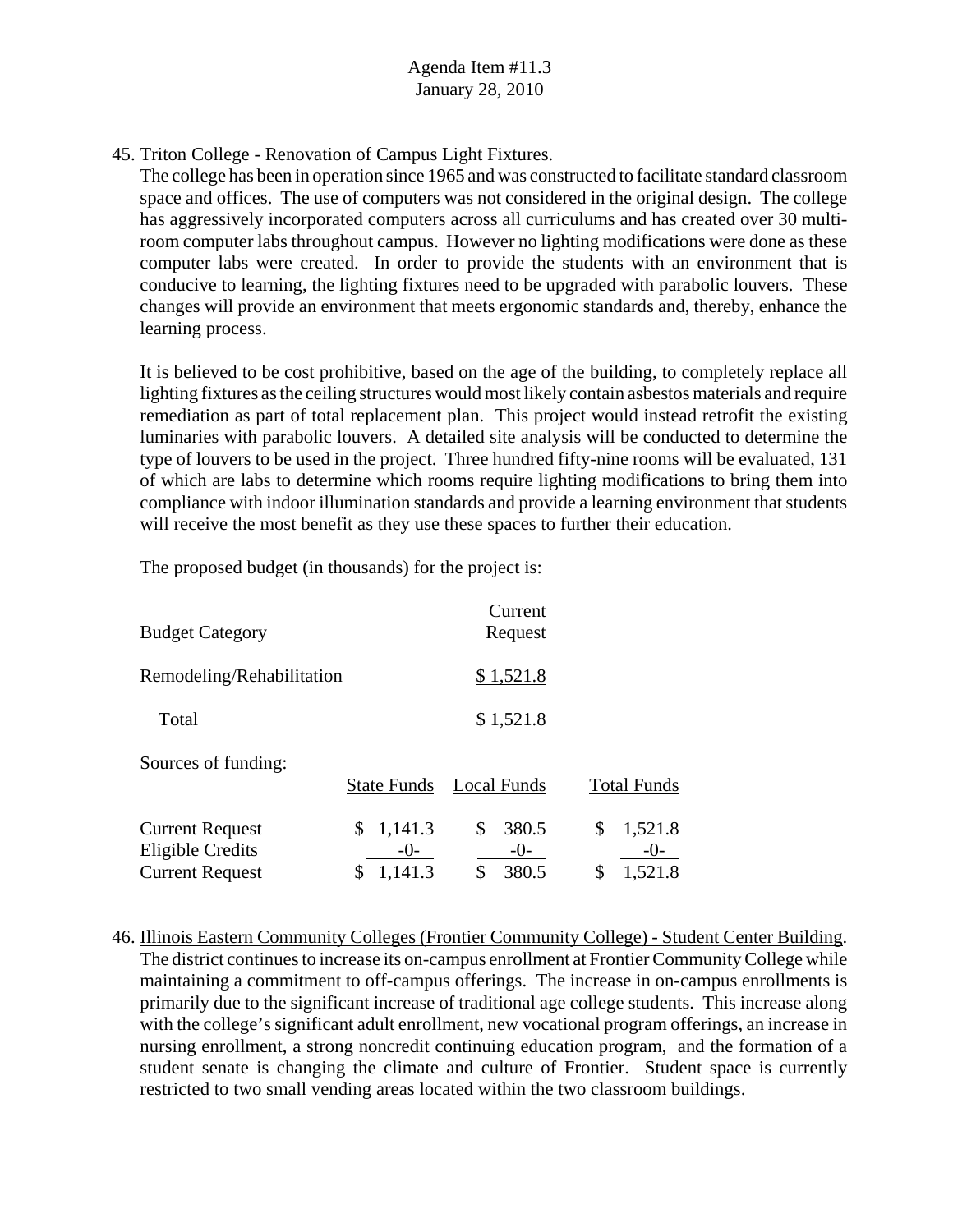This proposed project would provide a free standing 10,756 gross square foot new structure directly south of the Richard L. Mason Building parking lot on existing owned property. The space would include an instructional bookstore operation, space for student organizations, a banquet/dining area, kitchen, catering space, restrooms, one office, storage, and mechanical space. The open floor space could be used for student gatherings and functions, as well as for seminars for credit and noncredit classes. An additional 120 parking spaces would be provided. The new building would be connected to existing utilities, and college personnel will complete wiring for voice and data service and landscaping.

The scope of the project is:

| <b>Room Use Category</b>  | <b>NASF</b> |
|---------------------------|-------------|
| Offices                   | 80          |
| Special Use               | 600         |
| General Use               | 4,200       |
| <b>Support Facilities</b> | 1,300       |
| <b>Total NASF</b>         | 6,180       |
| <b>Total GSF</b>          | 10,756      |

The proposed budget (in thousands) for the project is:

| <b>Budget Category</b>                                               |                                 | Current<br><b>Request</b>   |                                 |
|----------------------------------------------------------------------|---------------------------------|-----------------------------|---------------------------------|
| Buildings, Additions, Structures                                     |                                 | \$3,841.1                   |                                 |
| Total                                                                |                                 | \$3,841.1                   |                                 |
| Sources of funding:                                                  | <b>State Funds</b>              | <b>Local Funds</b>          | <b>Total Funds</b>              |
| <b>Current Request</b><br>Eligible Credits<br><b>Current Request</b> | \$2,880.8<br>-( )-<br>\$2,880.8 | \$960.3<br>$-()$<br>\$960.3 | \$3,841.1<br>$-()$<br>\$3,841.1 |

47. Black Hawk College - Community Instructional Center Building.

The development of such a facility provides the district three discrete but related functional areas which will expand and replace functions currently accommodated at several buildings on or around the Moline campus area. It would include a Performing Arts Center, a Business Conference Center, and a facility for the local public television station, WQPT. The college believes a close integration of these functions will benefit all three and enhance the college's mission since TV production, performing arts, production, and conference classroom and lab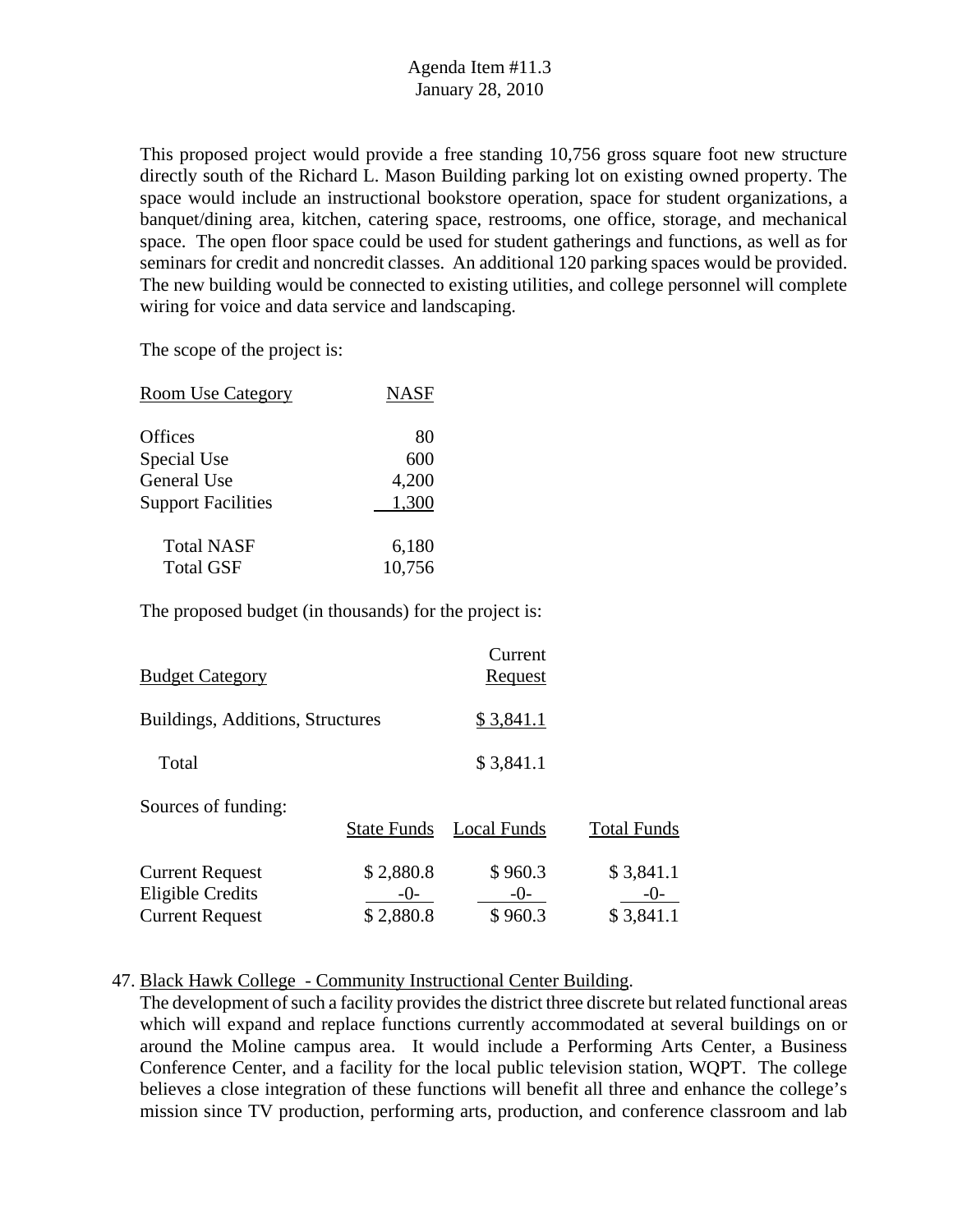spaces can be used by all functions to accommodate both traditional classroom-based teaching programs and business and industry training courses tailored to specific users.

This project proposes construction of an approximately 65,000 gross square foot three-story structure on the existing site of the main campus. Topography of the area will allow a tunnel from existing buildings to be enclosed for a pedestrian bridge which would connect to the third level of the new facility. The project will include separate mechanical, heating, and cooling systems, while water, sanitary, and storm sewers will be connected to existing systems. New electrical power will be connected into the existing utility grid. An existing parking lot at the site will accommodate the new building occupants, plus a new paved drop-off location would be constructed off  $34<sup>th</sup>$  Avenue. Minimal landscaping will be needed.

The scope of the project is:

| <b>Room Use Category</b>  | NASF   |
|---------------------------|--------|
| Classrooms                | 8,500  |
| Laboratories              | 3,400  |
| <b>Offices</b>            | 5,200  |
| Special Use               | 8,800  |
| <b>General Use</b>        | 17,300 |
| <b>Support Facilities</b> | 2,500  |
| <b>Total NASF</b>         | 45,700 |
| <b>Total GSF</b>          | 68,600 |
| Performing Arts Center    | 15,876 |
| <b>Conference Center</b>  | 20,068 |
| WQPT-TV                   | 16,398 |
| <b>Common Space</b>       | 8,425  |
| Mechanical/Electrical     | 4,233  |
| Enclosed Bridge/Tunnel    | 3,600  |
| <b>Total GSF</b>          | 68,600 |

|                                  | Current    |
|----------------------------------|------------|
| <b>Budget Category</b>           | Request    |
| Buildings, Additions, Structures | \$26,448.6 |
| Equipment                        | 1,598.4    |
| <b>Utilities</b>                 | 408.2      |
| Site Improvements                | 755.4      |
| Planning                         | 3,058.7    |
| Total                            | \$32,269.3 |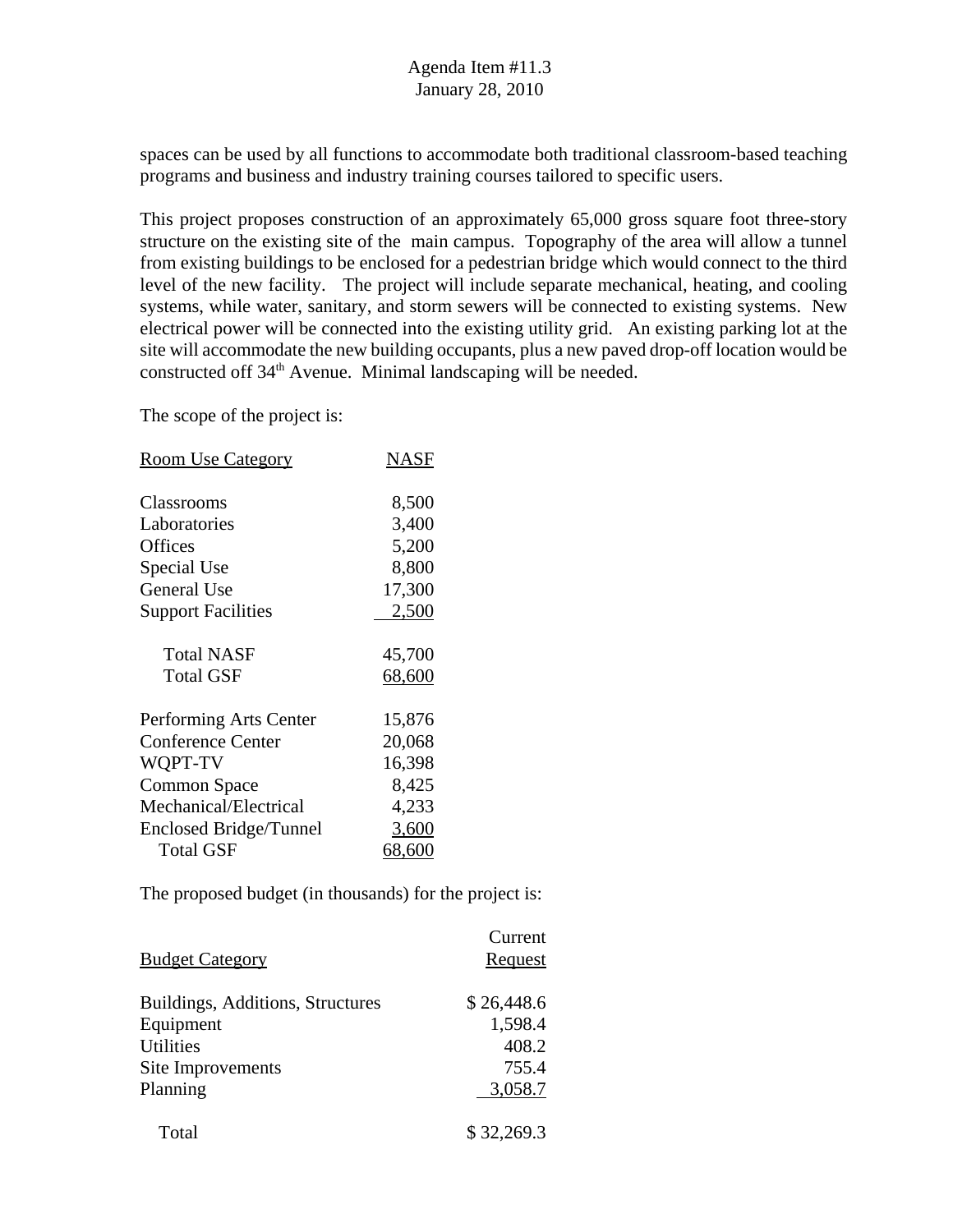| Sources of funding:    |                    |             |                    |
|------------------------|--------------------|-------------|--------------------|
|                        | <b>State Funds</b> | Local Funds | <b>Total Funds</b> |
| <b>Current Request</b> | \$24,202.0         | \$8,067.3   | \$32,269.3         |
| Eligible Credits       | $-()$ -            | $-()$       | -()-               |
| <b>Current Request</b> | \$24,202.0         | \$8,067.3   | \$32,269.3         |

#### 48. Kaskaskia College Agricultural Facility.

Two counties included in the college district, Clinton and Washington, rank first and third, respectively, in milk production. In addition, one of the largest family-owned pork production companies in the country has its headquarters in the college district. The college has a need to expand its agriculture curricula for the agri-business, farm records management, livestock management, crop management, veterinary technology, and the equine program. A facility is needed that would provide classrooms, laboratories, and a livestock arena that would be used for traditional college activities and community activities. The college's agricultural program continues to grow and to foster partnerships with the farming and animal industry. This growth and a new facility will contribute to economic development for all of southern Illinois. The college predicts significant enrollment growth in the agriculture program due to recruitment efforts and sponsorship of both state and national level agriculture competitions. Demand for jobs in the district exceeds the number of graduates from the program. According to U.S. Bureau of Labor statistics workers in the industry tend to be older than the average worker in the U.S. Over the next several years, many will be retiring or otherwise leaving the industry. A steady supply of graduates will be needed to meet the demand.

This proposed one-story multipurpose facility would include approximately 68,499 gross square feet that will be used to promote agricultural educational opportunities and promote partnerships with the farming and livestock industry. The facility will house an open air covered area and the necessary amenities for livestock shows, equestrian events, greenhouse facilities and laboratories, classroom space, and computer laboratories. The new space would be constructed on the main campus consistent with current building designs and existing utilities will be connected to the new space.

| <b>Room Use Category</b> | <b>NASF</b> |
|--------------------------|-------------|
| Classrooms               | 3,600       |
| Laboratories             | 2,800       |
| Offices                  | 675         |
| Special Use              | 4,600       |
| <b>General Use</b>       | 40,900      |
| <b>Total NASF</b>        | 52,575      |
| <b>Total GSF</b>         | 68,499      |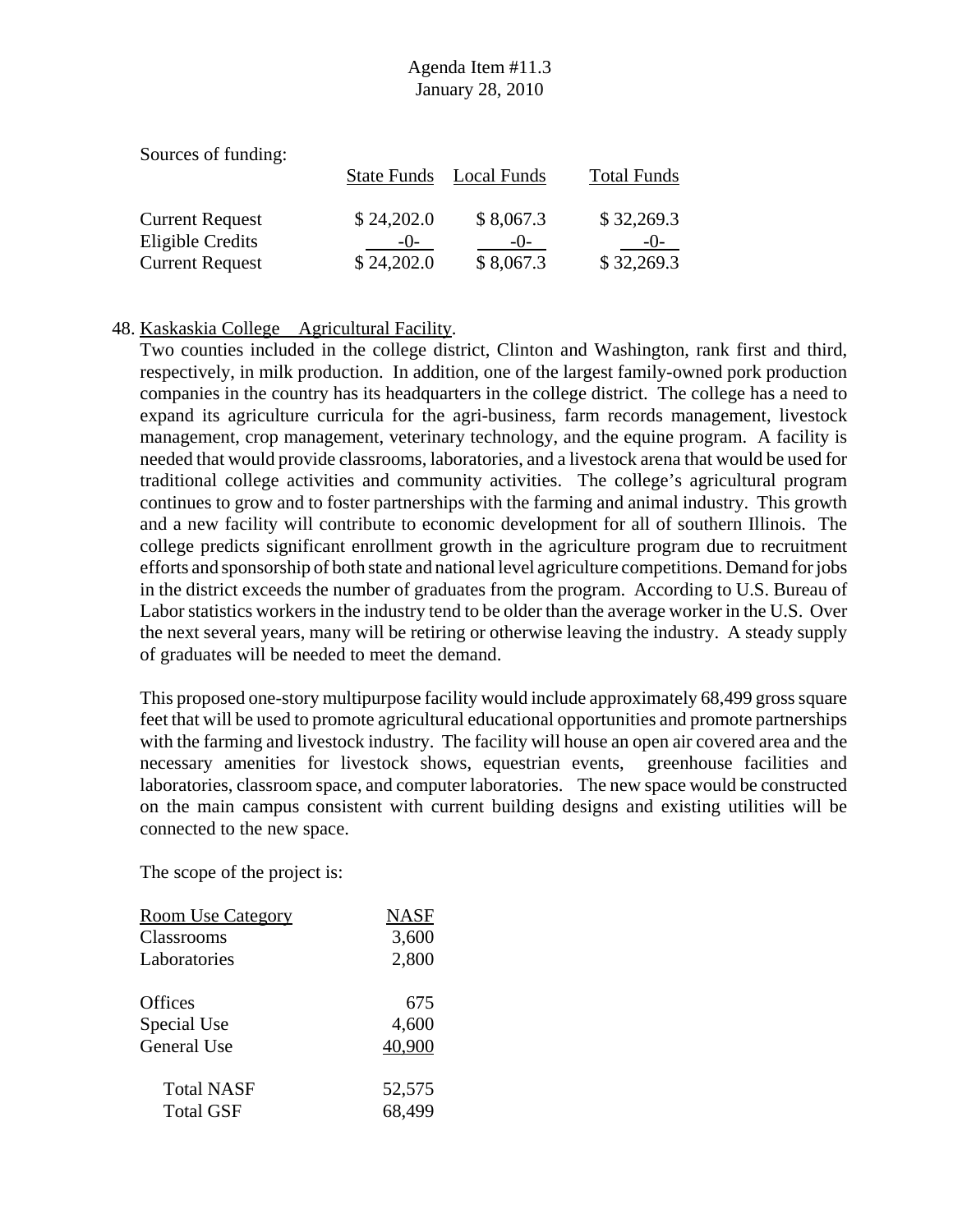|                                  |                    | Current        |                    |
|----------------------------------|--------------------|----------------|--------------------|
| <b>Budget Category</b>           |                    | <b>Request</b> |                    |
| Buildings, Additions, Structures |                    | \$21,253.3     |                    |
| Equipment                        |                    | 234.2          |                    |
| <b>Utilities</b>                 |                    | 312.9          |                    |
| Site Improvements                |                    | 521.5          |                    |
| Total                            |                    | \$22,321.9     |                    |
| Sources of funding:              |                    |                |                    |
|                                  | <b>State Funds</b> | Local Funds    | <b>Total Funds</b> |
| <b>Current Request</b>           | \$16,741.4         | \$5,580.5      | \$22,321.9         |
| Eligible Credits                 | $-()$ -            | $-0-$          | $-()$              |
| <b>Current Request</b>           | \$16,741.4         | \$5,580.5      | \$22,321.9         |

#### 49. Moraine Valley Community College - Classroom Building II.

Moraine Valley Community College is currently ranked second in the state in terms of full-time equivalent (FTE) enrollment and projections for the district indicate continued population growth, particularly in the southwest portion of the district. Over the last ten years, the college has realized a 30% increase in growth. The college's total net assignable square feet per FTE and net assignable classroom area per FTE is near the bottom of the list when compared to the rest of the state. The continuous growth of existing programs, such as health careers and emerging technologies, is displacing existing classrooms and computer labs as these programs grow in place creating even more strain on these instructional spaces. In addition to the need for instructional classroom and computer lab space, additional office space and support space will be required to accommodate faculty, staff, and students.

The proposed project will provide 59,042 gross square feet in a two-story structure built at and connected to the south end of building D. The new classroom building on the main campus will provide 12 general classrooms, six computer labs, six seminar rooms, one open computer lab, faculty office space, and student lounge and study space. Due to existing poor soil conditions at the site, special foundations will be required to adequately support the structure. Wireless technology will be incorporated into the structure to provide as much flexibility for students and faculty as possible. The existing parking lot and utilities within this area will require reconfiguration to accommodate the new structure. Sidewalks will be extended to the new building, and landscaping will be provided around the facility to enhance its presence on campus and tie into the campus green space.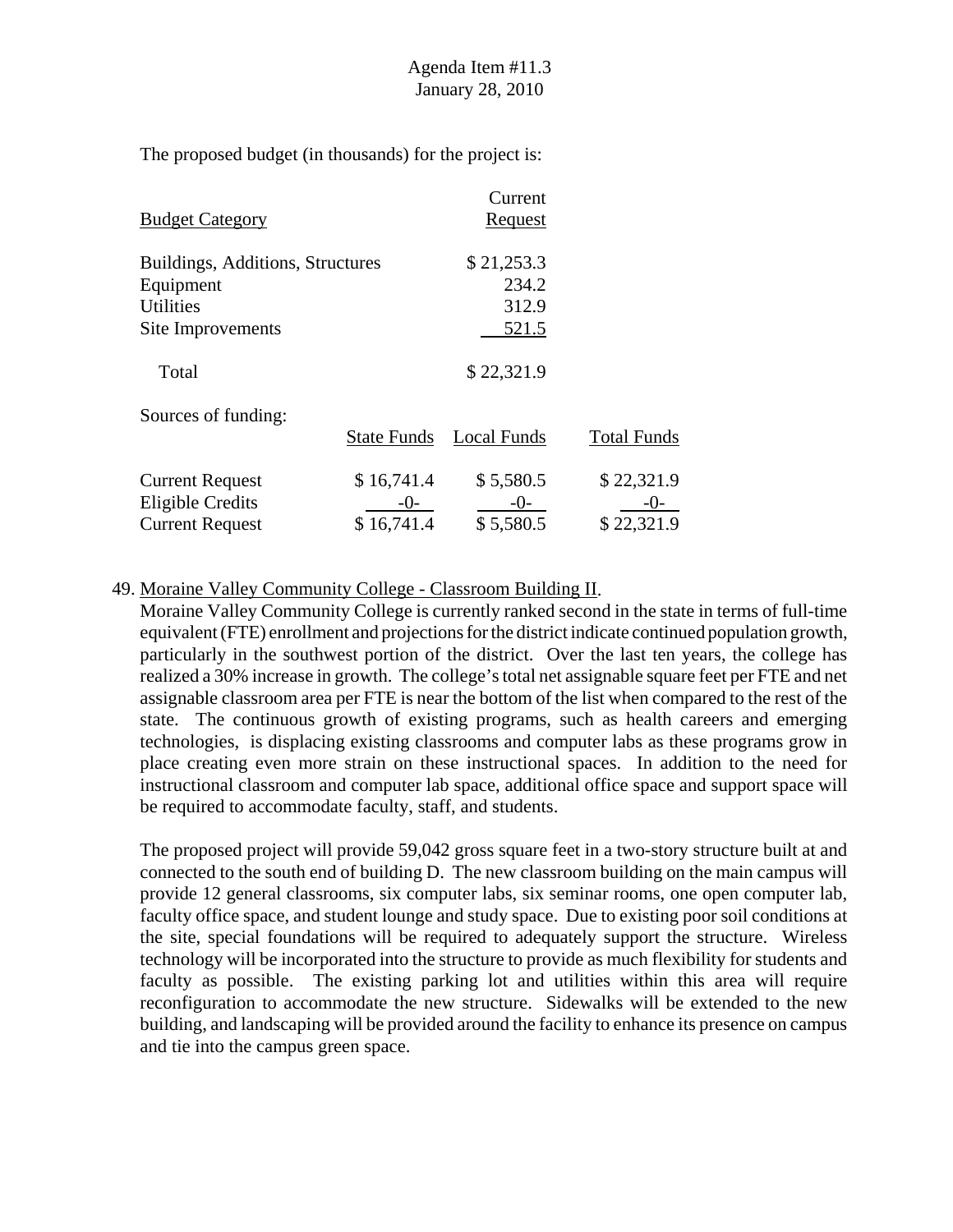The scope of the project is:

| <b>Room Use Category</b> | <b>NASF</b> |
|--------------------------|-------------|
| Classrooms               | 20,580      |
| Laboratories             | 9,660       |
| <b>Offices</b>           | 3,900       |
| <b>General Use</b>       | 3,000       |
| <b>Total NASF</b>        | 37,140      |
| <b>Total GSF</b>         | 59,042      |

The proposed budget (in thousands) for the project is:

| <b>Budget Category</b>           |                    | Current<br>Request |                    |
|----------------------------------|--------------------|--------------------|--------------------|
| Buildings, Additions, Structures |                    | \$21,683.5         |                    |
| Equipment                        |                    | 1,269.5            |                    |
| Site Improvements                |                    | 781.5              |                    |
| Total                            |                    | \$23,734.5         |                    |
| Sources of funding:              |                    |                    |                    |
|                                  | <b>State Funds</b> | Local Funds        | <b>Total Funds</b> |
| <b>Current Request</b>           | \$17,800.9         | \$5,933.6          | \$23,734.5         |
| <b>Eligible Credits</b>          | $-()$ -            | $-()$              | $-()$ -            |
| <b>Current Request</b>           | \$17,800.9         | \$5,933.6          | \$23,734.5         |

#### 50. Lincoln Land Community College - Learning Resource Center.

The Learning Resources Center is integral and crucial to the provision of learning opportunities in the district. In 2003, LLCC contracted to have a Facilities Master Plan completed for the district. The current Learning Resources Center was constructed in 1972 and has never been renovated. The current LRC is located within Sangamon Hall and provides inadequate space for the needs of the college and student body, which has grown considerably since the original campus was constructed. A remodel of the current space located in Sangamon Hall is not feasible since space expansion is needed and a building addition adjacent to a remodeled existing LRC would not be feasible due to terrain and location. The facility master plan calls for construction of a new facility and remodeling of vacated space from the existing LRC. Remodeling of the existing LRC will be considered as a separate phase II project by the college at a later date. Consideration of the Learning Resources Center project for state funding is independent of any request for state funding relative to remodeling of vacated space from Sangamon Hall.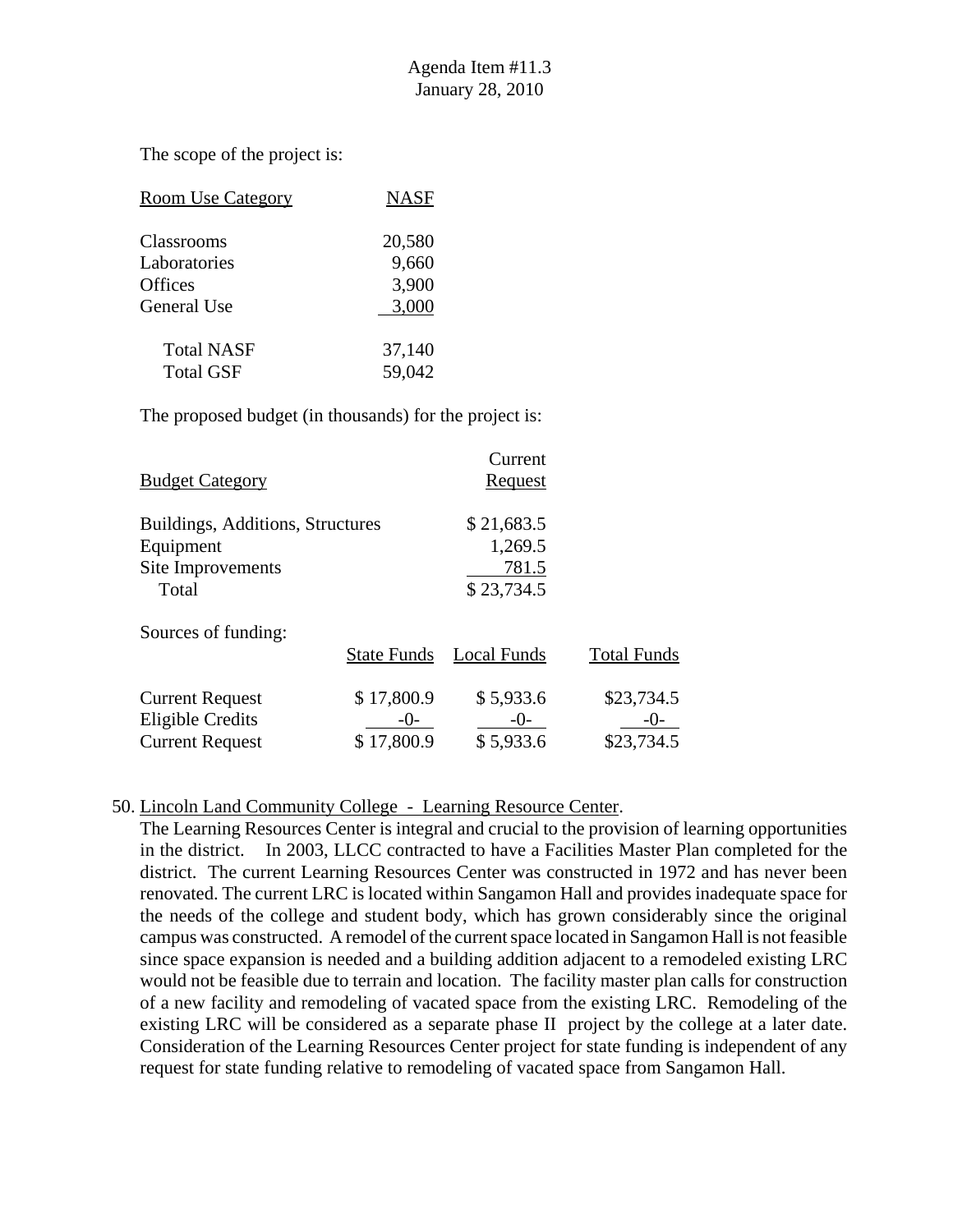The proposed new Learning Resources Center building would be approximately 69,530 gross square feet and be located directly west of the Millennium Center on the main campus in Springfield. A parking lot would be lost to this construction and utilities would be accessible to the site.

The scope of the project is:

| <b>Room Use Category</b>  | <b>NASF</b> |
|---------------------------|-------------|
| <b>Classrooms</b>         | 12,000      |
| Laboratories              | 2,000       |
| <b>Offices</b>            | 5,500       |
| Study                     | 23,500      |
| <b>Support Facilities</b> | 5,000       |
| <b>Total NASF</b>         | 48,000      |
| <b>Total GSF</b>          | 69,530      |

The proposed budget (in thousands) for the project is:

| <b>Budget Category</b>                                                      |                                     | Current<br>Request                |                                   |
|-----------------------------------------------------------------------------|-------------------------------------|-----------------------------------|-----------------------------------|
| Buildings, Additions, Structures<br>Equipment                               |                                     | \$23,165.7<br>792.0               |                                   |
| Total                                                                       |                                     | \$23,957.7                        |                                   |
| Sources of funding:                                                         | <b>State Funds</b>                  | Local Funds                       | <b>Total Funds</b>                |
| <b>Current Request</b><br><b>Eligible Credits</b><br><b>Current Request</b> | \$17,968.2<br>$-()$ -<br>\$17,968.2 | \$5,989.5<br>$-()$ -<br>\$5,989.5 | \$23,957.7<br>$-()$<br>\$23,957.7 |

51. Triton College - Advanced Technology Building 2nd Floor Addition.

The one-story Advanced Technology Center on Triton's west campus has served as the primary computer facility for the past six years. The existing facility lacks needed classroom space. The existing space is 100% utilized and classroom space is at its maximum usage. The existing  $1<sup>st</sup>$ floor computer labs need to be remodeled to allow for soundproofing between the computer labs, lighting modifications, ergonomic and ADA considerations. A second floor addition will allow the college to expand classroom and computer lab availability to provide more suitable space and adequate space for the growing demand due to increasing enrollments.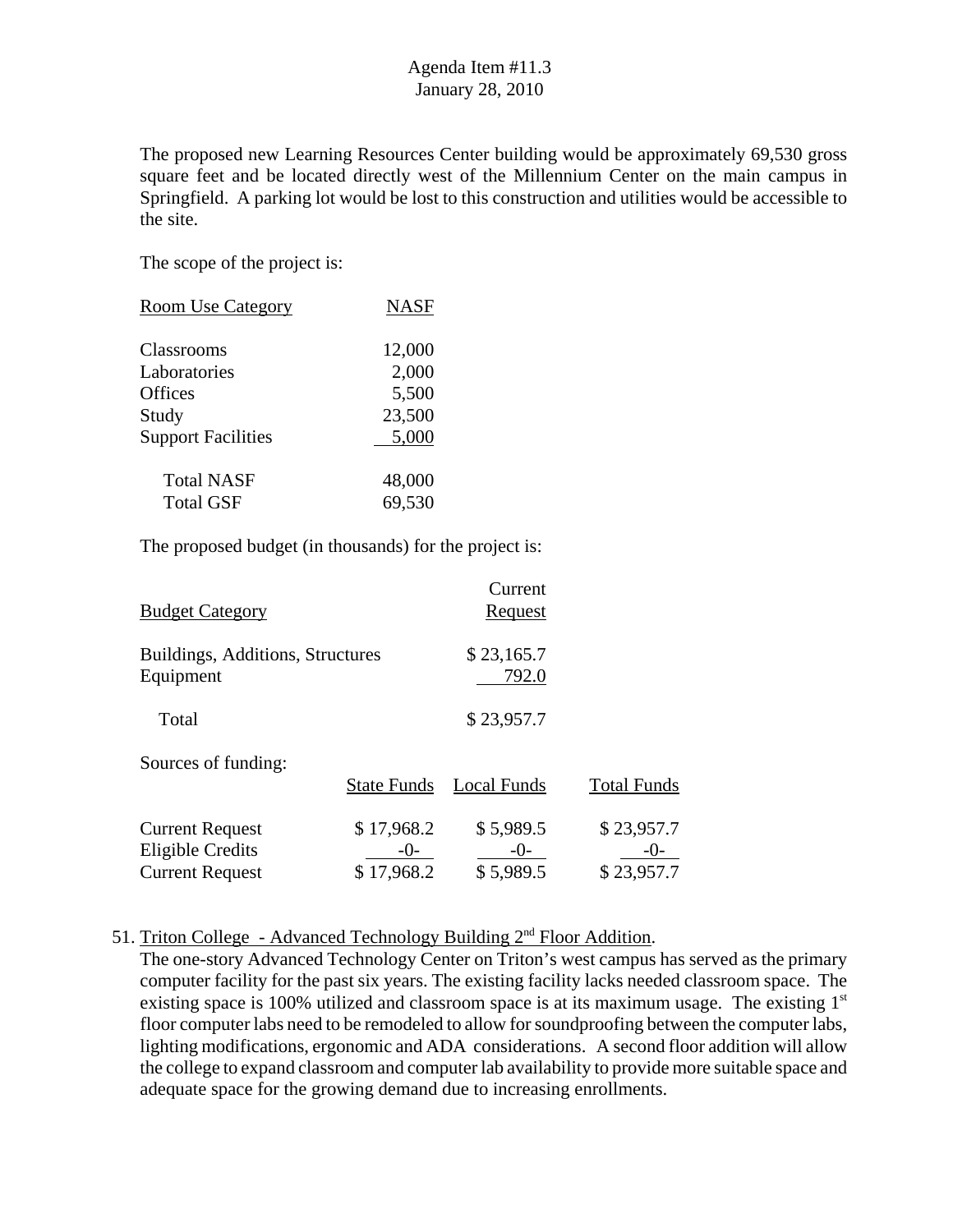The proposed project would provide a  $2<sup>nd</sup>$  floor addition to the Advanced Technology Building and include at least 6 new electronic classrooms, at least six new computer labs, faculty and staff offices, study atrium, phone/data hub room, washrooms and storage/maintenance areas. The proposed project would also remodel the main computer lab on the  $1<sup>st</sup>$  floor, install ceiling grid and ceiling tiles, and reconfigure the space and reroute computer cabling, electrical wiring, and HVAC.

The scope of the project is:

| <b>Room Use Category</b>  | <b>NASF</b> |
|---------------------------|-------------|
| Classrooms                | 23,400      |
| Laboratories              | 23,400      |
| <b>Offices</b>            | 2,000       |
| Other General Use         | 500         |
| <b>Support Facilities</b> | 500         |
| <b>Total NASF</b>         | 49,800      |
| <b>Total GSF</b>          | 78,426      |
|                           |             |

The proposed budget (in thousands) for the project is:

| <b>Budget Category</b>                                                      |                                  | Current<br><u>Request</u>       |                          |
|-----------------------------------------------------------------------------|----------------------------------|---------------------------------|--------------------------|
| Buildings, Additions, Structures                                            |                                  | \$27,066.4                      |                          |
| Total                                                                       |                                  | \$27,066.4                      |                          |
| Sources of funding:                                                         | <b>State Funds</b>               | Local Funds                     | <b>Total Funds</b>       |
| <b>Current Request</b><br><b>Eligible Credits</b><br><b>Current Request</b> | \$20,299.8<br>-()-<br>\$20,299.8 | \$6,766.6<br>$-()$<br>\$6,766.6 | \$27,066.4<br>\$27,066.4 |

52. McHenry County College - Master Plan Phase I Classroom Building.

The college updated its Master Plan in May 2004. Expansion of the campus to accommodate growth was prioritized and identified in three distinct areas. This proposed project addresses the need in Phase I which is one of the three distinct areas of the Master Plan. The programmatic and support areas in Phase I of the plan include the Health Careers Center, Math and Science offering, classroom space for general classes, computer-related classes, virtual classrooms, and food service/dining improvements.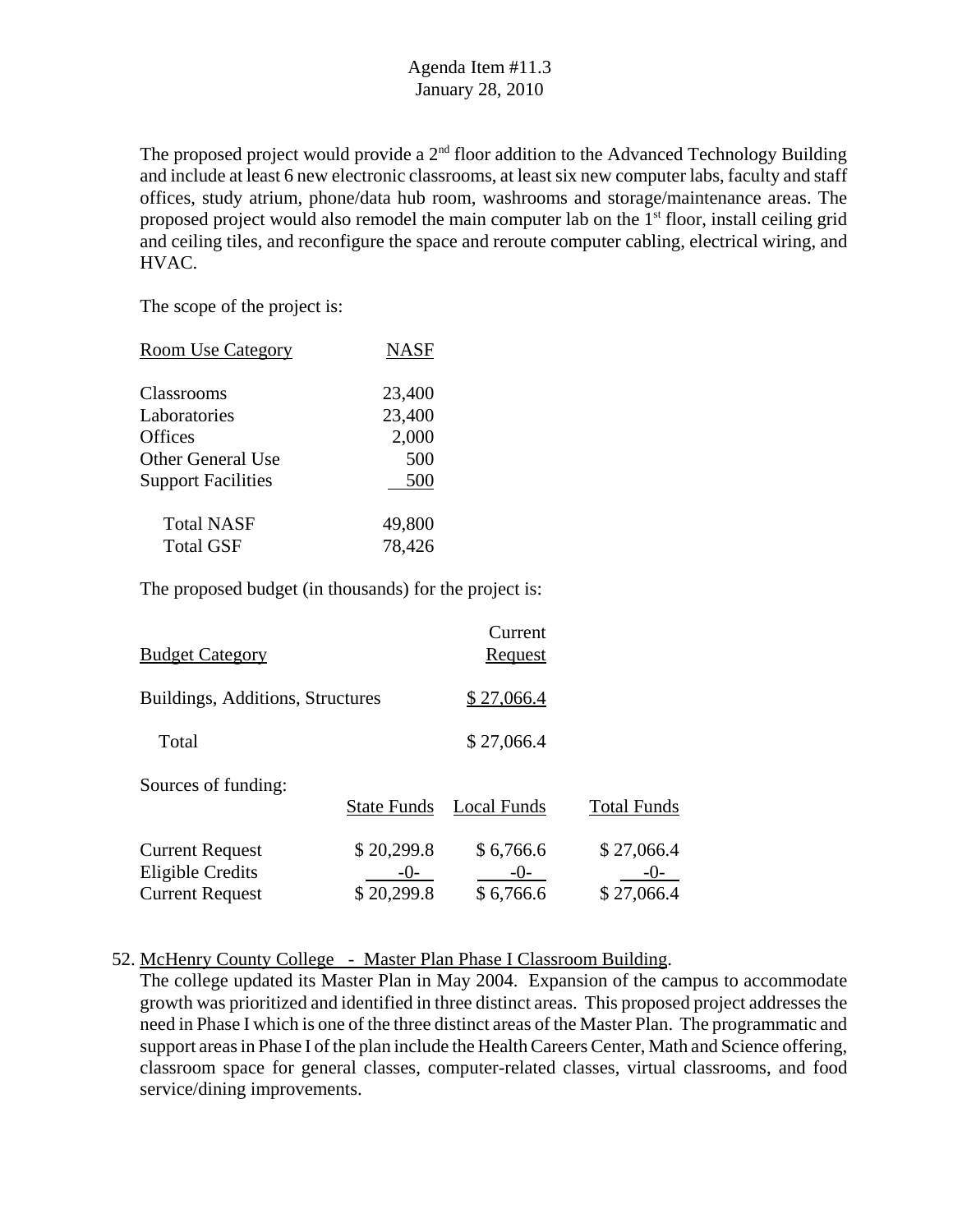The proposed project primarily includes new construction but also includes some remodeling of existing space. The project which would provide an additional 46,000 gross square feet of space on the main campus and remodel approximately 3,100 net assignable square feet of space. Of the new construction, approximately 32,332 gross square feet will be for classrooms, offices, and instructional labs in the areas mentioned above. The remaining 14,070 gross square feet of new space will be in the food service dining and preparation areas.

The scope of the project is:

| <b>Room Use Category</b>  | <b>NASF</b> |
|---------------------------|-------------|
| Classrooms                | 13,000      |
| Laboratories              | 6,000       |
| <b>Offices</b>            | 1,760       |
| Special Use               | 1,150       |
| <b>Support Facilities</b> | 10,000      |
| <b>Total NASF</b>         | 31,910      |
| <b>Total GSF</b>          | 46,402      |

The proposed budget (in thousands) for the project is:

| <b>Total Funds</b> |
|--------------------|
| \$17,423.8         |
| $-()$              |
| \$17,423.8         |
|                    |

#### 53. Richland Community College - Global Agribusiness Center/National Bioenergy Education Center.

The college's facility needs are changing as a result of the college becoming a primary community link in the economic development chain for agribusiness, energy, and workforce development. Economic growth in the region will result from the shift from manufacturing to agrobiotechnology. The college is in a key position to lead this growth through information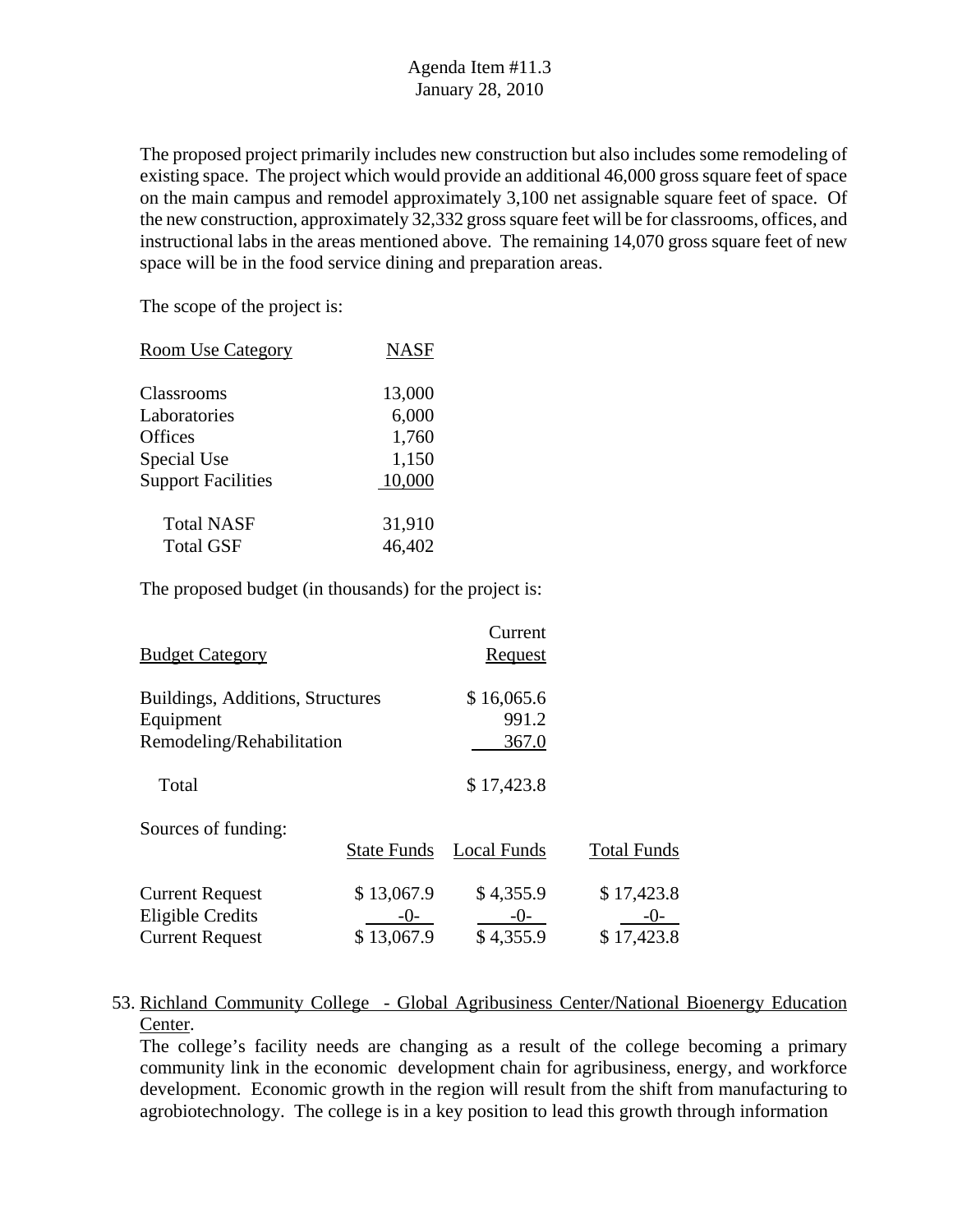sharing, training, and developing partnerships in the agribusiness industry. This proposed facility will help the college in furthering partnering activities between private business, education, and the government which will in turn spur new business development. Currently, no space has been established or is available to serve such partnerships. Educational partners are not located in close proximity and constituents must seek training at various locations. Student awareness of career opportunities is limited to the education they receive in secondary education systems or, in some cases, work situations. The construction of a National Bioenergy Education facility will focus on training and education for green collar jobs. Growth in the bioenergy industry creates an intensified need for trained professionals, engineers, operations managers, and production technicians to operate high tech bioenergy facilities.

This proposed project calls for the construction of an approximate 32,715 gross square foot multi-use freestanding facility on the main campus of the college would help aggregate the resources of the various educational partners to provide an enhanced program for which there currently exists no such space. The building will require all utilities to be extended from the main building, will include a parking lot for 75 new parking spaces, roadway capacity, and other site work including grading the area for proper drainage and a water retention area.

The scope of the project is:

| <b>Room Use Category</b>  | <b>NASF</b> |
|---------------------------|-------------|
| Classrooms                | 3,400       |
| Laboratories              | 12,700      |
| Offices                   | 1,120       |
| Study                     | 750         |
| Special Use               | 500         |
| <b>Other General Use</b>  | 900         |
| <b>Support Facilities</b> | 2,200       |
| <b>Total NASF</b>         | 21,570      |
| <b>Total GSF</b>          | 34,484      |

|                                  | Current    |
|----------------------------------|------------|
| <b>Budget Category</b>           | Request    |
| Buildings, Additions, Structures | \$10,249.7 |
| Equipment                        | 614.3      |
| <b>Utilities</b>                 | 415.6      |
| Site Improvements                | 514.0      |
| Planning                         | 904.1      |
| Total                            | \$12,697.6 |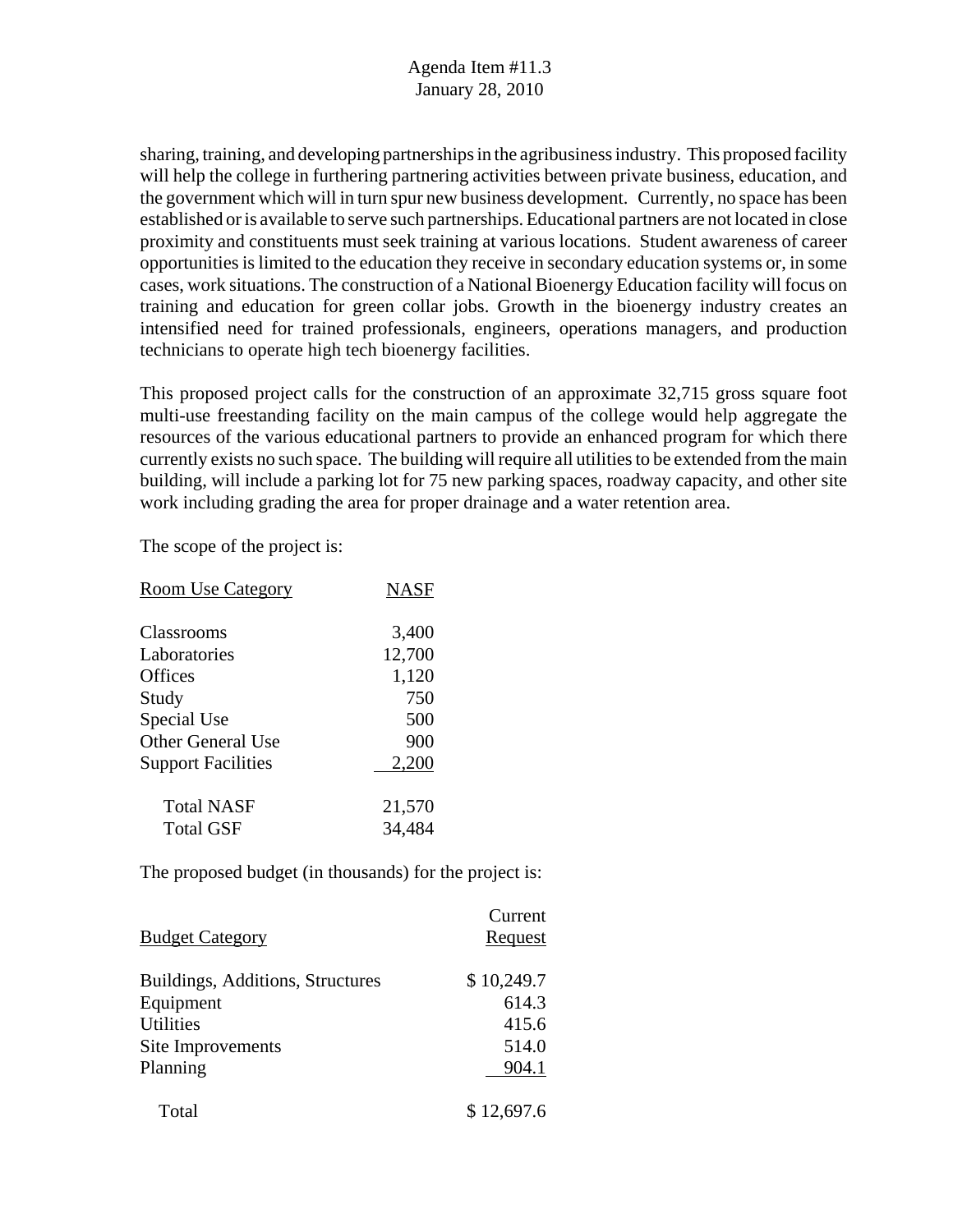| Sources of funding:     |                    |             |                    |
|-------------------------|--------------------|-------------|--------------------|
|                         | <b>State Funds</b> | Local Funds | <b>Total Funds</b> |
| <b>Current Request</b>  | \$9,523.2          | \$3,174.4   | \$12,697.6         |
| <b>Eligible Credits</b> | $-()$ -            | $-()$       |                    |
| <b>Current Request</b>  | \$9,523.2          | \$3,174.4   | \$12,697.6         |

#### 54. Illinois Valley Community College - Additions/Renovations to Buildings C & G.

The college's most current facilities master plan identified critical need areas which included: the expansion/renovation of the Jacobs Memorial Library, relocation/expansion of massage therapy, relocation/expansion of the Child Care/Early Childhood Education Center, expansion of the Health Education/Wellness Center, and relocation/expansion of the Continuing Education Multipurpose Room. The library currently operates with 4,000 assignable square feet, which is less than the standard recommended by the Association of College and Research Libraries. The library serves an important role within the district as it is the only academic library within a 50 mile radius. This project would expand the library by approximately 2,500 assignable square feet by constructing an extension into the courtyard and by changing how the space is arranged and allocated. Such changes would create student areas appropriate for individual and group study, increased computer and internet access, additional office space for library staff, culturally enriched programming for the expanded community, and a reading room. The massage therapy program and Childcare Center/Early Childhood Education Center (ECEC) currently occupy space in temporary facilities. This portion of the project has some overlap with a separate project requesting use of temporary facilities (enhanced construction program) dollars not yet considered for funding. For safety reasons and the ability to upgrade to state-of-the-art facilities, these programs and services would be relocated to expanded space in a permanent facility (approximately 3,240 assignable square feet of additional space for the massage therapy program and 4,000 total assignable square feet for the ECEC). The existing Health Education/Wellness Center is inadequate to serve the needs of its students and an increased use by an aging community at large. The current facility can only accommodate 500 students per semester. Further, the college does not have an adequate area to serve as a Continuing Education/Multi Purpose room. The space currently used is the Fireplace Lounge which was originally intended to serve as a student lounge/study space, but is most often used for instructional space out of necessity. The college is limited to offering three classes or less per semester in this area due to lack of adequate facilities.

The proposed new additions to the main campus of the college would provide approximately 18,780 new assignable square feet of space and remodel approximately 14,300 gross square feet of existing space to complete this project and would require some site improvements as well.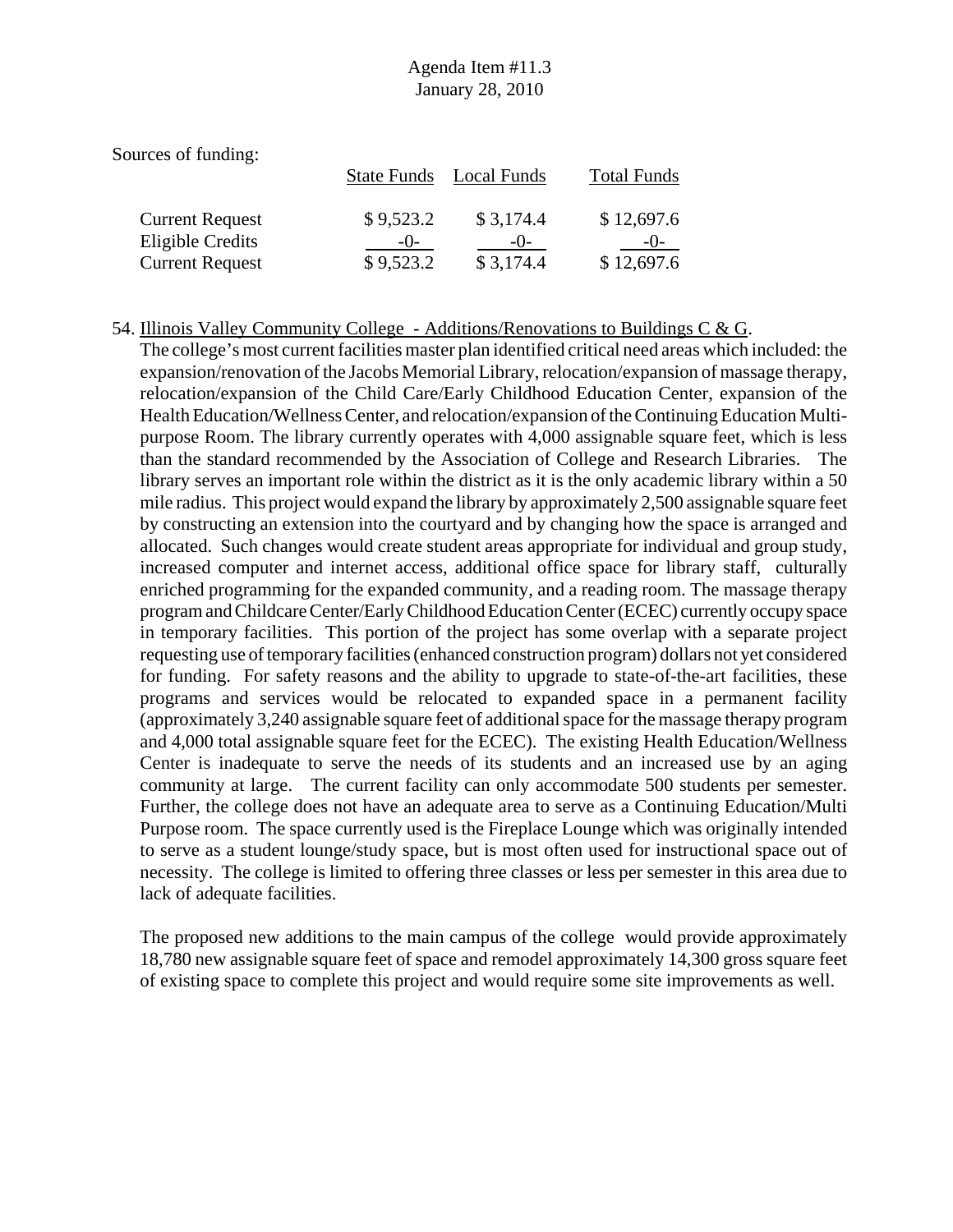The scope of the project is:

| <b>Room Use Category</b>       | <b>NASF</b>      |
|--------------------------------|------------------|
| <b>Classrooms</b>              | 800              |
| Laboratories                   | 8,200            |
| Offices                        | 480              |
| Study                          | 2,500            |
| Other General Use              | 6,800            |
| <b>Total NASF</b><br>Total GSF | 18,780<br>30,884 |
|                                |                  |

The proposed budget (in thousands) for the project is:

| <b>Budget Category</b>           | Current<br>Request |
|----------------------------------|--------------------|
| Buildings, Additions, Structures | \$11,689.1         |
| Equipment                        | 1,231.1            |
| Remodeling/Rehabilitation        | 1,627.3            |
| Site Improvements                | 655.6              |
| Planning                         | 1,135.4            |
| Total                            | \$16,338.5         |

Sources of funding:

|                        | <b>State Funds</b> | Local Funds | <b>Total Funds</b> |
|------------------------|--------------------|-------------|--------------------|
| <b>Current Request</b> | \$12,253.9         | \$4,084.6   | \$16,338.5         |
| Eligible Credits       | $-()$              | $-()$       | $-()$              |
| <b>Current Request</b> | \$12,253.9         | \$4,084.6   | \$16,338.5         |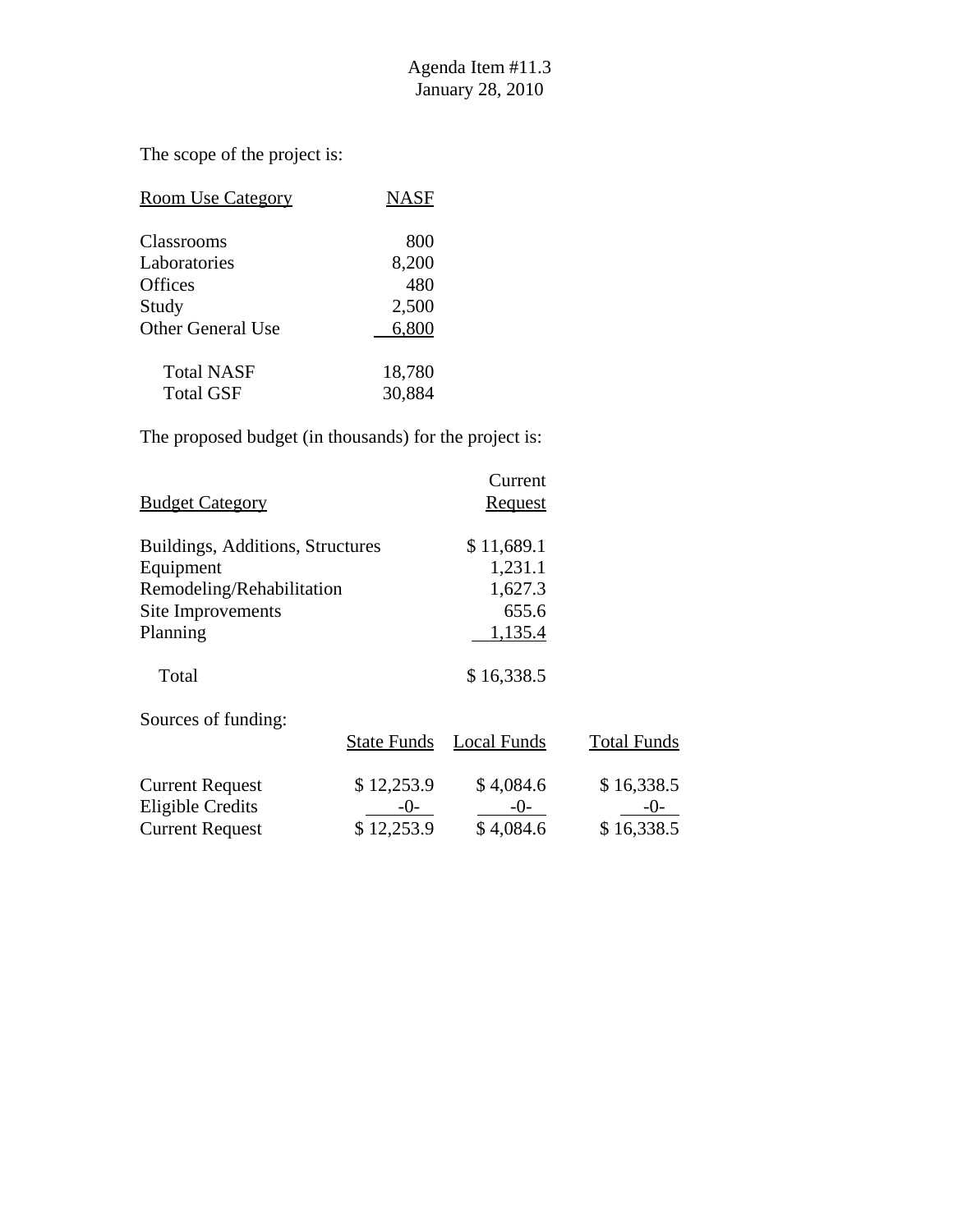#### **Illinois Community College Board Table 1FISCAL YEAR 2011 CAPITAL BUDGET RECOMMENDATION**

**Statewide Initiatives**

|                                                    |                                                             |                  |                  |          |                              |                  | FY 2011                                    | P.A.96-0035/39 |                 |
|----------------------------------------------------|-------------------------------------------------------------|------------------|------------------|----------|------------------------------|------------------|--------------------------------------------|----------------|-----------------|
|                                                    |                                                             |                  |                  |          |                              |                  | <b>State</b>                               | <b>FY 2010</b> | <b>FY 2010</b>  |
|                                                    |                                                             |                  |                  |          |                              |                  | Funding                                    | <b>State</b>   | Funds           |
|                                                    |                                                             |                  |                  |          |                              |                  | <b>Recommendation Appropriation</b>        |                | <b>Released</b> |
| <b>Capital Renewal Grants</b>                      |                                                             |                  |                  |          |                              | \$               | 48,000.0 \$                                | 27,322.8       |                 |
| <b>Enhanced Construction Program</b>               |                                                             |                  |                  |          |                              |                  | 134,487.5                                  | 125,306.9      |                 |
| <b>Specific Project Initiatives (in thousands)</b> |                                                             |                  |                  |          |                              |                  |                                            |                |                 |
|                                                    |                                                             |                  |                  |          |                              |                  |                                            |                |                 |
|                                                    |                                                             |                  |                  |          | <b>State</b>                 |                  | <b>Adjusted for Eligible State Credits</b> |                |                 |
|                                                    |                                                             |                  | Proposed Funding |          | Construction                 | <b>State</b>     | Local                                      |                |                 |
| Rank District                                      | <b>Project Title</b>                                        | <b>State</b>     | Local            |          | <b>Total</b> Credits Applied | <b>Funding</b>   | <b>Funding</b>                             |                |                 |
| 1 Lake Land                                        | <b>Student Services Building Addition</b>                   | \$<br>2.754.5 \$ | 918.1 \$         | 3.672.6  |                              | \$<br>2,754.5 \$ | 918.1                                      | 2,361.1        |                 |
| 2 Triton                                           | Rehabilitation of Technology Building                       | 11,844.7         | 3,948.3          | 15,793.0 |                              | 11,844.7         | 3,948.3                                    | 10,666.1       |                 |
| 3 Joliet                                           | <b>Utilities Renovation</b>                                 | 5.028.7          | 1.676.2          | 6.704.9  |                              | 5,028.7          | 1,676.2                                    | 4,522.9        |                 |
| 4 Rock Valley                                      | Arts Instructional Center                                   | 23,930.0         | 7,976.5          | 31,906.5 |                              | 23,930.0         | 7,976.5                                    | 26,711.9       | 26,711.9        |
| 5 Elgin                                            | Spartan Drive Extension                                     | 2,495.7          | 831.9            | 3,327.6  |                              | 2,495.7          | 831.9                                      | 2,244.8        |                 |
| 6 Parkland                                         | <b>Student Services Center</b>                              | 16,105.0         | 5,368.3          | 21,473.3 |                              | 16,105.0         | 5,368.3                                    | 15,442.1       |                 |
| 7 Harper                                           | Engineering & Technology Center Renovation                  | 22,610.4         | 7,536.8          | 30,147.2 |                              | 22,610.4         | 7,536.8                                    | 20,336.8       |                 |
| 8 Rend Lake                                        | Art Program Addition                                        | 480.2            | 159.8            | 640.0    |                              | 480.2            | 159.8                                      | 451.3          |                 |
| 9 Lake Land                                        | Rural Development Technology Center                         | 7,849.5          | 2,616.5          | 10,466.0 |                              | 7,849.5          | 2,616.5                                    | 7,524.1        |                 |
| 10 DuPage                                          | <b>Instructional Center Noise Abatement</b>                 | 1,591.8          | 530.6            | 2,122.4  | 113.0                        | 1,704.8          | 417.6                                      | 1,544.6        |                 |
| 11 Harper                                          | Campus Life/One Stop Admissions Center                      | 41,846.2         | 13,948.7         | 55,794.9 | 3,015.7                      | 44,861.9         | 10,933.0                                   | 40,653.9       |                 |
| 12 Illinois Valley                                 | Community Technology Center                                 | 17,025.0         | 5,675.0          | 22,700.0 |                              | 17,025.0         | 5,675.0                                    | 16,323.1       |                 |
| 13 Lake County                                     | Student Services/Adult Education/Lifelong Learning Building | 39,943.7         | 13,314.5         | 53,258.2 |                              | 39,943.7         | 13,314.5                                   | 35,927.0       |                 |
| 14 Richland                                        | <b>Student Success Center and Addition</b>                  | 3,680.0          | 1,226.0          | 4,906.0  |                              | 3,680.0          | 1,226.0                                    | 3,524.0        |                 |
| 15 IECC Lincoln Trail                              | Center for Technology                                       | 7,369.4          | 2,456.5          | 9,825.9  | 486.3                        | 7,855.7          | 1,970.2                                    | 7,569.8        |                 |
| 16 Joliet                                          | <b>City Center Construction</b>                             | 21,565.5         | 7,188.5          | 28,754.0 |                              | 21,565.5         | 7,188.5                                    |                |                 |
| 17 Spoon River                                     | Educational Buildings Remodeling and Expansion              | 4,942.2          | 1,647.5          | 6,589.7  |                              | 4,942.2          | 1,647.5                                    |                |                 |
| 18 Lincoln Land                                    | Taylorville Eastern Regional Center Expansion               | 3,024.3          | 1,008.2          | 4,032.5  |                              | 3,024.3          | 1,008.2                                    |                |                 |
| 19 Southeastern                                    | Carmi/White County Vocational Building Addition             | 1,310.7          | 436.9            | 1,747.6  |                              | 1,310.7          | 436.9                                      |                |                 |
| 20 Sauk Valley                                     | Remodel Natural Sciences Laboratories                       | 2,721.0          | 907.0            | 3,628.0  |                              | 2,721.0          | 907.0                                      |                |                 |
| 21 Illinois Valley                                 | Renovations to Buildings B,C,& D                            | 8,726.0          | 2,908.6          | 11,634.6 |                              | 8,726.0          | 2,908.6                                    |                |                 |
| 22 Danville                                        | Addition/Remodeling of Mary Miller Center                   | 3,151.9          | 372.7            | 3,524.6  |                              | 3,151.9          | 372.7                                      |                |                 |
| 23 Waubonsee                                       | Henning Academic Computing Center                           | 9,265.9          | 3,088.5          | 12,354.4 |                              | 9,265.9          | 3,088.5                                    |                |                 |
| 24 IECC Olney Central                              | Applied Technology Center                                   | 1,492.0          | 497.0            | 1,989.0  | 497.0                        | 1,989.0          | 0.0                                        |                |                 |
| 25 Carl Sandburg                                   | Parking Lot Paving                                          | 567.5            | 189.1            | 756.6    |                              | 567.5            | 189.1                                      |                |                 |
| 26 DuPage                                          | Grounds and Retention Pond Improvements                     |                  |                  |          |                              |                  |                                            |                |                 |
| 27 Rend Lake                                       |                                                             | 2,604.8          | 868.3            | 3,473.1  |                              | 2,604.8          | 868.3                                      |                |                 |
| 28 Parkland                                        | Allied Health Building                                      | 4,272.1          | 1,424.0          | 5,696.1  |                              | 4,272.1          | 1,424.0                                    |                |                 |
| 29 Joliet                                          | Applied Technology Addition                                 | 11,919.3         | 3,973.1          | 15,892.4 |                              | 11,919.3         | 3,973.1                                    | 9,180.6        |                 |
|                                                    | Student Support Center and Remodeling of Classrooms         | 26,265.2         | 8,755.1          | 35,020.3 |                              | 26,265.2         | 8,755.1                                    |                |                 |
| 30 Morton                                          | Parking Lot, Roadways, and Walkway Replacements             | 6.973.9          | 2,324.6          | 9.298.5  |                              | 6,973.9          | 2,324.6                                    |                |                 |
| 31 Lake County                                     | Grayslake Campus Classroom                                  | 32,293.0         | 10,764.4         | 43,057.4 |                              | 32,293.0         | 10,764.4                                   |                |                 |
| 32 IECC Wabash Valley                              | Technology/Student Support Expansion to Main Hall           | 6,039.7          | 2,013.2          | 8,052.9  |                              | 6,039.7          | 2,013.2                                    |                |                 |
| 33 McHenry                                         | Satellite Facility Phase II                                 | 11,651.6         | 3,883.9          | 15,535.5 |                              | 11,651.6         | 3,883.9                                    |                |                 |
| 34 Oakton                                          | Addition/Remodeling Des Plaines Campus                      | 29,270.0         | 9,756.7          | 39,026.7 |                              | 29,270.0         | 9,756.7                                    |                |                 |
| 35 Triton                                          | <b>Installation of Backflow Preventors</b>                  | 1,335.1          | 445.1            | 1,780.2  |                              | 1,335.1          | 445.1                                      |                |                 |
| 36 Shawnee                                         | Cairo Regional Education Center                             | 1,545.1          | 515.0            | 2,060.1  |                              | 1,545.1          | 515.0                                      |                |                 |
| 37 Danville                                        | Clock Tower Cntr/Ornamental Horticulture Rehab/Remodeling   | 2,943.3          | 981.7            | 3,925.0  |                              | 2,943.3          | 981.7                                      |                |                 |
| 38 Richland                                        | Community Education Center and Infrastructure Connection    | 11,817.8         | 3,939.3          | 15,757.1 |                              | 11,817.8         | 3,939.3                                    |                |                 |
| 39 Moraine Valley                                  | Renovation of Buildings A, B, & L/Health Careers Center     | 31,446.4         | 10,482.1         | 41,928.5 |                              | 31,446.4         | 10,482.1                                   |                |                 |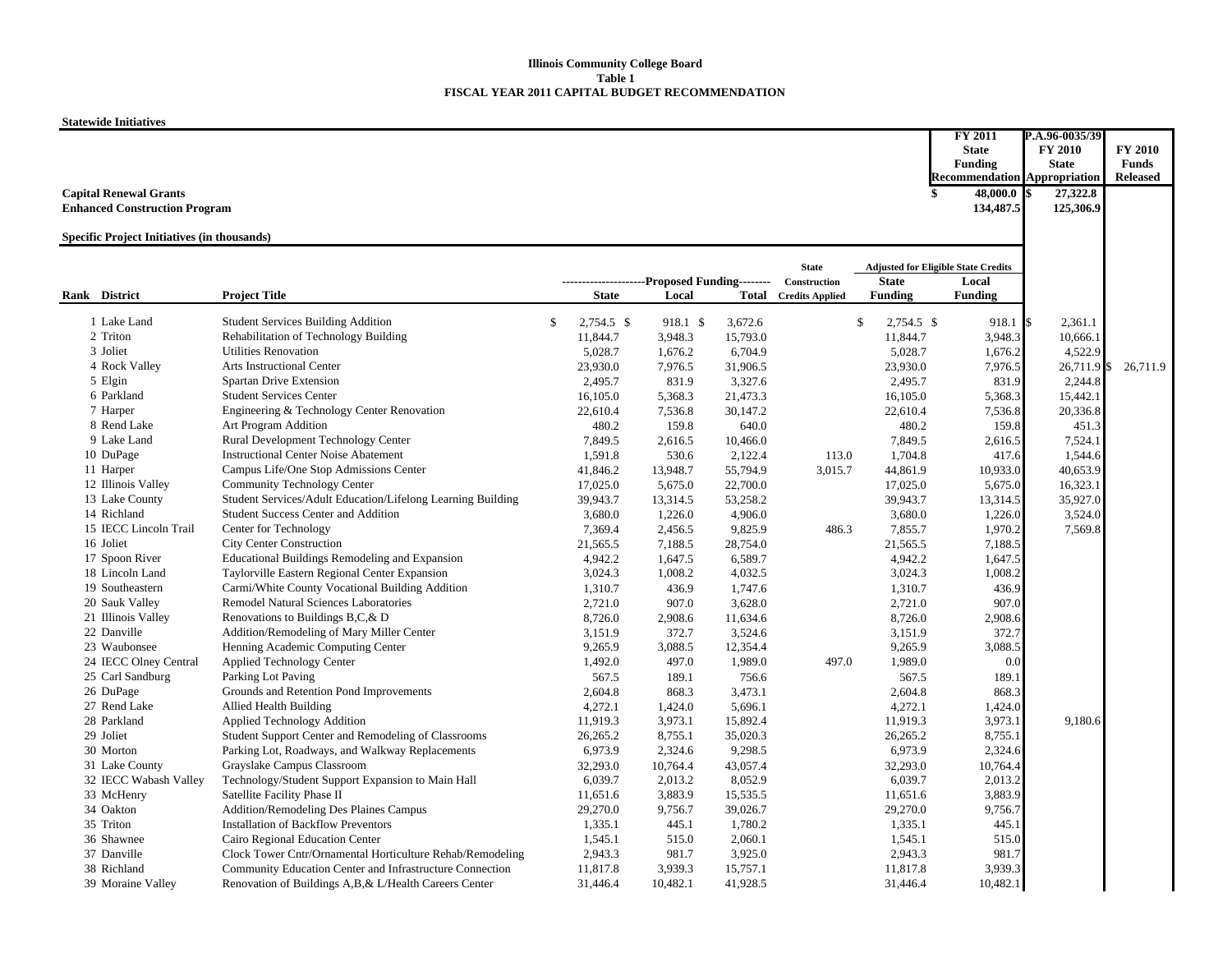#### **Illinois Community College Board Table 1FISCAL YEAR 2011 CAPITAL BUDGET RECOMMENDATION**

**Statewide Initiatives**

|                                                    |                                                            |                                               |                                        |          |                              |                | <b>FY 2011</b><br><b>State</b><br>Funding  | P.A.96-0035/39<br><b>FY 2010</b><br><b>State</b> | <b>FY 2010</b><br><b>Funds</b> |
|----------------------------------------------------|------------------------------------------------------------|-----------------------------------------------|----------------------------------------|----------|------------------------------|----------------|--------------------------------------------|--------------------------------------------------|--------------------------------|
|                                                    |                                                            |                                               |                                        |          |                              |                | <b>Recommendation Appropriation</b>        |                                                  | <b>Released</b>                |
| <b>Capital Renewal Grants</b>                      |                                                            |                                               |                                        |          |                              |                | $48,000.0$ \$                              | 27,322.8                                         |                                |
| <b>Enhanced Construction Program</b>               |                                                            |                                               |                                        |          |                              |                | 134,487.5                                  | 125,306.9                                        |                                |
|                                                    |                                                            |                                               |                                        |          |                              |                |                                            |                                                  |                                |
| <b>Specific Project Initiatives (in thousands)</b> |                                                            |                                               |                                        |          |                              |                |                                            |                                                  |                                |
|                                                    |                                                            |                                               |                                        |          | <b>State</b>                 |                | <b>Adjusted for Eligible State Credits</b> |                                                  |                                |
|                                                    |                                                            | ---------------------Proposed Funding-------- |                                        |          | Construction                 | <b>State</b>   | Local                                      |                                                  |                                |
| Rank District                                      | <b>Project Title</b>                                       | <b>State</b>                                  | Local                                  |          | <b>Total</b> Credits Applied | <b>Funding</b> | <b>Funding</b>                             |                                                  |                                |
| 40 Kaskaskia                                       | Vandalia Education Center Phase II                         | 5,778.5                                       | 4,785.5                                | 10,564.0 |                              | 5,778.5        | 4,785.5                                    | 5,600.0                                          |                                |
| 41 Lake Land                                       | Western Region Advanced Technology Center in Pana          | 8,974.5                                       | 2,991.4                                | 11,965.9 |                              | 8,974.5        | 2,991.4                                    |                                                  |                                |
| 42 Lake County                                     | Classroom Building (Southlake Center)                      | 19,329.0                                      | 6,443.0                                | 25,772.0 |                              | 19,329.0       | 6,443.0                                    |                                                  |                                |
| 43 South Suburban                                  | <b>Allied Health Addition</b>                              | 33,349.7                                      | 11,116.5                               | 44,466.2 | 2,220.2                      | 35,569.9       | 8,896.3                                    |                                                  |                                |
| 44 Lake Land                                       | Learning Resource Center                                   | 31,134.3                                      | 10.378.1                               | 41,512.4 |                              | 31,134.3       | 10,378.1                                   |                                                  |                                |
| 45 Triton                                          | Renovation of Campus Light Fixtures                        | 1,141.3                                       | 380.5                                  | 1,521.8  |                              | 1,141.3        | 380.5                                      |                                                  |                                |
| 46 IECC Frontier                                   | <b>Student Center Building</b>                             | 2,880.8                                       | 960.3                                  | 3,841.1  |                              | 2,880.8        | 960.3                                      |                                                  |                                |
| 47 Black Hawk                                      | <b>Community Instructional Center Building</b>             | 24,202.0                                      | 8,067.3                                | 32,269.3 |                              | 24,202.0       | 8,067.3                                    |                                                  |                                |
| 48 Kaskaskia                                       | <b>Agricultural Facility</b>                               | 16,741.4                                      | 5,580.5                                | 22,321.9 |                              | 16,741.4       | 5,580.5                                    |                                                  |                                |
| 49 Moraine Valley                                  | <b>Classroom Building II</b>                               | 17,800.9                                      | 5,933.6                                | 23,734.5 |                              | 17,800.9       | 5,933.6                                    |                                                  |                                |
| 50 Lincoln Land                                    | Learning Resource Center                                   | 17,968.2                                      | 5,989.5                                | 23,957.7 |                              | 17,968.2       | 5,989.5                                    |                                                  |                                |
| 51 Triton                                          | Advanced Tech Building-2nd Flr Addition/1st Flr Renovation | 20,299.8                                      | 6,766.6                                | 27,066.4 |                              | 20,299.8       | 6,766.6                                    |                                                  |                                |
| 52 McHenry                                         | Master Plan Phase One                                      | 13,067.9                                      | 4,355.9                                | 17,423.8 |                              | 13,067.9       | 4,355.9                                    |                                                  |                                |
| 53 Richland                                        | Global Agribusiness Center/Nat'l Bioenergy Ed Center       | 9,541.6                                       | 3,180.5                                | 12,722.1 |                              | 9,541.6        | 3,180.5                                    |                                                  |                                |
| 54 Illinois Valley                                 | Additions and Renovations to Buildings C and G             | 12,253.9                                      | 4,084.6                                | 16,338.5 |                              | 12,253.9       | 4,084.6                                    |                                                  |                                |
|                                                    |                                                            |                                               |                                        |          |                              |                |                                            |                                                  |                                |
|                                                    | PROJECT SPECIFIC TOTALS                                    | S.                                            | 676,162.9 \$ 227,568.0 \$ 903,730.9 \$ |          | $6,332.2$ \$                 | 682,495.1 \$   | 221,235.8 \$                               | 363,213.8 \$                                     | 26,711.9                       |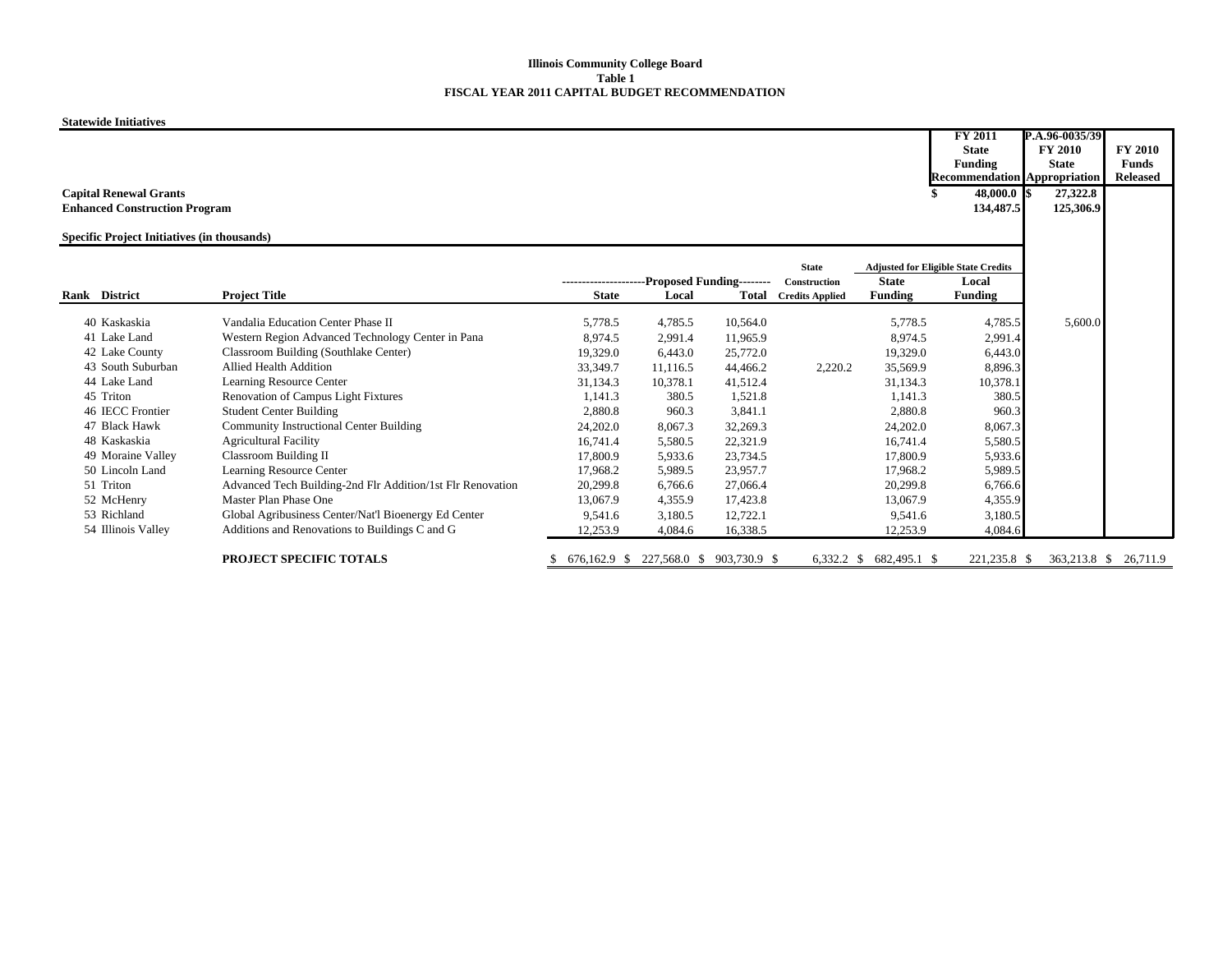#### **Illinois Community College Board Table 2 SUMMARY OF ALL PROJECTS SUBMITTED IN FY 2011 RAMP REQUESTS**

| <b>District</b>         | <b>District</b>              | <b>Priority # Project Title</b>                                                                   | <b>Total Estimated</b><br>Cost (in thousands) | <b>District</b><br>Subtotal | <b>ICCB</b><br><b>Priority#</b> |
|-------------------------|------------------------------|---------------------------------------------------------------------------------------------------|-----------------------------------------------|-----------------------------|---------------------------------|
| <b>Black Hawk</b>       | $\mathbf{1}$                 | Community Instructional Center                                                                    | \$32,269.3                                    | \$32,269.3                  | 47                              |
| Chicago                 | 1<br>$\overline{\mathbf{c}}$ | Demolition of Old Kennedy-King building<br>Truman Student Services Building and Parking Structure | \$16,582.5<br>\$56,411.6                      |                             |                                 |
|                         | 3                            | District Office Renovations -- Floors 4-6, 8                                                      | \$15,290.6                                    |                             |                                 |
|                         | $\overline{4}$               | Daley Industrial Technology Center                                                                | \$43,681.5                                    |                             |                                 |
|                         | $\mathfrak{S}$               | Olive-Harvey New Building Tranportation Training Center                                           | \$22,518.6                                    |                             |                                 |
|                         | 6                            | Malcolm X Asbestos Abatement & Building Renovation                                                | \$29,048.9                                    |                             |                                 |
|                         | $\tau$                       | Truman College Design and Renovation of Student Services Area                                     | \$4,660.3                                     |                             |                                 |
|                         | 8                            | Wright LRB Roof Replacement                                                                       | \$3,344.1                                     | \$191,538.1                 |                                 |
| Danville                | 1                            | Addition/Remodeling Mary Miller Center                                                            | \$4,202.6                                     |                             | 22                              |
|                         | $\sqrt{2}$                   | Clock Tower Center and Horticulture Remodeling/Rehab                                              | \$3,925.0                                     |                             | 37                              |
|                         | 3                            | Mary Miller Center Classroom Addition/Remodeling                                                  | \$2,157.3                                     |                             |                                 |
|                         | $\overline{4}$               | Classroom/Bay Addition-Technology Center                                                          | \$2,653.5                                     | \$12,938.4                  |                                 |
| DuPage                  | 1                            | Berg Instructional Center Noise Abatement Improvements                                            | \$2,122.4                                     |                             | 10                              |
|                         | $\overline{c}$               | Grounds and Rentention Pond Improvements                                                          | \$3,473.1                                     |                             | 26                              |
|                         | 3                            | Demolition of Buildings K,C,OCC& Filed Studies                                                    | \$4,399.0                                     |                             |                                 |
|                         | $\overline{4}$               | Homeland Security/Consolidated Security Training Center                                           | \$24,844.0                                    |                             |                                 |
|                         | $\mathfrak s$                | McAninich Arts Center Classroom Renovation                                                        | \$3,484.4                                     |                             |                                 |
|                         | 6                            | Naperville Center Expansion                                                                       | \$5,753.9                                     |                             |                                 |
|                         | 7                            | MAC, PE, SRC & Carol Stream Centers Roof Replacement                                              | \$6,493.2                                     |                             |                                 |
|                         | $\,8\,$                      | Berg Instructional Center Generator Replacement                                                   | \$100.2                                       | \$50,670.2                  |                                 |
| Elgin                   | 1                            | Spartan Drive Extension                                                                           | \$3,327.6                                     | \$3,327.6                   | 5                               |
| Harper                  | 1                            | Classroom & Laboratory Renovations                                                                | \$30,147.2                                    |                             | 7                               |
|                         | $\sqrt{2}$                   | One Stop Admissions & Campus Life Center                                                          | \$55,794.9                                    |                             | 11                              |
|                         | 3                            | Wellness & Sports Center Blding M Renovations & Addition                                          | \$43,621.1                                    | \$129,563.2                 |                                 |
| Heartland               | $\mathbf{1}$                 | Roadway & Parking Infrastructure Repair                                                           | \$1,107.2                                     | \$1,107.2                   |                                 |
| Highland                |                              | <b>NO REQUESTS</b>                                                                                |                                               |                             |                                 |
| Illinois Central        | $\mathbf{1}$                 | Early Childhood Education Center                                                                  | \$8,439.0                                     |                             |                                 |
|                         | 2                            | Performing Arts Center                                                                            | \$9,332.2                                     | \$17,771.2                  |                                 |
| <b>Illinois Eastern</b> | $\mathbf{1}$                 | Applied Technology Center                                                                         | \$1,989.0                                     |                             | 24                              |
|                         | 2                            | Wabash Valley Technology/Student Support Expansion to Main Hall                                   | \$8,052.9                                     |                             | 32                              |
|                         | 3                            | Center for Technology                                                                             | \$9,825.9                                     |                             | 15                              |
|                         | $\overline{4}$               | <b>Student Center</b>                                                                             | \$3,841.1                                     | \$23,708.9                  | 46                              |
| Illinois Valley         | $\mathbf{1}$                 | Community Technology Center                                                                       | \$22,700.0                                    |                             | 12                              |
|                         | $\sqrt{2}$                   | Renovations to Buildings B,C, & D                                                                 | \$11,634.6                                    |                             | 21                              |
|                         | 3                            | Additions and Renovations to Buildings C and G                                                    | \$16,338.5                                    | \$50,673.1                  | 54                              |
| Joliet                  | 1                            | <b>Utilities Renovation</b>                                                                       | \$6,704.9                                     |                             | 3                               |
|                         | $\sqrt{2}$                   | <b>City Center Construction</b>                                                                   | \$28,754.0                                    |                             | 16                              |
|                         | 3                            | Construction of Student Center/Remodeling of Classrooms                                           | \$35,020.3                                    | \$70,479.2                  | 29                              |
| Kankakee                |                              | <b>NO REQUESTS</b>                                                                                |                                               |                             |                                 |
| Kaskaskia               | 1                            | Vandalia Education Center Phase II                                                                | \$10,564.0                                    |                             | 40                              |
|                         | $\overline{c}$               | <b>Agricultural Facility</b>                                                                      | \$22,321.9                                    |                             | 48                              |
|                         | 3                            | Lifelong Learning Center Phase II                                                                 | \$10,557.5                                    | \$43,443.4                  |                                 |
| Kishwaukee              |                              | <b>NO REQUESTS</b>                                                                                |                                               |                             |                                 |
| Lake County             | $\mathbf{1}$                 | Student Services/Adult Educ/Lifelong Learning Center at Lakeshore                                 | \$53,258.2                                    |                             | 13                              |
|                         | $\boldsymbol{2}$             | Grayslake Campus Building Phase I                                                                 | \$43,057.4                                    |                             | 31                              |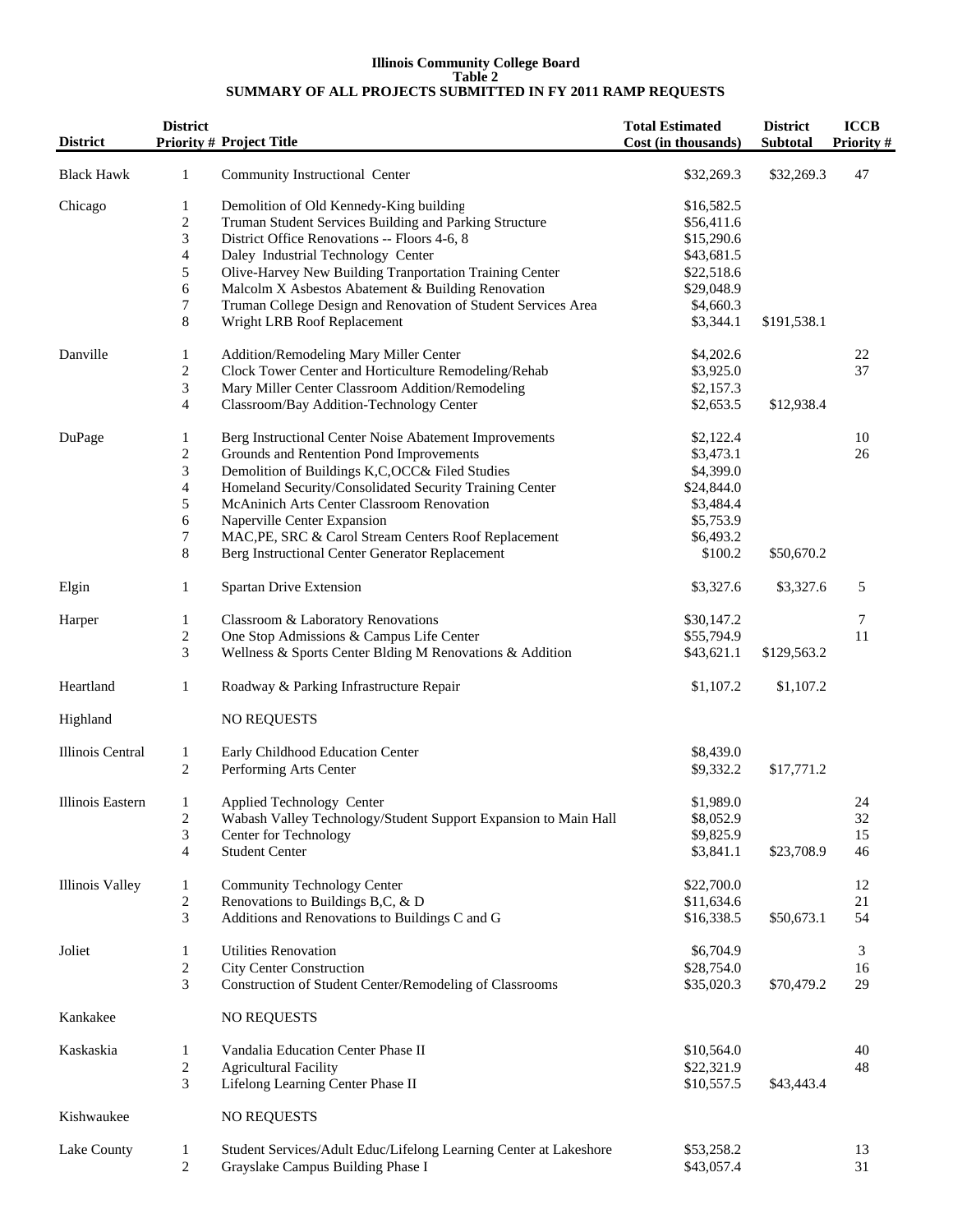#### **Illinois Community College Board Table 2 SUMMARY OF ALL PROJECTS SUBMITTED IN FY 2011 RAMP REQUESTS**

| <b>District</b> | <b>District</b>          | <b>Priority # Project Title</b>                                        | <b>Total Estimated</b><br>Cost (in thousands) | <b>District</b><br><b>Subtotal</b> | <b>ICCB</b><br>Priority# |
|-----------------|--------------------------|------------------------------------------------------------------------|-----------------------------------------------|------------------------------------|--------------------------|
|                 | 3                        | Classroom Building at Southlake                                        | \$25,772.0                                    |                                    | 42                       |
|                 | $\overline{\mathcal{A}}$ | <b>Student Services Building Grayslake</b>                             | \$65,271.4                                    |                                    |                          |
|                 | 5                        | Grayslake Campus Building Phase II                                     | \$55,471.1                                    |                                    |                          |
|                 | 6                        | <b>Infrastructure Repair and Replacement</b>                           | \$15,481.9                                    | \$258,312.0                        |                          |
| Lake Land       | 1                        | <b>Student Services Building Addition</b>                              | \$3,672.6                                     |                                    | 1                        |
|                 | $\boldsymbol{2}$         | Rural Development Technology Center                                    | \$10,466.0                                    |                                    | 9                        |
|                 | $\mathfrak{Z}$           | Western Region Advanced Technology Center                              | \$11,965.9                                    |                                    | 41                       |
|                 | $\overline{\mathbf{4}}$  | <b>Resource Center</b>                                                 | \$41,512.4                                    |                                    | 44                       |
|                 | $\sqrt{5}$               | <b>Education Building</b>                                              | \$20,398.3                                    |                                    |                          |
|                 | $\sqrt{6}$               | Rehabilitation of Northeast, Northwest, Southeast, Learning Resource ( | \$25,434.8                                    |                                    |                          |
|                 | $\boldsymbol{7}$         | Health and Human Performance Center                                    | \$50,569.0                                    |                                    |                          |
|                 | 8                        | <b>Center for Automotive Science</b>                                   | \$18,868.5                                    | \$182,887.5                        |                          |
| Lewis and Clark | 1                        | Library and Student Life Senter                                        | \$37,331.1                                    |                                    |                          |
|                 | $\boldsymbol{2}$         | Main Complex Renovation                                                | \$24,975.0                                    |                                    |                          |
|                 | $\mathfrak{Z}$           | Center for Workforce Training                                          | \$6,500.0                                     |                                    |                          |
|                 | $\overline{\mathcal{L}}$ | Erickson Addition and Renovation                                       | \$4,987.2                                     |                                    |                          |
|                 | 5                        | Security Blding and North Entrance/Campus Roadway Improvements         | \$2,200.0                                     |                                    |                          |
|                 | 6                        | Roadway Improvements                                                   | \$6,036.8                                     |                                    |                          |
|                 | $\boldsymbol{7}$         | Hatheway Hall Renovation                                               | \$1,658.8                                     |                                    |                          |
|                 | $\,$ 8 $\,$              | Godfrey Mansion Relocation/Renovation/Addition                         | \$3,746.0                                     |                                    |                          |
|                 | 9                        | <b>Nurse Managed Center</b>                                            | \$5,000.0                                     | \$92,434.9                         |                          |
| Lincoln Land    | 1                        | Project Outreach Center Expansion                                      | \$4,032.5                                     |                                    | 18                       |
|                 | $\boldsymbol{2}$         | <b>Black Box Theater</b>                                               | \$6,525.2                                     |                                    |                          |
|                 | $\sqrt{3}$               | Learning Resource Center                                               | \$23,957.7                                    |                                    | 50                       |
|                 | $\overline{\mathcal{A}}$ | Sangamon Renovation of Vacated Space                                   | \$20,389.2                                    |                                    |                          |
|                 | 5                        | Fine Arts Center                                                       | \$10,853.5                                    | \$65,758.1                         |                          |
| Logan           | $\mathbf{1}$             | Cosmetology Expansion                                                  | \$1,578.8                                     |                                    |                          |
|                 | $\boldsymbol{2}$         | Dental Assisting Remodel and Expansion                                 | \$584.6                                       |                                    |                          |
|                 | $\mathfrak{Z}$           | New Campus Entrance on Tippy Road                                      | \$1,264.8                                     |                                    |                          |
|                 | $\overline{4}$           | Parking Lot A and Adjacent Roadways Resurfacing                        | \$1,403.6                                     | \$4,831.8                          |                          |
| McHenry         | 1                        | Off Campus Facility Phase II                                           | \$15,535.5                                    |                                    | 33                       |
|                 | $\overline{c}$           | Master Plan Phase One                                                  | \$17,423.8                                    |                                    | 52                       |
|                 | 3                        | Master Plan Phase Two                                                  | \$31,425.6                                    |                                    |                          |
|                 | 4                        | Greenhouse Remodel                                                     | \$1,858.2                                     | \$66,243.1                         |                          |
| Moraine Valley  | 1                        | Renovations of Building A, B & L/Health Careers Center                 | \$41,928.5                                    |                                    | 39                       |
|                 | $\boldsymbol{2}$         | <b>Classroom Building II</b>                                           | \$23,734.5                                    | \$65,663.0                         | 49                       |
| Morton          | 1                        | Parking Lots, Roadways, & Walkway Replacement                          | \$9,298.5                                     |                                    | 30                       |
|                 | $\boldsymbol{2}$         | HVAC Equipment and Roofing Replacement                                 | \$8,519.6                                     |                                    |                          |
|                 | $\mathfrak{Z}$           | <b>Campus Operations Building</b>                                      | \$7,385.8                                     |                                    |                          |
|                 | $\overline{4}$           | Allied Health Technology Center                                        | \$52,483.5                                    |                                    |                          |
|                 | 5                        | Community Instructional Center                                         | \$31,047.5                                    | \$108,734.9                        |                          |
| Oakton          | $\mathbf{1}$             | Addition/Remodeling at the Des Plaines Campus                          | \$39,026.7                                    | \$39,026.7                         | 34                       |
| Parkland        | 1                        | <b>Student Services Center</b>                                         | \$21,473.3                                    |                                    | 6                        |
|                 | $\mathfrak{2}$           | Applied Technology Addition                                            | \$15,892.4                                    | \$37,365.7                         | $28\,$                   |
| Prairie State   | 1                        | New Nursing and Allied Health Building                                 | \$13,187.9                                    |                                    |                          |
|                 | 2                        | Student Life and Campus Center                                         | \$26,757.4                                    | \$39,945.3                         |                          |
| Rend Lake       | $\mathbf{1}$             | Art Program Addition                                                   | \$640.0                                       |                                    | 8                        |
|                 | 2                        | Allied Health Building                                                 | \$5,696.1                                     |                                    | 27                       |
|                 |                          |                                                                        |                                               |                                    |                          |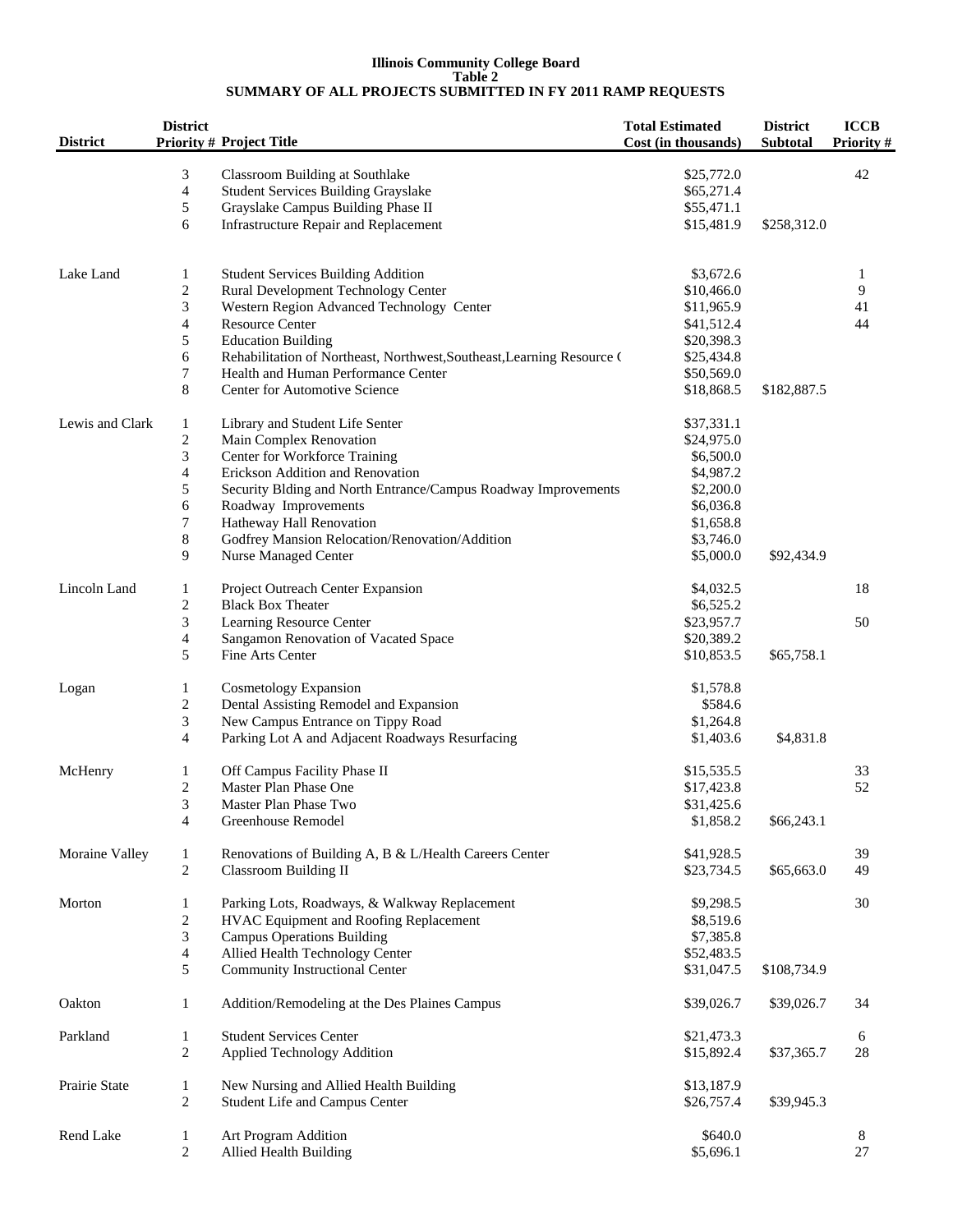#### **Illinois Community College Board Table 2 SUMMARY OF ALL PROJECTS SUBMITTED IN FY 2011 RAMP REQUESTS**

| <b>District</b>    | <b>District</b>          | <b>Priority # Project Title</b>                                  | <b>Total Estimated</b><br>Cost (in thousands) | <b>District</b><br>Subtotal | <b>ICCB</b><br>Priority # |
|--------------------|--------------------------|------------------------------------------------------------------|-----------------------------------------------|-----------------------------|---------------------------|
|                    | 3                        | Physical Rehabilitation and Fitness Center                       | \$1,036.9                                     |                             |                           |
|                    | $\overline{4}$           | <b>Telecommunications Center</b>                                 | \$1,657.9                                     |                             |                           |
|                    | 5                        | <b>Physical Plant Building</b>                                   | \$1,897.0                                     | \$10,927.9                  |                           |
| Richland           | 1                        | <b>Student Success Center and Addition</b>                       | \$4,906.0                                     |                             | 14                        |
|                    | $\overline{c}$           | Global Agribusiness Center/National Bioenergy Education Center   | \$12,722.1                                    |                             | 53                        |
|                    | 3                        | <b>Community Education Center</b>                                | \$15,757.1                                    |                             | 38                        |
|                    | $\overline{\mathbf{4}}$  | <b>Business Education Center Addition and Renovations</b>        | \$7,951.4                                     |                             |                           |
|                    | 5                        | Workforce Development Center                                     | \$8,800.9                                     | \$50,137.5                  |                           |
| <b>Rock Valley</b> | $\mathbf{1}$             | <b>Arts Instructional Center</b>                                 | \$31,906.5                                    | \$31,906.5                  | 4                         |
| Carl Sandburg      | $\mathbf{1}$             | Parking Lot Paving                                               | \$756.6                                       |                             | 25                        |
|                    | $\overline{c}$           | Parking Lot F Expansion                                          | \$657.3                                       | \$1,413.9                   |                           |
| Sauk Valley        | 1                        | Remodel Natural Science Laboratories                             | \$3,628.0                                     | \$3,628.0                   | 20                        |
| Shawnee            | $\mathbf{1}$             | Cairo Regional Education Center                                  | \$2,060.1                                     | \$2,060.1                   | 36                        |
| South Suburban     | $\mathbf{1}$             | Allied Health                                                    | \$44,466.2                                    |                             | 43                        |
|                    | $\boldsymbol{2}$         | Flood Control                                                    | \$5,519.2                                     |                             |                           |
|                    | 3                        | Parking Lots and Roadways                                        | \$14,893.7                                    | \$64,879.1                  |                           |
| Southeastern       | 1                        | Carmi/White County Vocational Building Addition                  | \$1,747.6                                     | \$1,747.6                   | 19                        |
| Southwestern       | 1                        | Belleville Campus Academic Building II                           | \$26,627.7                                    |                             |                           |
|                    | $\sqrt{2}$               | Belleville Campus Science and Technology Building                | \$47,824.4                                    |                             |                           |
|                    | $\mathfrak{Z}$           | Child Development Center-Belleville Campus                       | \$6,025.7                                     |                             |                           |
|                    | $\overline{4}$           | Belleville Campus Main Complex Renovation & Repair               | \$40,000.0                                    | \$120,477.8                 |                           |
| Spoon River        | $\mathbf{1}$             | Educational Buildings Remodeling and Expansion                   | \$6,589.7                                     |                             | 17                        |
|                    | 2                        | Macomb Campus Building Renovations and Replacement Ph II         | \$15,260.9                                    | \$21,850.6                  |                           |
| Triton             | 1                        | Rehabilitation of Technology Building                            | \$15,793.0                                    |                             | 2                         |
|                    | $\sqrt{2}$               | <b>Backflow Preventors</b>                                       | \$1,780.2                                     |                             | 35                        |
|                    | 3                        | Renovation of Campus Light Fixtures                              | \$1,521.8                                     |                             | 45                        |
|                    | $\overline{\mathcal{A}}$ | Advanced Technology Blding 2nd Floor Addition & 1st Floor Renova | \$27,066.4                                    |                             | 51                        |
|                    | 5                        | <b>Construction of Physical Plant Building</b>                   | \$29,020.6                                    |                             |                           |
|                    | 6                        | Land Acquisition/Construct Health Careers Building               | \$20,050.7                                    |                             |                           |
|                    | $\tau$                   | Cernan Earth and Space Center Expansion                          | \$1,500.5                                     |                             |                           |
|                    | 8                        | Rehabilitation of Potable Water - Phase 2                        | \$1,949.3                                     | \$98,682.5                  |                           |
| Waubonsee          | 1                        | Henning Academic Computing Center                                | \$12,354.4                                    |                             | 23                        |
|                    | $\overline{c}$           | Workforce & Economic Development Center                          | \$18,664.6                                    | \$31,019.0                  |                           |
| Wood, John         |                          | <b>NO REQUESTS</b>                                               |                                               |                             |                           |
|                    |                          | <b>GRAND TOTAL (STATE AND LOCAL)</b>                             | \$2,027,423.3                                 |                             |                           |

**Please note: ICCB priority projects #1- #15 were included in PA 96-0035 funding at FY 2010 cost estimates**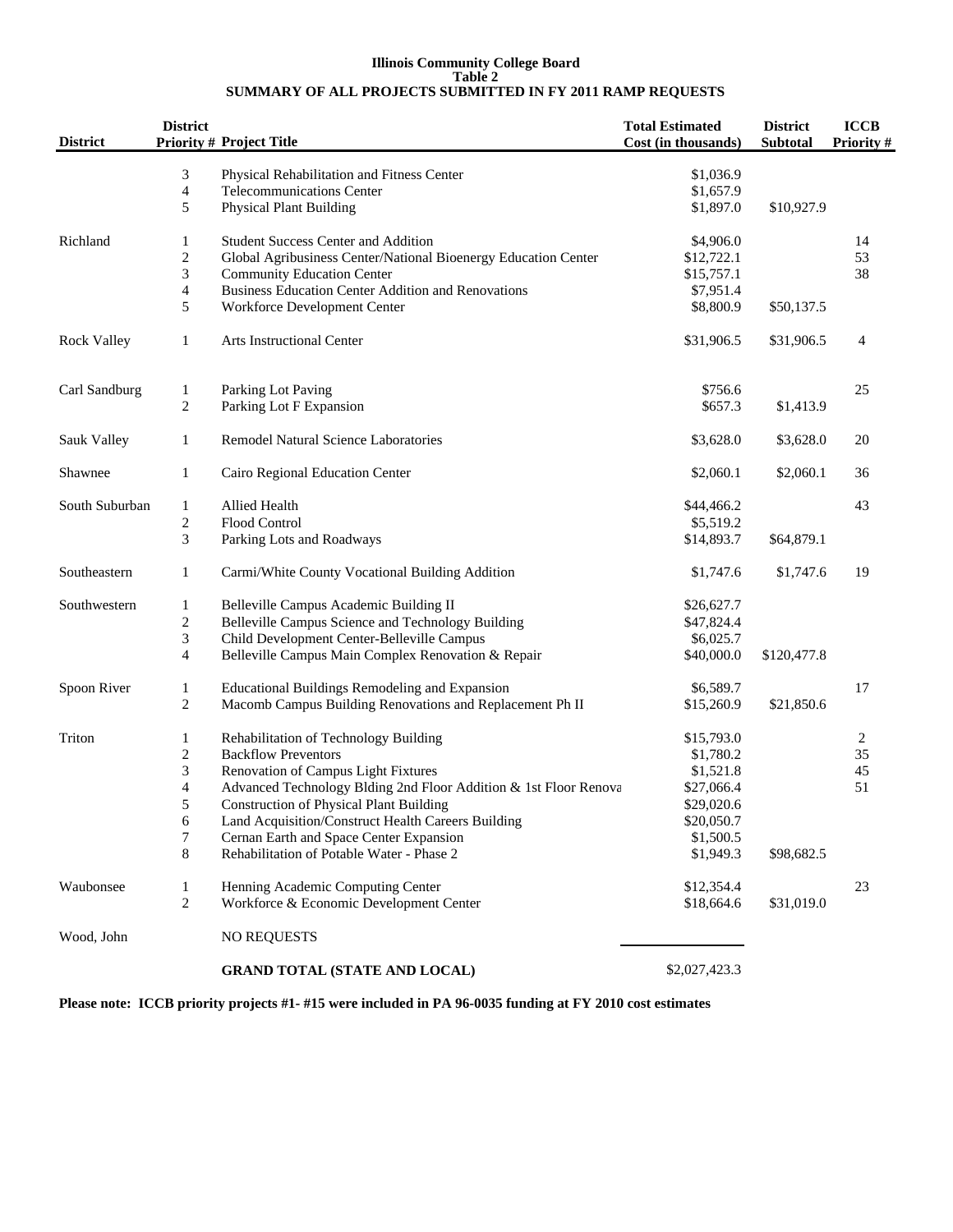#### **Illinois Community College Board Table 3FISCAL YEAR 2010 CAPITAL APPROPRIATIONS**

| <b>Public</b><br>Act 96- | Article<br>#   | <b>Section</b><br># | Pass through<br><b>Agency</b> | <b>Community College District Project Description</b> |                                                                          |                   | \$ Amount  |        |
|--------------------------|----------------|---------------------|-------------------------------|-------------------------------------------------------|--------------------------------------------------------------------------|-------------------|------------|--------|
| 35                       | 60             | 90                  | CDB                           | lump                                                  | misc projects, escalation                                                | \$                | 27,322,800 |        |
| 39                       | 10             | 335                 | <b>DCEO</b>                   | <b>Black Hawk</b>                                     | Energy Efficiency upgrades                                               | \$                | 1,000,000  |        |
| 39                       | 12             | 551                 | <b>DCEO</b>                   | <b>Black Hawk</b>                                     | Kewanee Campus improvements                                              | \$                | 100,000    |        |
| 35                       | 60             | 97                  | CDB                           | CCC - Olive Harvey                                    | New Building temporary facilities replacement                            | $\boldsymbol{\$}$ | 30,671,600 | $\ast$ |
| 39                       | 10             | 5420                | <b>DCEO</b>                   | CCC - Wilbur Wright                                   | Humboldt Park Center Feasibility Study                                   | \$                | 100,000    |        |
| 39                       | $\overline{4}$ | 20                  | CDB                           | CCC - Wilbur Wright                                   | Humboldt Park Vocational Center improvements                             | \$                | 5,000,000  |        |
| 39                       | $\overline{4}$ | 30                  | CDB                           | CCC-Harry S Truman                                    | Capital improvements                                                     | \$                | 5,000,000  |        |
| 39                       | 9              | 2555                | <b>DCEO</b>                   | Danville                                              | Mary Miller Center expansion & renovation                                | $\boldsymbol{\$}$ | 5,190,400  |        |
| 35                       | 60             | 95                  | CDB                           | DuPage                                                | <b>Instructional Center Noise Abatement</b>                              | \$                | 1,544,600  |        |
| 35                       | 60             | 97                  | CDB                           | DuPage                                                | <b>Temporary Facilities Replacement</b>                                  | $\$\,$            | 25,000,000 |        |
| 35                       | 60             | 95                  | CDB                           | Elgin                                                 | Spartan Drive Extension                                                  | \$                | 2,244,800  |        |
| 39                       | 11             | 501                 | <b>DCEO</b>                   | Elgin                                                 | Capital costs for library, textbooks, security & Rad Tech                | \$                | 250,000    |        |
| 35                       | 60             | 97                  | CDB                           | Wm Rainey Harper                                      | Hospitality Facility temporary facililties replacement                   | \$                | 3,944,800  |        |
| 35                       | 60             | 95                  | CDB                           | Wm Rainey Harper                                      | Admission and Campus Student Life Center                                 | \$                | 40,653,900 |        |
| 35                       | 60             | 95                  | CDB                           | Wm. Rainey Harper                                     | Engineering and Technology Center Renovations                            | $\boldsymbol{\$}$ | 20,336,800 |        |
| 39                       | 11             | 419                 | <b>DCEO</b>                   | Heartland                                             | Challenger Learning Center construction                                  | \$                | 125,000    |        |
| 39                       | 11             | 76                  | <b>DCEO</b>                   | Highland                                              | Wind Turbine Technician Building construction                            | \$                | 50,000     |        |
| 39                       | 12             | 697                 | <b>DCEO</b>                   | Highland                                              | Wind Turbine Technician Training Center                                  | \$                | 50,000     |        |
| 35                       | 60             | 97                  | CDB                           | Illinois Central                                      | Dirksen Hall temporary facilities replacement                            | $\mathsf{\$}$     | 2,633,700  |        |
| 39                       | 11             | 293                 | <b>DCEO</b>                   | Illinois Central                                      | Intersection improvements                                                | $\boldsymbol{\$}$ | 130,000    |        |
| 35                       | 60             | 95                  | CDB                           | IL Eastern - Lincoln Trail                            | Center for Technology Building                                           | $\boldsymbol{\$}$ | 7,569,800  |        |
| 35                       | 60             | 97                  | <b>CDB</b>                    | IL Eastern - Lincoln Trail                            | Temporary Facilities Replacement                                         | $\mathbb{S}$      | 1,495,500  |        |
| 39                       | 12             | 237                 | <b>DCEO</b>                   | IL Eastern - Lincoln Trail                            | <b>Welding Program Building</b>                                          | \$                | 25,000     |        |
| 35                       | 60             | 97                  | CDB                           | IL Eastern - Olney Central                            | Collision Repair Technology Center-temporary facilities replacement      | \$                | 1,122,800  |        |
| 35                       | 60             | 97                  | CDB                           | IL Eastern-Wabash Valley                              | Student Center temporary facilities replacement                          | \$                | 4,029,400  |        |
| 35                       | 60             | 95                  | CDB                           | <b>Illinois Valley</b>                                | <b>Community Technology Center</b>                                       | $\mathsf{\$}$     | 16,323,100 |        |
| 35                       | 60             | 97                  | CDB                           | Illinois Valley                                       | Community Technology Center temporary facilities replacement             | \$                | 6,521,700  |        |
| 35                       | 60             | 95                  | CDB                           | Joliet Junior                                         | Renovation of Utilities                                                  | \$                | 4,522,900  |        |
| 35                       | 60             | 97                  | CDB                           | Joliet Junior                                         | Temporary Facilities Replacement                                         | \$                | 8,815,900  |        |
| 39                       | 10             | 4230                | <b>DCEO</b>                   | Joliet Junior                                         | Infrastructure improvements                                              | \$                | 100,000    |        |
| 39                       | 12             | 863                 | <b>DCEO</b>                   | Joliet Junior                                         | Veterans Center improvements                                             | \$                | 100,000    |        |
| 39                       | 9              | 2740                | <b>DCEO</b>                   | Kankakee                                              | <b>Infrastructure Improvements</b>                                       | \$                | 5,000,000  |        |
| 39                       | $\overline{4}$ | 45                  | CDB                           | Kaskaskia                                             | Vandalia Education Center Phase II                                       | $\mathsf{\$}$     | 5,600,000  | **     |
| 39                       | 12             | 299                 | <b>DCEO</b>                   | Kaskaskia                                             | <b>Training Building</b>                                                 | \$                | 45,000     |        |
| 39                       | 11             | 150                 | <b>DCEO</b>                   | Kishwaukee                                            | Early Childhood Center Construction, HVAC, & Parking                     | $\mathbb{S}$      | 150,000    |        |
| 35                       | 60             | 95                  | CDB                           | Lake County                                           | <b>Student Services Building</b>                                         |                   | 35,927,000 |        |
| 35                       | 60             | 97                  | CDB                           | Lake County                                           | Classroom Blding at Grayslake Campus temporary facilities replacement \$ |                   | 17,569,200 |        |
| 35                       | 60             | 95                  | CDB                           | Lake Land                                             | <b>Student Services Building</b>                                         | \$                | 2,361,100  |        |
| 35                       | 60             | 95                  | CDB                           | Lake Land                                             | Rural Development Technology Center                                      | \$                | 7,524,100  |        |
| 35                       | 60             | 97                  | CDB                           | Lake Land                                             | Workforce Relocation Center temporary facilties replacement              | \$                | 9,881,700  |        |
| 39                       | 12             | 219                 | <b>DCEO</b>                   | Lake Land                                             | <b>Automotive Technolgy Center</b>                                       | \$                | 10,000     |        |
| 35                       | 60             | 97                  | CDB                           | Lewis & Clark                                         | Daycare and Montessori temporary facilities replacement                  | \$                | 1,663,000  |        |
| 35                       | 60             | 97                  | CDB                           | Lewis & Clark                                         | Engineering Annex temporary facilities replacement                       | \$                | 1,536,600  |        |
| 39                       | $\overline{4}$ | 50                  | CDB                           | Lewis & Clark                                         | National Great Rivers Research & Ed Center                               | \$                | 16,294,315 |        |
| 35                       | 60             | 97                  | CDB                           | Lincoln Land                                          | Sangamon Hall South                                                      | \$                | 2,991,200  | $\ast$ |